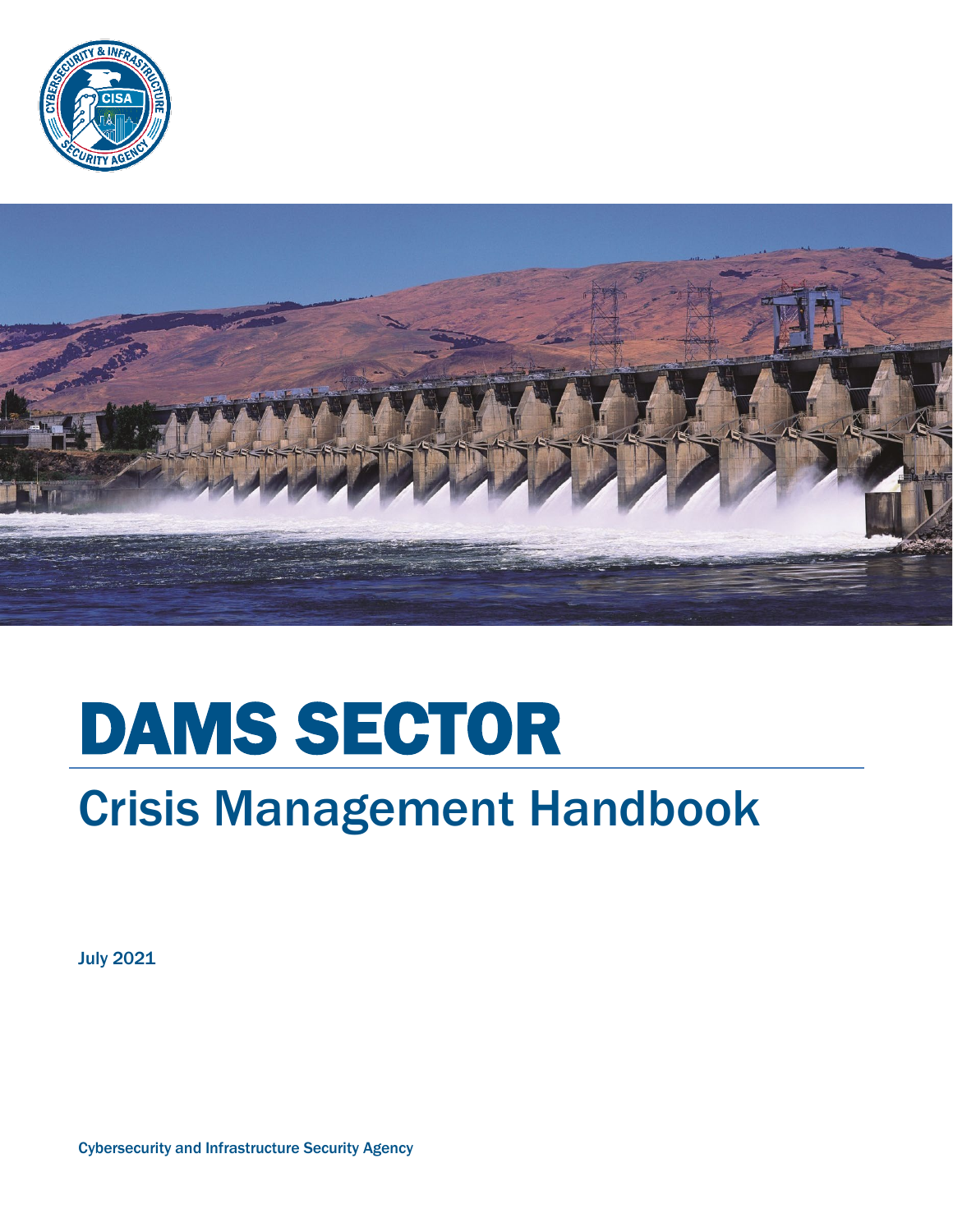# **Table of Contents**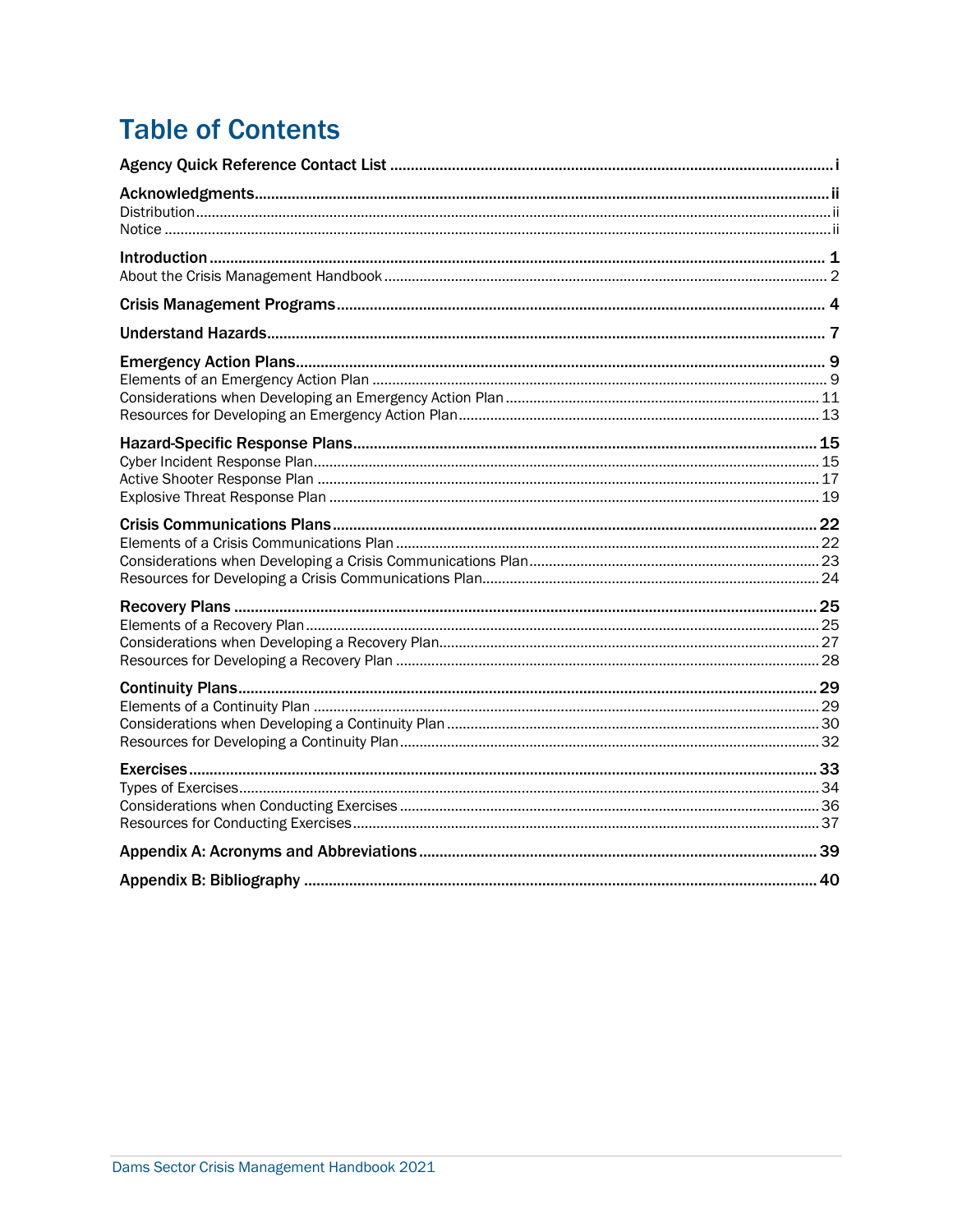# <span id="page-2-0"></span>Agency Quick Reference Contact List

 List incident reporting or response agency contact information for your community and geographic region. Build relationships with these groups before an incident occurs.

| <b>Resource</b>                                                                               | <b>Contact</b>                                           | <b>Phone Number</b>                                 |
|-----------------------------------------------------------------------------------------------|----------------------------------------------------------|-----------------------------------------------------|
| <b>City Law Enforcement</b>                                                                   |                                                          |                                                     |
| County Law Enforcement                                                                        |                                                          |                                                     |
| <b>State Law Enforcement</b>                                                                  |                                                          |                                                     |
| <b>Local Fire Service</b>                                                                     |                                                          |                                                     |
| <b>Cybersecurity and Infrastructure Security</b><br>Agency (CISA) Protective Security Advisor |                                                          |                                                     |
| <b>CISA Cybersecurity Advisor</b>                                                             |                                                          |                                                     |
| <b>CISA Central</b>                                                                           | www.us-cert.gov/report<br>Central@cisa.dhs.gov           | (202) 282-9201                                      |
| Local Joint Terrorism Task Force                                                              |                                                          |                                                     |
| Local Federal Bureau of Investigation<br>(FBI) Office                                         |                                                          |                                                     |
| FBI Weapons of Mass Destruction<br>Coordinator                                                |                                                          |                                                     |
| <b>FBI Hotline</b>                                                                            |                                                          | 1-800-CALL-FBI<br>$(800-225-5324)$                  |
| State Dam Safety Office                                                                       |                                                          |                                                     |
| Downstream Dam Operator                                                                       |                                                          |                                                     |
| Upstream Dam Operator                                                                         |                                                          |                                                     |
| <b>City Emergency Management</b>                                                              |                                                          |                                                     |
| <b>County Emergency Management</b>                                                            |                                                          |                                                     |
| State Emergency Management                                                                    |                                                          |                                                     |
| U.S. Coast Guard                                                                              |                                                          |                                                     |
| <b>State Fusion Center</b>                                                                    |                                                          |                                                     |
| Information Sharing and Analysis Center<br>(ISAC) (e.g., WaterISAC and Electricity<br>ISAC)   | www.waterisac.org/report-incident<br>www.eisac.com/login | 866-H20-ISAC (WaterISAC)<br>(202) 790-6000 (E-ISAC) |
| Local Response Diving Unit                                                                    |                                                          |                                                     |
| Local Response Bomb Squad                                                                     |                                                          |                                                     |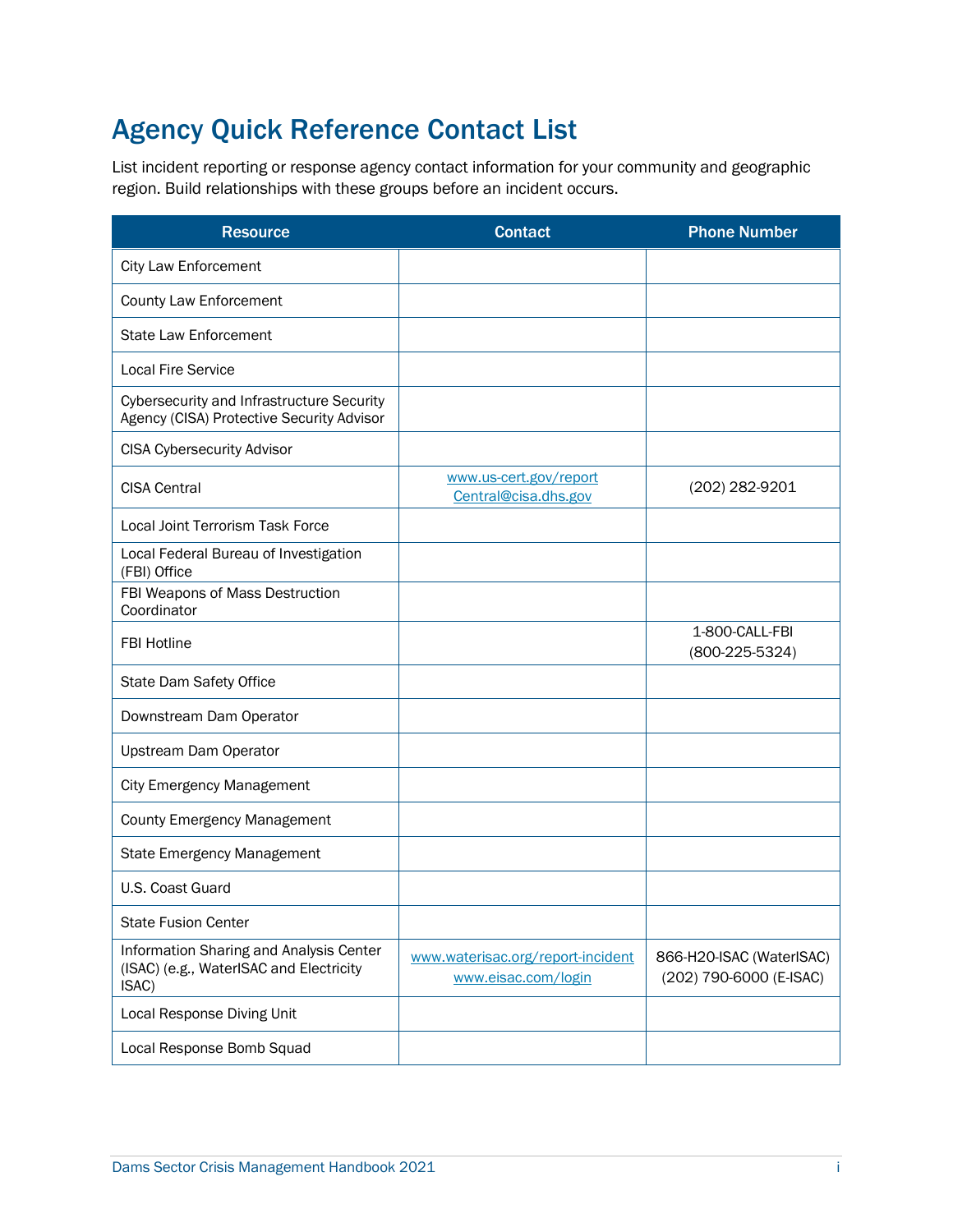# <span id="page-3-0"></span>Acknowledgments

 The Dams Sector Coordinating Council, Dams Sector Government Coordinating Council, Levee Sub- Agency, acknowledge the active support from the public and private sector partners who contributed to the original development and subsequent update of this handbook. sector Sector Coordinating Council, Levee Sub-sector Government Coordinating Council, and the Cybersecurity and Infrastructure Security Agency (CISA), as the Dams Sector Risk Management

 the Dams Sector Security and Education Workgroup—comprised of members of the Dams Sector auspices of the Critical Infrastructure Partnership Advisory Council. The handbook was updated from the 2015 version to include guidance about additional planning document types and to reflect The development of the 2021 update of the *Dams Sector Crisis Management Handbook* was led by Coordinating Council, the Dams Sector Government Coordinating Council, the Levee Sub-sector Coordinating Council, and the Levee Sub-sector Government Coordinating Council—under the updates from primary source documents.

 The cover photo, depicting The Dalles Dam in Oregon, is provided courtesy of the U.S. Department of Homeland Security (DHS).

#### <span id="page-3-1"></span>**Distribution**

This document is available on CISA's Dams Sector Publications page at [www.cisa.gov/dams-sector-](http://www.cisa.gov/dams-sector-publications) federal, state, and local agencies and private sector owners and operators. For additional distribution [publications](http://www.cisa.gov/dams-sector-publications) and on the Homeland Security Information Network—Critical Infrastructure (HSIN-CI) Dams Sector Portal. The Dams Sector Portal within HSIN-CI allows for information sharing among information and access requirements for the HSIN-CI Dams Sector Portal, contact the Dams Sector Management Team at [DamsSector@cisa.dhs.gov.](mailto:DamsSector@cisa.dhs.gov)

#### <span id="page-3-2"></span>**Notice**

 This material does not constitute a regulatory requirement; create any enforcement standard; or intend to conflict, replace, or supersede existing regulatory requirements. The statements in this document are intended solely as guidance. This document is not intended, nor can it be relied upon, to create any rights enforceable by any party in litigation.

The *Dams Sector Crisis Management Handbook* is one component of the Dams Sector Crisis Management Suite. Additional information is available at [www.cisa.gov/dams-sector-publications,](http://www.cisa.gov/dams-sector-publications) with all materials within the suite available on the HSIN-CI Dams Portal. Other associated handbooks, also available on the Dams Portal, that could be used by owners and operators to enhance their security posture include the following:

- Dams Sector Security Awareness Handbook (FOUO): An overview of how to recognize security concerns, coordinate proper response, and establish effective partnerships with local law enforcement and first responder communities.
- Dams Sector Protective Measures Handbook (FOUO): An overview of security strategies and protective measures addressing physical, cyber, and human elements and general recommendations for developing site security plans.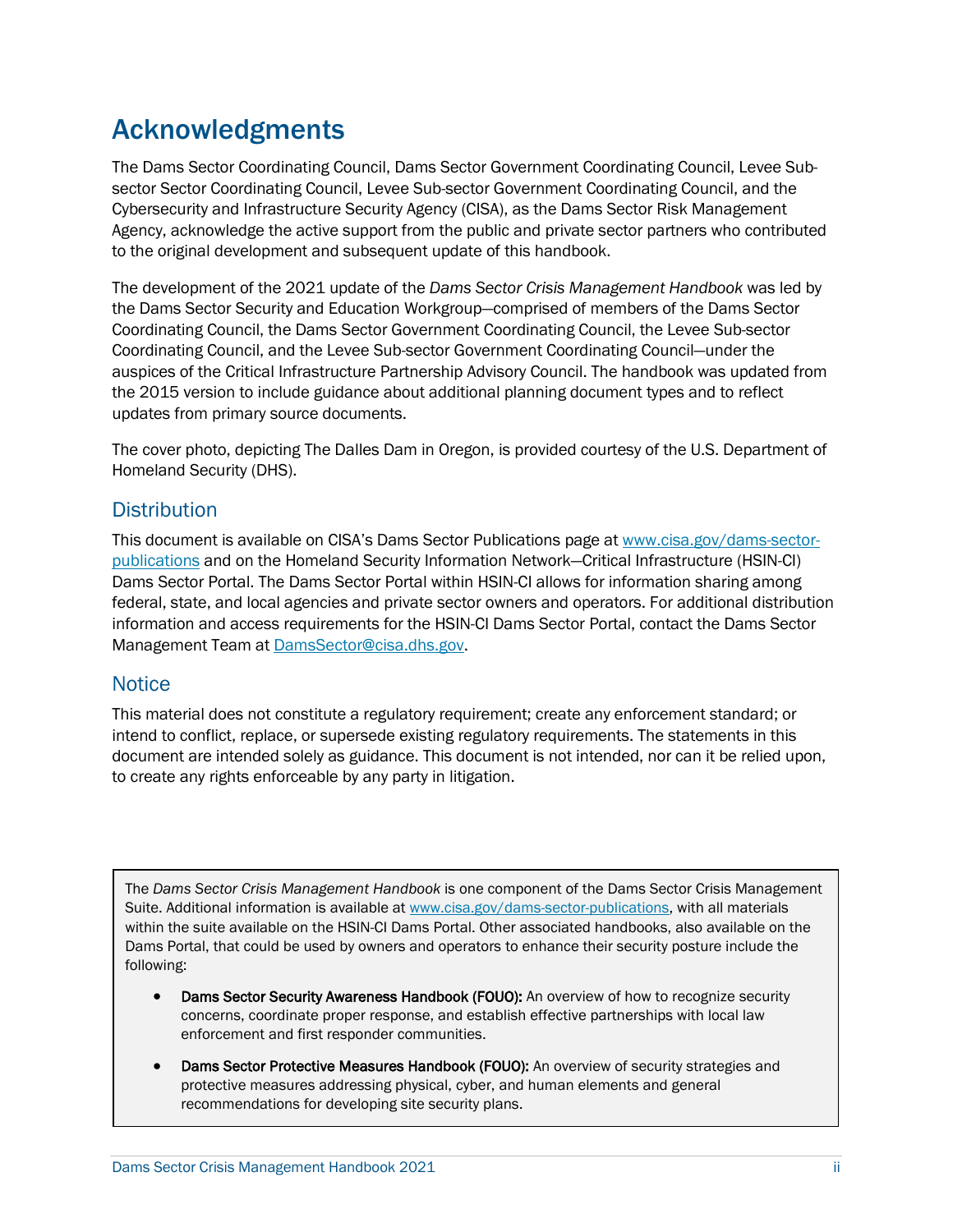# <span id="page-4-0"></span>Introduction

 Dams, levees, and related facilities are a vital part of the Nation's infrastructure, providing a wide range of economic, environmental, and social benefits through services. Dam projects are complex facilities that typically include water impoundment or control navigation locks are also part of the project. While failures of these facilities do not happen often, dam the delivery of critical water retention and control structures, reservoirs, spillways, outlet works, powerhouses, canals, and/or aqueducts. In some cases, failures are high consequence events. Security plans, emergency action plans, and dam safety programs are

 More than 91,000 dams are listed in the National Inventory of Dams (NID), including dams over 25 feet in height or reservoirs with more than 50 acre-feet in storage capacity. In the NID, the downstream hazard potential (i.e., the amount of risk or damage a dam can pose due to failure or negligent operation) is classified as high, significant, or low. About 15,500 dams are classified as having a high-hazard potential.

 intended to reduce the chances of damage to these facilities and to limit the immediate consequences if failure does occur. Despite sound design, proper operation, and excellent emergency planning, a full or partial dam failure remains a real possibility. Therefore, an integrated crisis communicating about the crisis and maintaining operations throughout the process. management approach can enhance the resilience of Dams Sector facilities by guiding emergency response and helping operators rapidly restore partial or full operations, while effectively

 Dams can fail for a number of reasons, including as a difficult type of facility to protect, particularly against sectors are small or concentrated and can be contained within buildings, dams are often large facilities whose can be approached via land, water, or air. Some are required to provide public access to certain portions of the facility, which can create difficulty in controlling result of flooding, failure, error, or deliberate action. Certain characteristics of dams make them an unusually deliberate attack. While critical assets in many other components are not necessarily enclosed within buildings. Dams are often located in remote areas and access around critical components.

#### Why Do Dams Fail?

- Overtopping caused by floods
- Structural failure
- Foundation failure
- Earthquake
- Piping and internal erosion
- Inadequate maintenance
- Operational errors
- Deliberate human-caused actions

 Incidents involving Dams Sector assets could result in severe economic losses, loss of life, and reduced public confidence in industry and the government's ability to provide essential services. In the event of a dam failure, uncontrolled release of water stored behind even a small dam could potentially cause property damage and loss of life. Even if damage to a dam only prevents it from operating as intended, significant economic impacts could extend to the owner, the surrounding community, the region, and potentially the Nation.

 damage or disruption, and the difficulties in protecting dams can make them inviting targets for of plans and exercises to guide emergency response, crisis communications, rapid restoration, and The combination of benefits that our Nation derives from dams, the potential consequences of potential adversaries. Dam owners can reduce loss of life and property damage and enhance the overall resilience of their facilities through the development of a crisis management program inclusive continuity of operations. An integrated crisis management approach enhances an organization's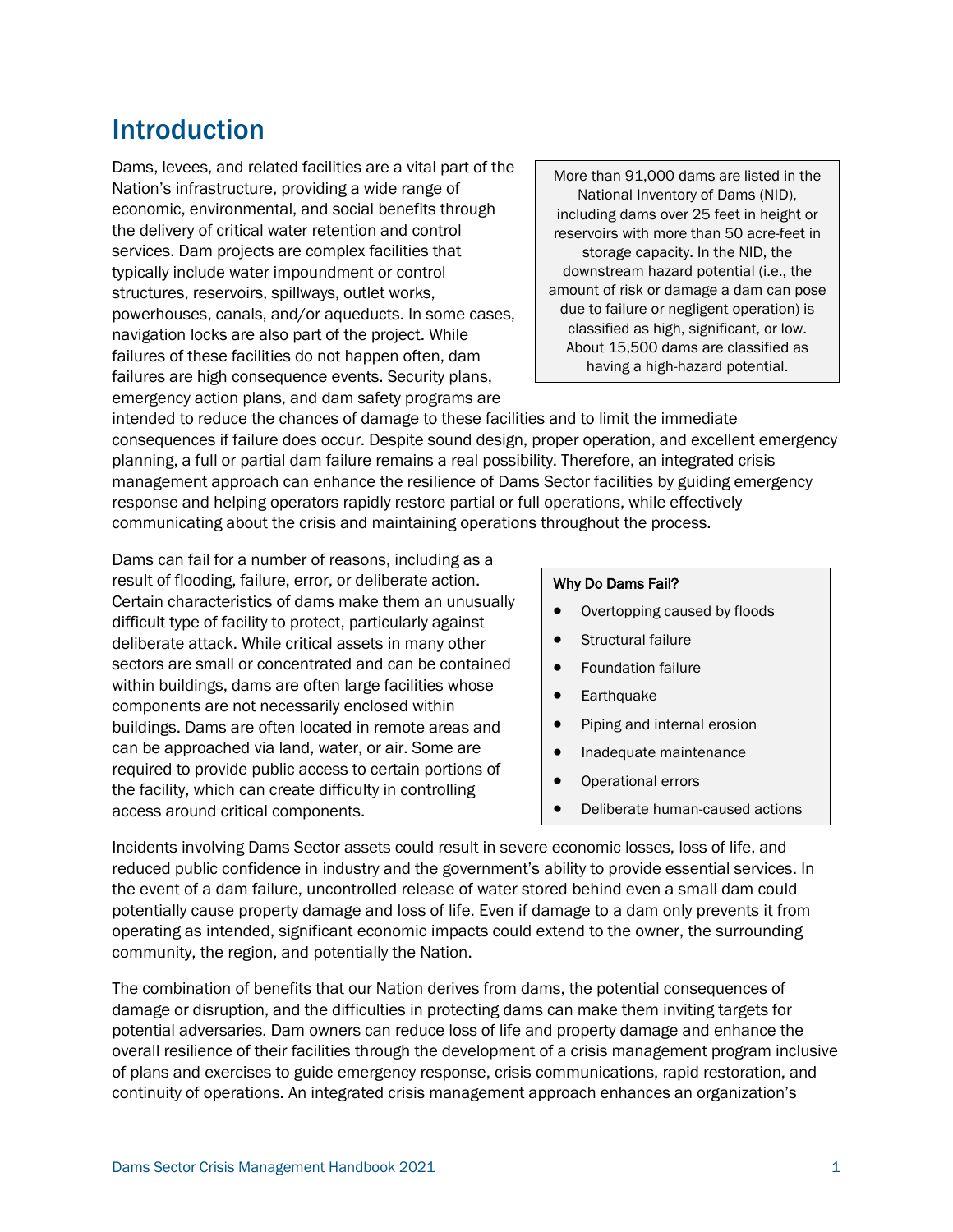ability to manage incidents that may impact the facility, disrupt operations, affect external organization. Each dam is unique because of differences in project configurations, engineering details, project benefits, and potential consequences from possible damage to the dam. Therefore, stakeholders, degrade the ability to do business, or affect the brand and reputation of the depending on the complexity of the facility and its operations, applying appropriate crisis management measures as part of a risk management program will be unique for each project.

### <span id="page-5-0"></span>About the Crisis Management Handbook

 intended to minimize the consequences of damage or failure and return dam projects to full operations. Throughout the handbook, listed resources provide owners and operators additional information to continue to learn about and apply crisis management planning principles. This The *Dams Sector Crisis Management Handbook* explains how crisis management is an important component of an overall risk management approach and highlights basic elements of planning handbook is organized into the following chapters:

- facilities through the development of a crisis management program inclusive of plans and continuity of operations. This chapter defines the integrated crisis management approach and highlights several applicable standards and regulatory frameworks. • Crisis Management Programs: Dam owners can enhance the overall resilience of their exercises to guide emergency response, crisis communication, rapid restoration, and
- threats and hazards the organization could encounter. This chapter introduces the threat and hazard identification and risk assessment process and highlights additional resources. • Understand Hazards: Effective crisis management planning depends on understanding the
- • Develop Planning Documents: The handbook includes a description of each of the following planning documents, including a definition, common elements of the plan, considerations when developing the plan, and resources to learn more:
	- Emergency Action Plans: The Emergency Action Plan (EAP) is a formal document that identifies potential emergency conditions at a dam and specifies actions to minimize loss of life and property damage. The EAP describes actions the dam owner/operator will take to moderate or alleviate a problem at the dam and to respond to incidents or emergencies related to the dam.
	- Hazard-Specific Response Plans: Several types of incidents—including cyber, active shooter, and explosives—escalate quickly and therefore require additional planning specific to the type of hazard. Hazard-specific response plans can effectively document the specific roles and responsibilities, requirements, and actions necessary to empower personnel to respond to a security incident without unnecessary delays.
	- Crisis Communications Plans: The initial phase of a crisis can be characterized by confusion, uncertainty, and intense media interest. Information is usually incomplete, and the facts often scattered. Crisis communications plans enable the organization to proactively establish effective and consistent communication with affected stakeholders by explaining how the organization will handle the crisis.
	- **Recovery Plans:** Damage to or failure of a dam can have long-term economic impacts to the dam owner, the community, other industries, or regional or national economies. Rapid restoration of dam functions can help minimize such impacts. Recovery plans address both short-term repairs to partially restore project functions and long-term repairs to fully restore the project.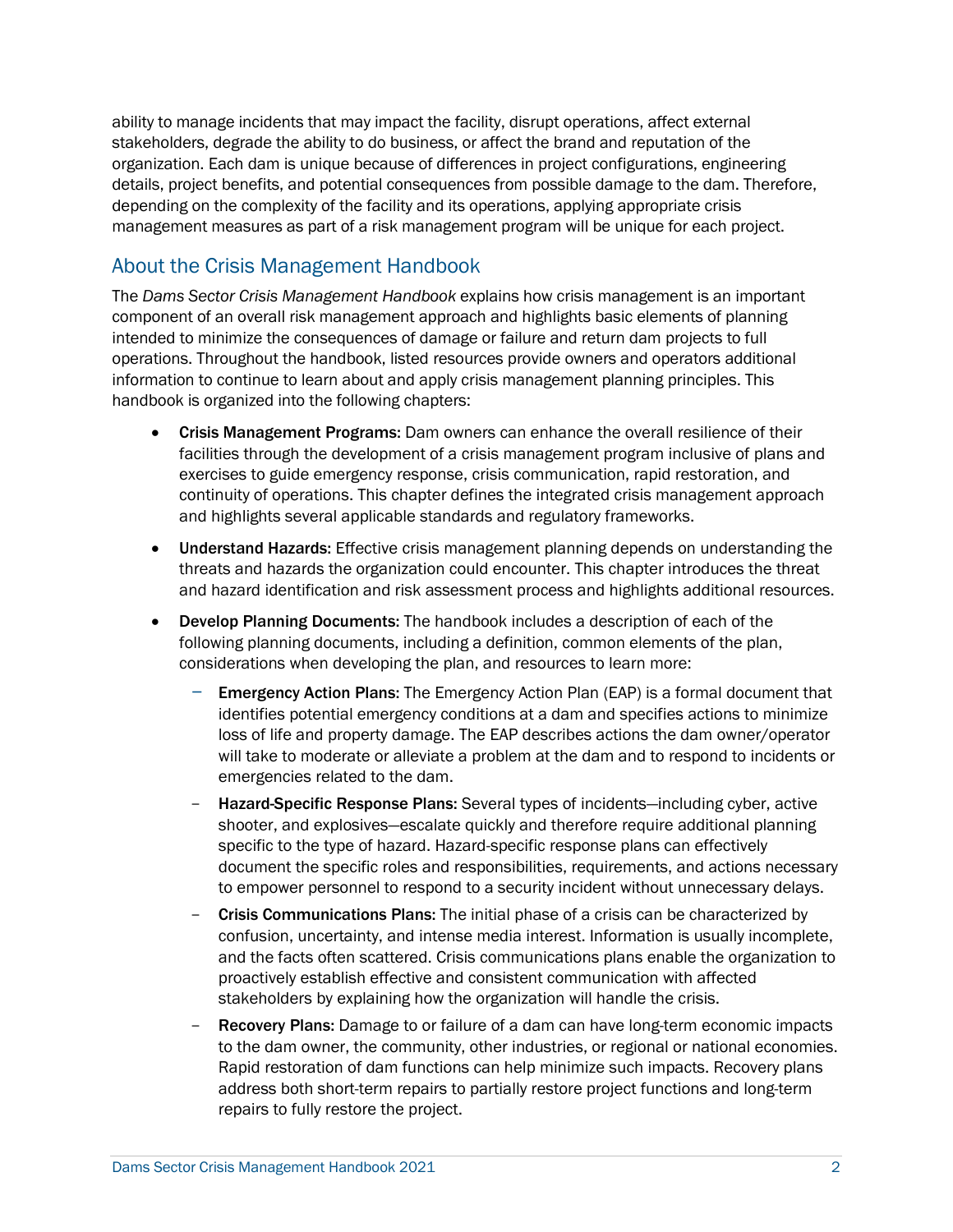- Continuity Plans: It may be necessary to continue dam operations during the absence of several key personnel and/or primary operations locations. Continuity planning can identify personnel with the skills required to manage crises and to define shifts of roles and responsibilities to respond to the absence of key personnel.
- awareness of potential crisis situations and ensure that key staff members are familiar with the plans and understand their roles and expected actions. This chapter outlines the **Exercises:** While planning is essential for effective crisis management, periodic exercising of plans is necessary to test their adequacy and appropriateness. Exercises raise general benefits of conducting exercises, highlights common types of exercises and considerations when developing an exercise program, and resources to learn more.

 The *Dams Sector Crisis Management Handbook* is one component of the Dams Sector Crisis Management Suite, which helps owners and operators understand the principles of crisis planning templates, and exercise support to test the plans included in the program. For additional information about the Crisis Management Suite, visit [www.cisa.gov/dams-sector-resources.](http://www.cisa.gov/dams-sector-resources) All management and build a crisis management program. The suite includes educational materials, materials included in the Crisis Management Suite can be accessed via the Homeland Security Information Network–Critical Infrastructure (HSIN-CI) Dams Portal. For access to the portal, contact the Dams Sector Management Team at [DamsSector@cisa.dhs.gov.](mailto:DamsSector@cisa.dhs.gov)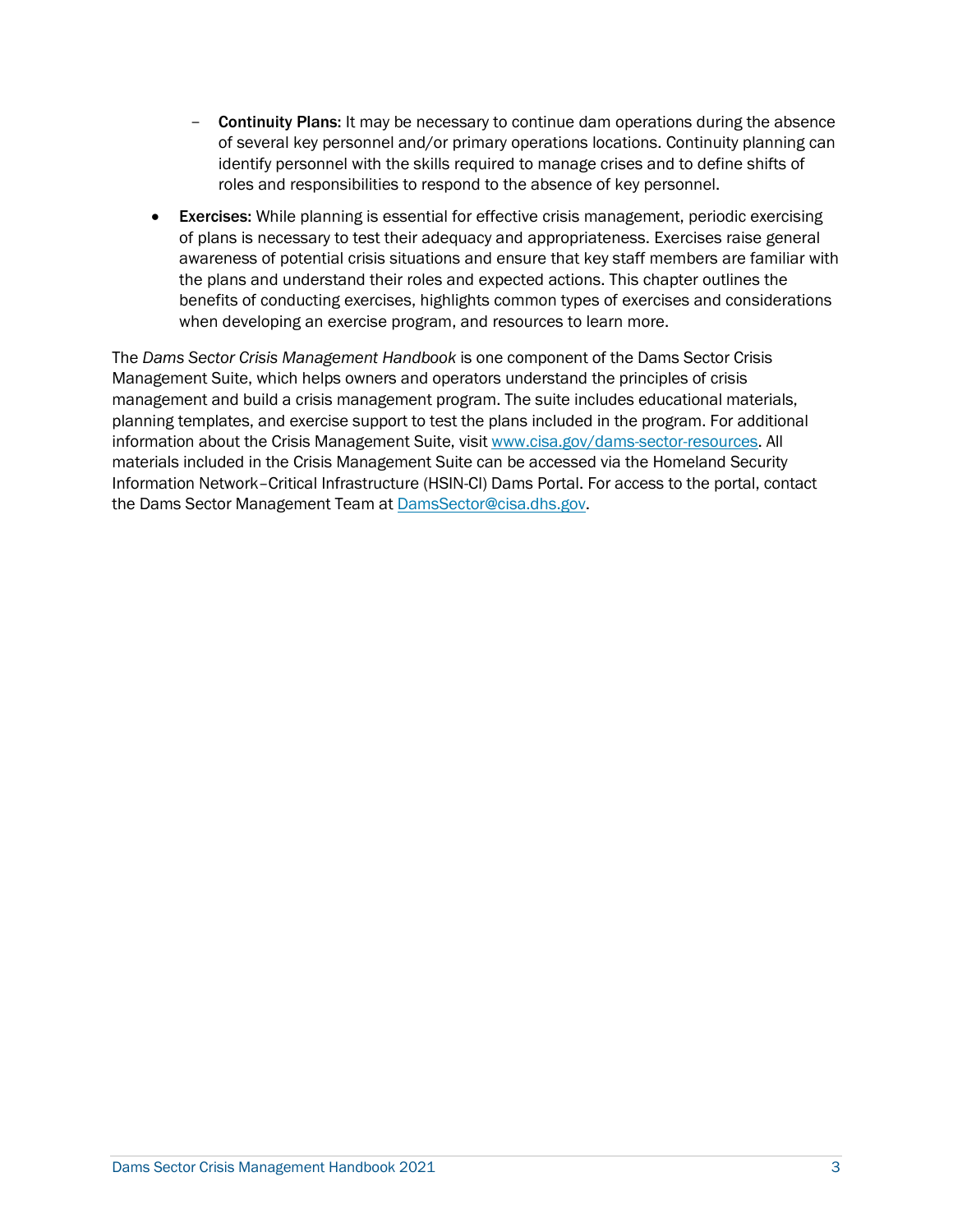# <span id="page-7-0"></span>Crisis Management Programs

 Crisis management is the ability for an organization to manage incidents that have the potential to cause significant impacts. Critical to the success of crisis management is planning for an event, or series of events, that have the potential to severely impact operations, ability to do business, relationships with key stakeholders, brand, and/or reputation.

 natural disaster events. Any comprehensive risk management program must consider what happens if the dam is damaged, if dam failure is imminent, or if the dam has already failed—either partially or completely—regardless of the cause. Crisis management focuses on impacts to an organization's Crisis management is different from, although runs concurrent to, risk management, which focuses on identifying appropriate protective strategies and measures as part of a cost-effective plan to protect dams and prevent or minimize the potential for harm caused by both human-caused and people, structures, systems, and operations. It is aimed at limiting consequences by containing the damage and preventing failure and minimizing the safety and economic impacts caused by damage or failure. For additional information on risk management, refer to the *Dams Sector Protective Measures Handbook (FOUO)*.

 Owners, operators, and government agencies all have an important role to play in ensuring the safe and secure operation of dams and the reliable continuity of their benefits. A number of efforts can be pursued to enhance the safety, security, and resilience of these types of facilities while instilling public cybersecurity measures to operational improvements and incident response planning activities. In particular, the increasing reliance on industrial control systems to direct physical processes and the for incidents impacting both the physical and cyber domains. confidence in their operations. These efforts may range from actual physical modifications and use of connected technologies to remotely monitor operations heightens the importance of planning

 Dam owners can enhance the overall resilience of their facilities through the development of plans to general, these plans describe response actions that the facility will take for incidents and scenarios of framework outlining how the facility will respond to an emergency or incident, regardless of the event strategies adopted by the organization as they focus on minimizing safety and economic impacts, limiting operational disruptions, and achieving prompt recovery. guide emergency response, crisis communication, rapid restoration, and continuity of operations. In concern. An integrated crisis management program inclusive of these plans serves as an overarching or triggering source. Crisis management programs are intrinsically linked to the risk management

As depicted in Figure 1, developing a crisis management program includes three components:

- Understanding hazards that could impact the facility, its operations, equipment, and personnel.
- **Developing plans** to prepare for, respond to, and recover from the likely hazards.
- **Conducting exercises** to validate and update plans, test communications protocols, and clarify roles and responsibilities.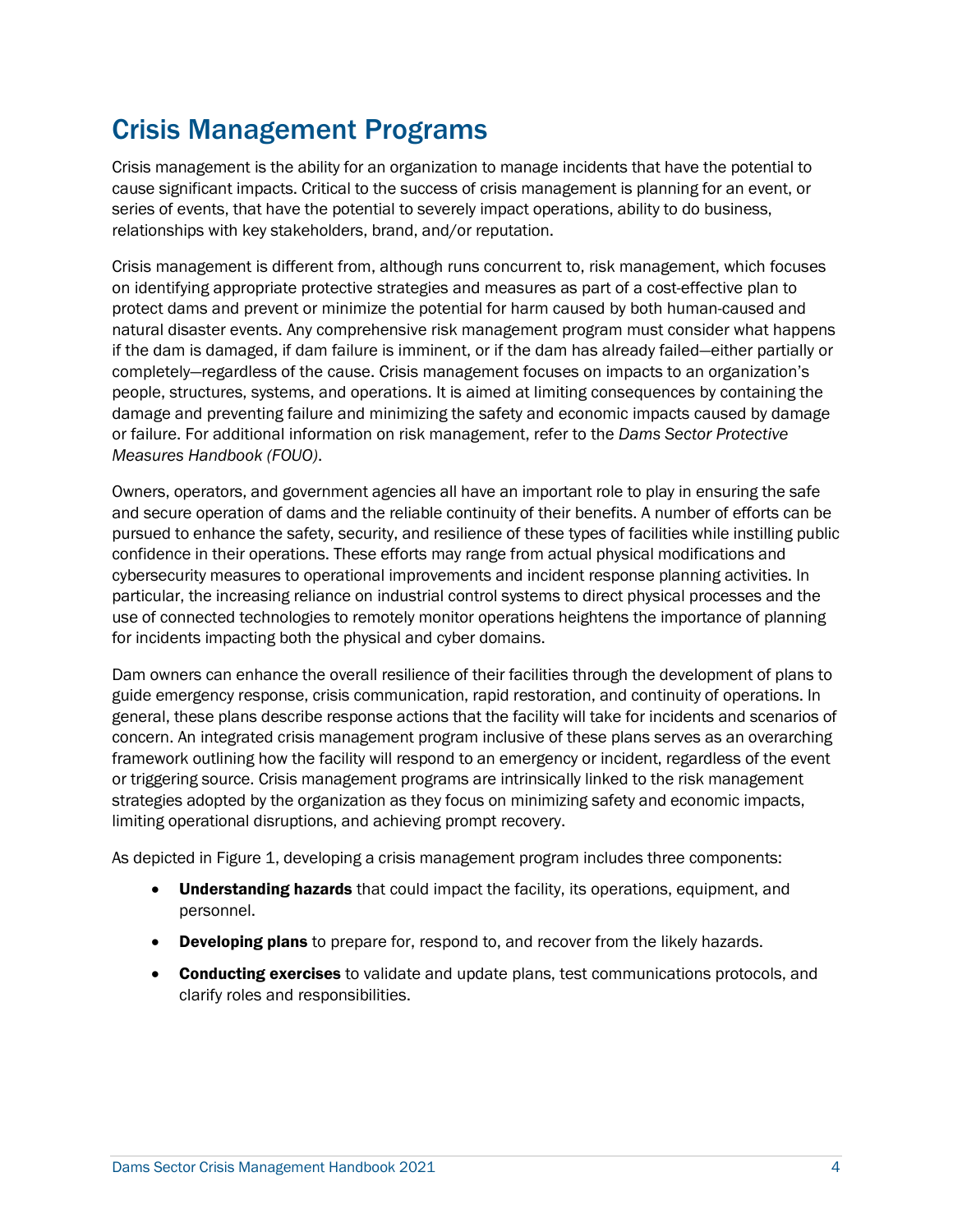Figure 1. Components of a crisis management program



 non-profit organizations. The areas covered by these products are important elements of a crisis address damage, disruption, or failure of Dams Sector facilities, and their resulting impacts on human A variety of standards and methodologies provide a comprehensive management systems approach to organizational resilience, preparedness, and business continuity widely applicable for private and management program. Tailoring the lessons of the following standards and methodologies can safety and infrastructure. Links to access these products can be found in Appendix B. Bibliography.

- • National Fire Protection Association [\(NFPA\) 1600:](http://www.nfpa.org/aboutthecodes/AboutTheCodes.asp?DocNum=1600&cookie%5Ftest=1) Standard on Continuity, Emergency, and Crisis Management
- International Standards Organization 2301: Security and Resilience—Business Continuity Management Systems
- Resilience in Organizations and their Supply Chains Standard • ASIS International, Organizational Resilience Management, ASIS ORM.1:2017: Security and
- Federal Emergency Management Agency (FEMA), Comprehensive Preparedness Guides (CPG)
	- CPG 101: Developing and Maintaining Emergency Operations Plans
	- CPG 201: Threat and Hazard Identification and Risk Assessment and Stakeholder Preparedness Review Guide, 3rd Edition
- MITRE: ATT&CK® for Industrial Control Systems

 required by regulation or statute to develop and exercise emergency or incident plans. The following list, while not all inclusive, outlines primary requirements within the Dams Sector pertaining to voluntarily implementing provisions relevant to their operations, as an industry best practice. Links to access these requirements can be found in Appendix B. Bibliography. In addition to voluntarily complying with standards and methodologies, some organizations are security-related planning. Non-regulated entities may consider reviewing the requirements and

- hazard dams. Owners and operators should contact their respective state dam safety • State dam safety offices regulate the majority of dams in the Nation, with many issuing requirements for EAPs. Emergency Action Planning for State Regulated High-Hazard Potential Dams (FEMA 608) summarizes planning and response requirements for highoffice(s) for an updated list of requirements.
- America's Water Infrastructure Act, Section 2013 requires community drinking water systems serving more than 3,300 people to develop or update risk assessments and emergency response plans (ERPs). The law specifies the components that the risk assessments and ERPs must address and establishes deadlines by which water systems must certify their completion to the Environmental Protection Agency.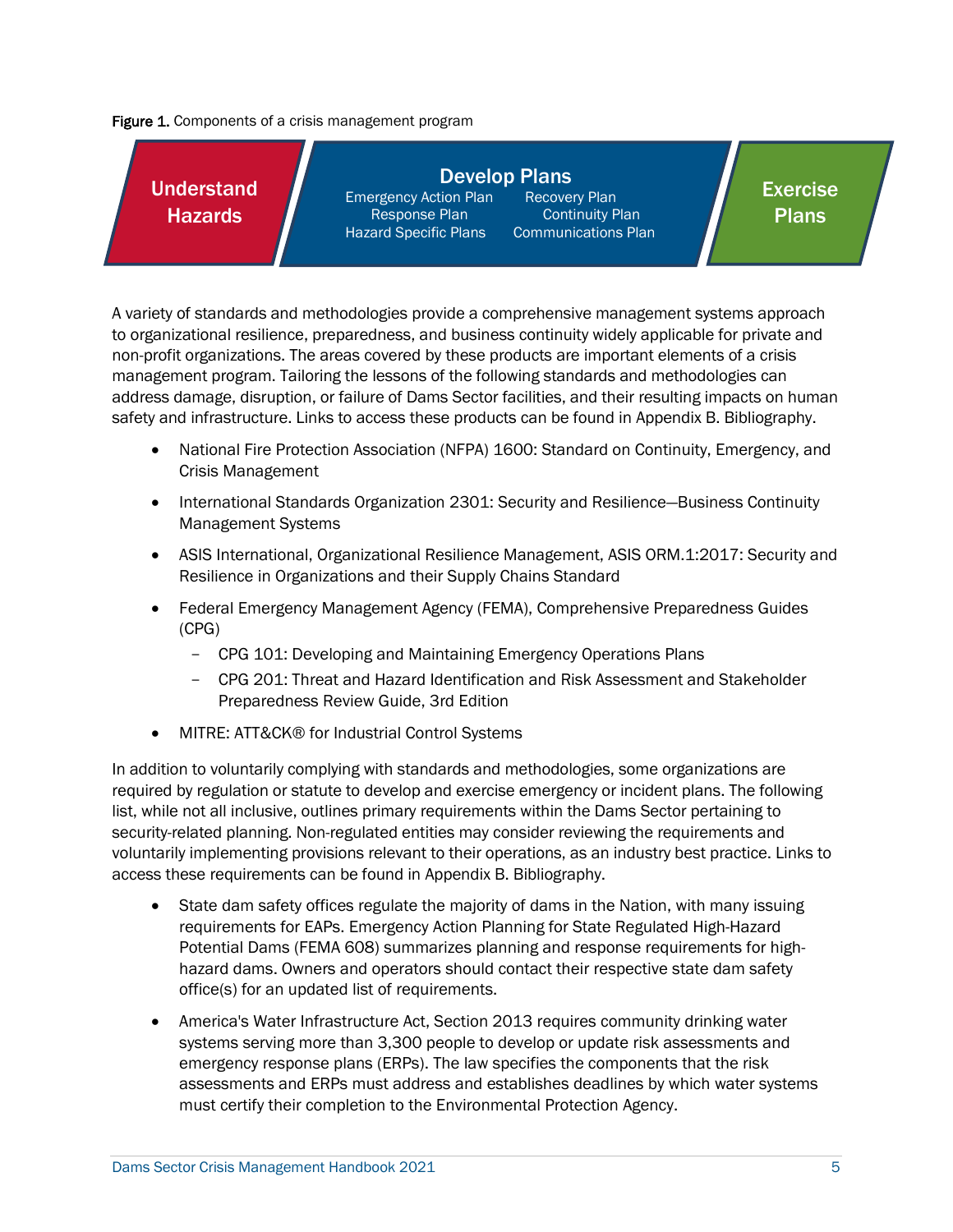- Federal Energy Regulatory Commission (FERC) Division of Dam Safety and Inspections, FERC Security Program for Hydropower Projects (Revision 3A) provides guidance on security requirements—including vulnerability assessments and security plans—for specific security group categories of FERC licensees.
- reliable operation of the Bulk Electric System as the result of a cyber security incident. • North American Electric Reliability Corporation (NERC) Critical Infrastructure Protection (CIP) Reliability Standard, CIP-008-6: Cyber Security—Incident Reporting and Response Planning specifies incident response requirements for Responsible Entities to mitigate the risk to the
- <span id="page-9-0"></span> • Federal Continuity Directive 1: Federal Executive Branch National Continuity Program and Requirements establishes the framework, requirements, and processes to support the development of federal continuity programs, including specifying and defining elements of federal agency continuity plans.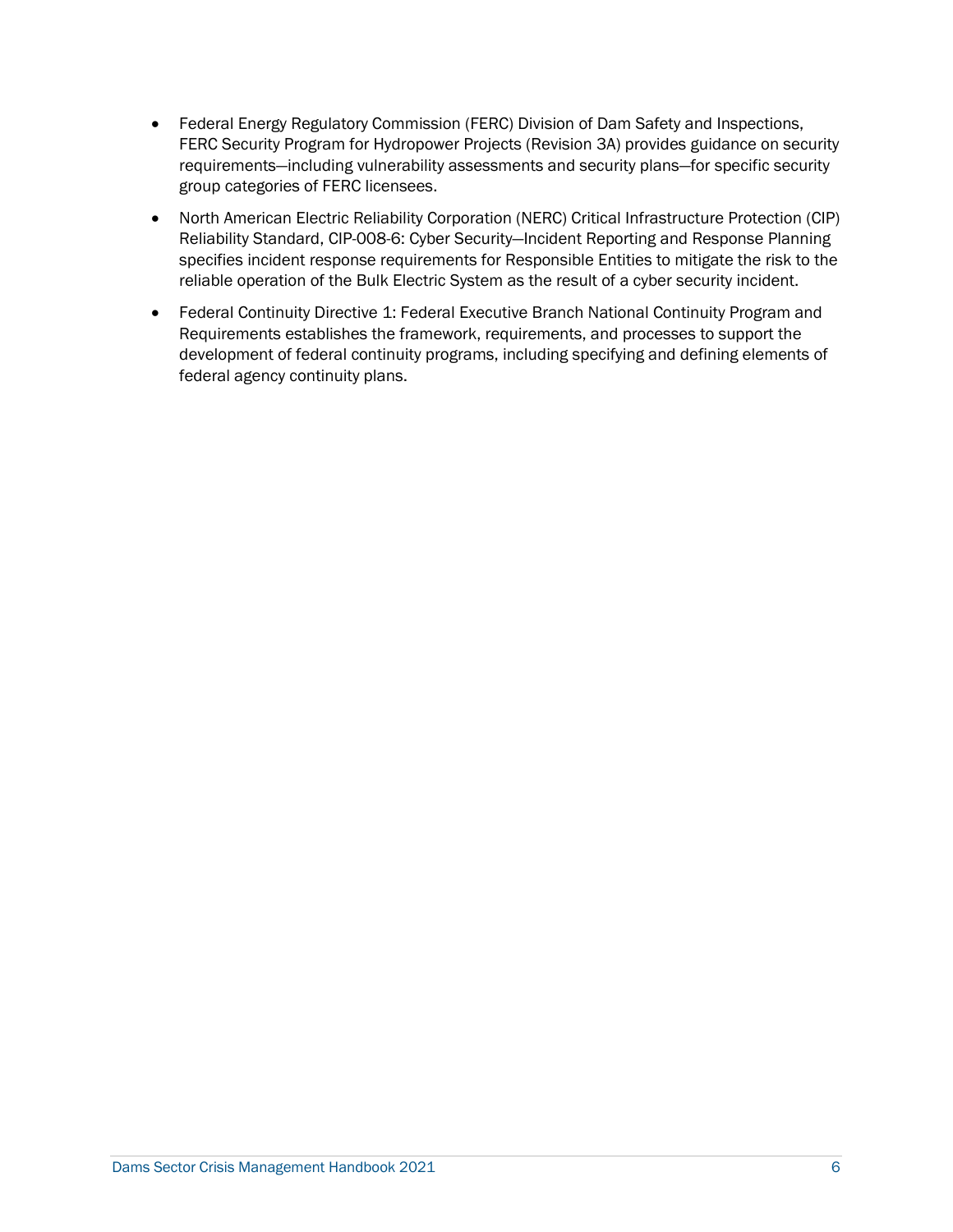# Understand Hazards

Effective crisis management planning depends on understanding the threats and hazards that a particular organization faces. This is typically performed through a threat and hazard identification and risk assessment process that collects information about the natural hazards, technological hazards, and human-caused incidents that challenge the organization's ability to deliver its purpose or benefit. A sample list of such incidents related to the Dams Sector are listed in table 1.

Through this assessment process, the organization provides context to each threat or hazard by describing the risk and/or assigning values of risk for the purposes of deciding which

#### Hazards may impact:

- Health and safety of persons in the affected area and those responding to the incident
- Continuity of operations
- Property, facilities, assets, and critical infrastructure
- Delivery of the organization's services
- Legislated, regulatory, and contractual obligations

threats and hazards the plan(s) should prioritize and subsequently address. Evaluating risk involves estimating the probability that the specific threat or hazard will occur and the likely impacts, including the severity, notification timing, and duration. Conducting a risk assessment will ensure organizations understand the threats they face, prioritize their actions, identify and compare options, and effectively allocate their resources.

Potential sources of threat and hazard information can include the following:

- Expert knowledge about past or potential future threats or hazards
- Existing assessments (e.g., security, risk, and vulnerability) conducted by the organization
- Records from previous incidents, including historical data
- Forecasts or models of future risks due to changing weather and demographic patterns
- Input from local law enforcement and/or emergency management agency
- Information and/or intelligence from a state or local fusion center
- National threat alerts and bulletins such as those issued by DHS and the Federal Bureau of Investigation (FBI), including the National Terrorism Advisory System, National Cyber Awareness System, or Technical Resource for Incident Prevention (TRIP*wire*)

The following resources are available to owners and operators to identify and prioritize threats and hazards on which crisis management planning efforts should focus:

- DHS, Dams Sector: Estimating Loss of Life for Dam Failure Scenarios
- FEMA, CPG 201: Threat and Hazard Identification and Risk Assessment and Stakeholder Preparedness Review Guide, 3rd Edition
- FERC, Dam Assessment Matrix for Security and Vulnerability Risk
- FERC, Potential Failure Mode Analysis (PFMA)
- FERC, Risk-Informed Decision Making Methodology
- Sandia National Laboratory, Risk Assessment Methodology for Dams
- U.S. Bureau of Reclamation, Consequence Estimating Methodology: Guidelines for Estimating Life Loss for Dam Safety Risk Analysis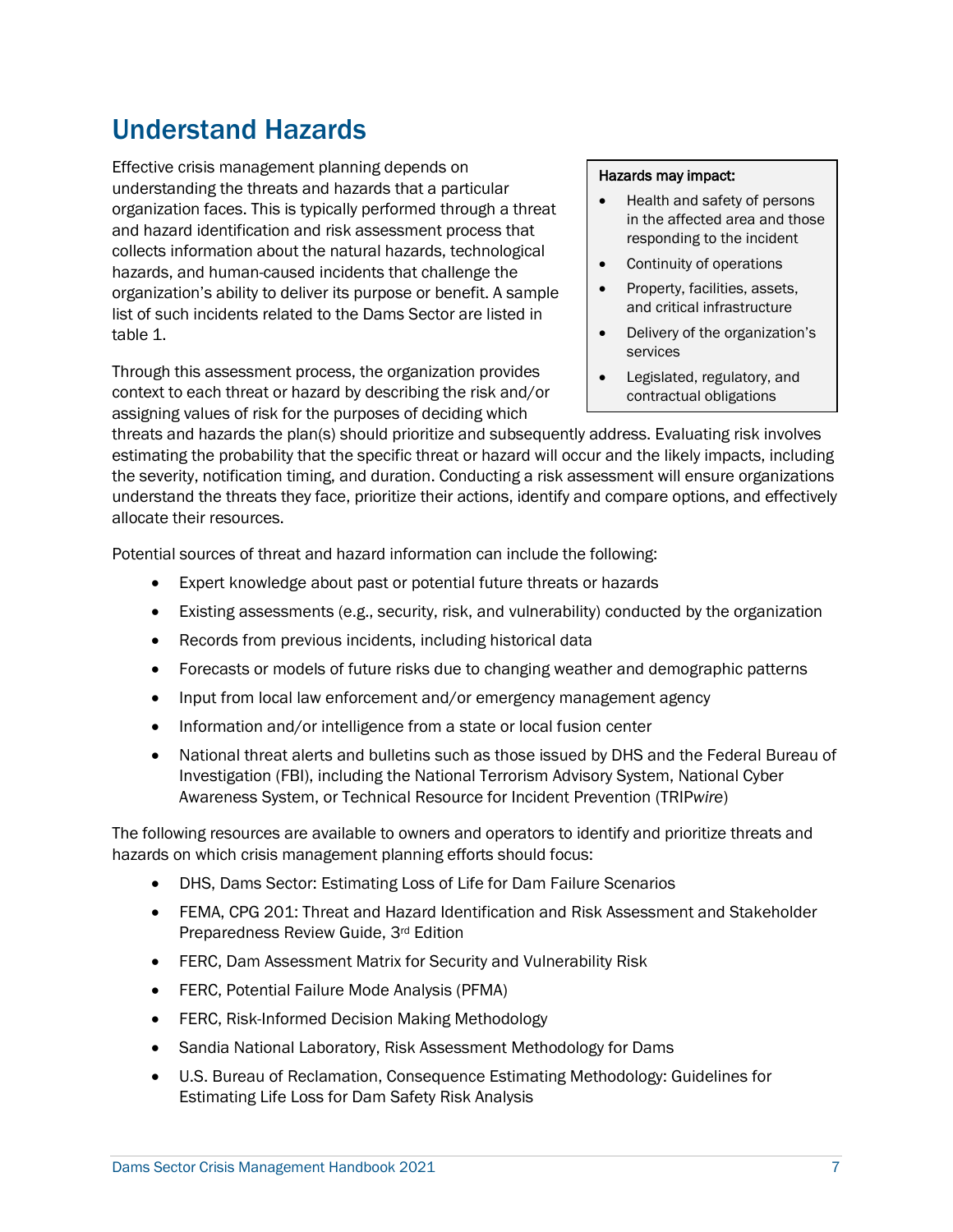#### Table 1. Potential Crisis Management Incidents

| <b>Attack</b>                                      | A hostile (cyber or physical) action aimed at disrupting or destroying operational capability and/or<br>causing significant damage to a facility.                                                                                                                       |
|----------------------------------------------------|-------------------------------------------------------------------------------------------------------------------------------------------------------------------------------------------------------------------------------------------------------------------------|
| <b>Breach or Failure</b>                           | Any condition characterized by total or partial loss of the capability to impound water.                                                                                                                                                                                |
| <b>Controlled Breach</b>                           | A planned (non-emergency) breach of an impounding structure, possibly carried out to remove a<br>facility from service or to make major repairs.                                                                                                                        |
| <b>Cybersecurity Incident</b>                      | An occurrence that actually or imminently jeopardizes, without lawful authority, the integrity,<br>confidentiality, or availability of information on an information system, or actually or imminently<br>jeopardizes, without lawful authority, an information system. |
| <b>Earthquake</b>                                  | A seismic event affecting operations and structural performance.                                                                                                                                                                                                        |
| <b>Emergency Action Plan</b><br><b>Activation</b>  | Implementation of the emergency action plan in part or whole.                                                                                                                                                                                                           |
| <b>Emergency Condition</b>                         | Any event or circumstance that clearly compromises the structural integrity of a facility and could<br>lead to breach or failure.                                                                                                                                       |
| <b>Equipment Malfunction</b>                       | Failure of mechanical or electrical equipment to perform the functions for which they were<br>intended.                                                                                                                                                                 |
| <b>Excessive Release</b>                           | Reservoir discharge that exceeds downstream capacity and/or causes downstream damage.                                                                                                                                                                                   |
| <b>Facility Mis-Operation</b>                      | Unintentional operator error affecting the operations of a facility.                                                                                                                                                                                                    |
| <b>Lock Closure</b>                                | Unscheduled or scheduled interruption of partial or total navigation traffic through a facility.                                                                                                                                                                        |
| <b>Physical Security</b><br><b>Incident</b>        | Any breach in access control systems such as fences, doors, gates, locks, and security zones.                                                                                                                                                                           |
| <b>Regulatory Action</b>                           | The regulatory agency has determined that an unsafe condition exists, or the facility does not<br>meet applicable design criteria and requires action to be taken by the owner.                                                                                         |
| <b>Reservoir Incident</b>                          | Any event in a reservoir that may impact the structural/functional integrity of a facility.                                                                                                                                                                             |
| <b>Sabotage</b>                                    | A deliberate action aimed at weakening or destroying operational capability through subversion,<br>obstruction, disruption, and/or destruction.                                                                                                                         |
| <b>Security Posture</b><br><b>Modification</b>     | Any change of security activities and protocols in response to specific threat reports.                                                                                                                                                                                 |
| <b>Significant Inflow Flood</b>                    | Operations and structural performance are affected by significant inflow flood.                                                                                                                                                                                         |
| <b>Significant Inflow of Ice</b><br>and Debris     | Operations and structural performance are affected by significant inflow of ice and debris.                                                                                                                                                                             |
| <b>Structural Modification</b>                     | Modifications to improve the safety and/or operational characteristics of a facility.                                                                                                                                                                                   |
| <b>Suspicious Activity</b>                         | Any indication that surveillance or other attack planning activities could be taking place.                                                                                                                                                                             |
| <b>Unsafe Condition</b>                            | Any developing or occurring event or circumstance that may adversely affect the structural<br>integrity of a facility but is considered controllable through the appropriate remedial actions.                                                                          |
| <b>Unsatisfactory Condition</b><br><b>Report</b>   | The findings of any inspection, assessment, or investigation that identify unsatisfactory or unsafe<br>conditions at a facility.                                                                                                                                        |
| <b>Unusual Observation</b>                         | An unusual situation is detected, but there is no indication that the structural/functional integrity<br>of a facility may be immediately compromised.                                                                                                                  |
| Vandalism/Theft                                    | The willful or malicious destruction/defacement of public or private property, or the removal of<br>personal property with the intent to deprive the rightful owner of it.                                                                                              |
| <b>Vessel Allision, Collision,</b><br>or Grounding | Any event involving vessel impacts on other vessels, structures, or operating equipment at a<br>facility.                                                                                                                                                               |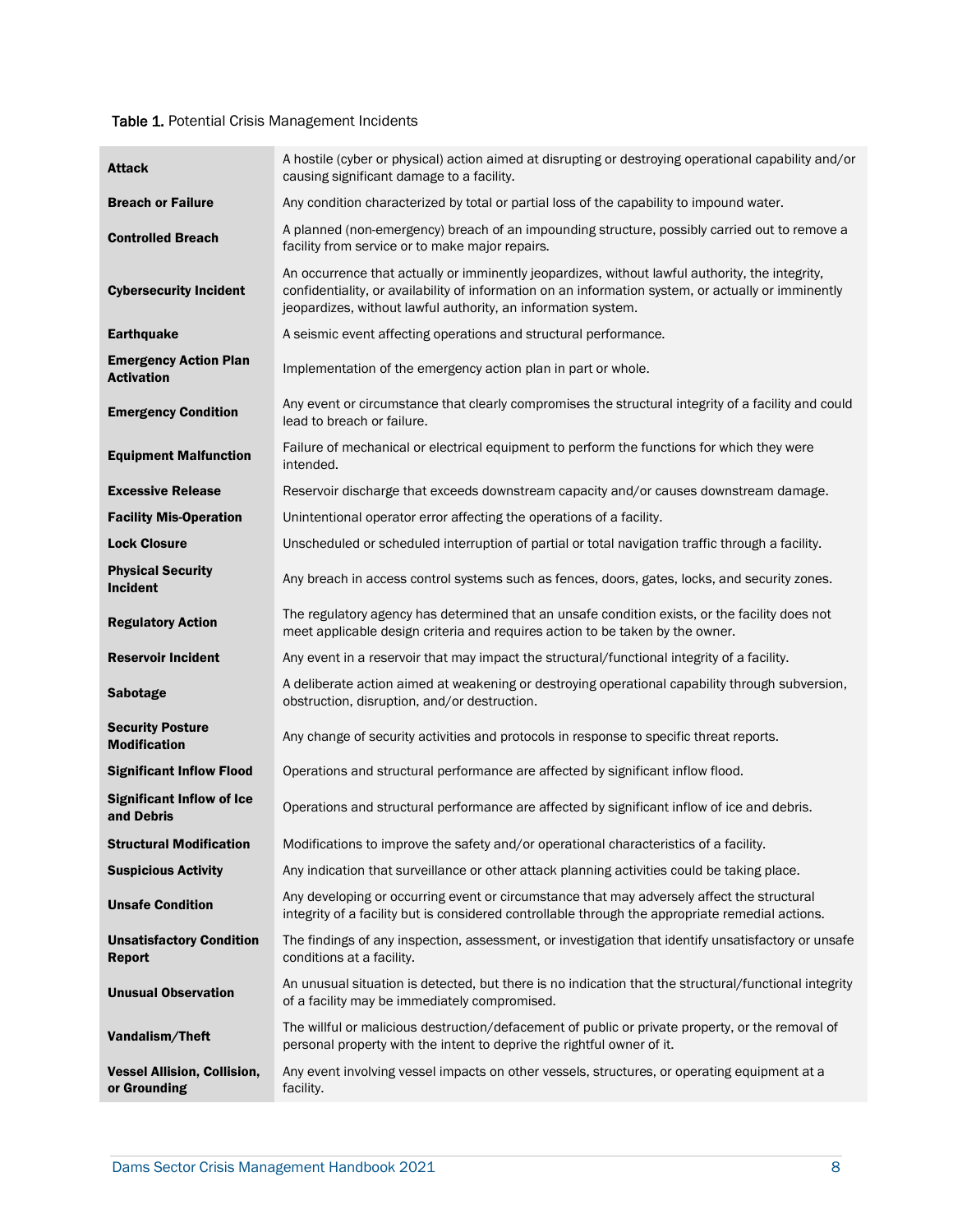# <span id="page-12-0"></span>Emergency Action Plans

 pre-determined response protocols for various hazard scenarios addressing what could go wrong, how it would happen, who and what would be in danger, and how emergency personnel would respond and in what timeframe. By providing such protocols, EAPs can reduce property damage, loss of life, Therefore, an EAP also can dramatically reduce liability to the dam owner. Emergency Action Plans (EAPs) are pre-disaster guidance documents that help dam owners and operators mitigate impending incidents due to breach or malfunction of their facility. An EAP provides and further infrastructure damage by enabling quicker, more effective emergency responses.

 The dam owner is responsible for developing and implementing the EAP and ensuring it conforms to federal and state requirements. Development of the plan should be completed in coordination with state and local emergency management authorities to facilitate the implementation of the authority's emergency operations plans or warning and evacuation plans.

 Central to an EAP are notification lists, which help expedite the mobilization of resources and communications systems, off-hour responses, emergency supplies, and equipment caches. The inclusion of inundation maps and other visual aids assist dam owners and emergency personnel to communicate hazard warnings to local authorities, upstream and downstream dam owners, and the general public. EAPs also address a variety of preparedness issues, such as alternative develop and implement effective response plans to potential disasters.

 Every dam has unique geology, geography, vulnerabilities and populations at risk, and therefore requires an EAP specific to the dam. Resources and templates are readily available to help dam owners develop effective, site-specific EAPs. Once an EAP is on file, frequent trainings and exercises are important to maintain readiness and keep EAPs up to date.

## <span id="page-12-1"></span>Elements of an Emergency Action Plan

 notification of those responsible for taking emergency actions by identifying who is to be notified of a dam safety incident, by whom, and in what order. As such, the flowchart must be tailored to the needs and priorities of each dam. Multiple charts may be necessary, depending on the complexity of the hazards associated with the dam and the potentially affected downstream areas. For ease of use during an incident, the notification flowchart(s) should clearly present the following information: **Notification Flowcharts and Contact Information.** A notification flowchart supports the timely

- • Emergency level of the notification flowchart if more than one flowchart is required. For example, Level 3 (unusual event), Level 2 (potential failure), and Level 1 (failure imminent).
- individuals may have more time-sensitive tasks, and therefore should be notified first. The • Prioritization of notifications based on the specific hazards posed by the emergency. Some flowchart should clearly detail this notification hierarchy.
- supplemental contact information (e.g., fax numbers, email addresses, direct connect • Individuals who will notify dam owner representatives and/or emergency management authorities, as listed below in table 2. It is usually recommended that one person be responsible for contacting no more than three or four other parties. The flowchart should list contact information for the individuals to be notified. Include primary contact information (e.g., names, positions, telephone numbers, and radio call numbers) and numbers, and alternate contacts).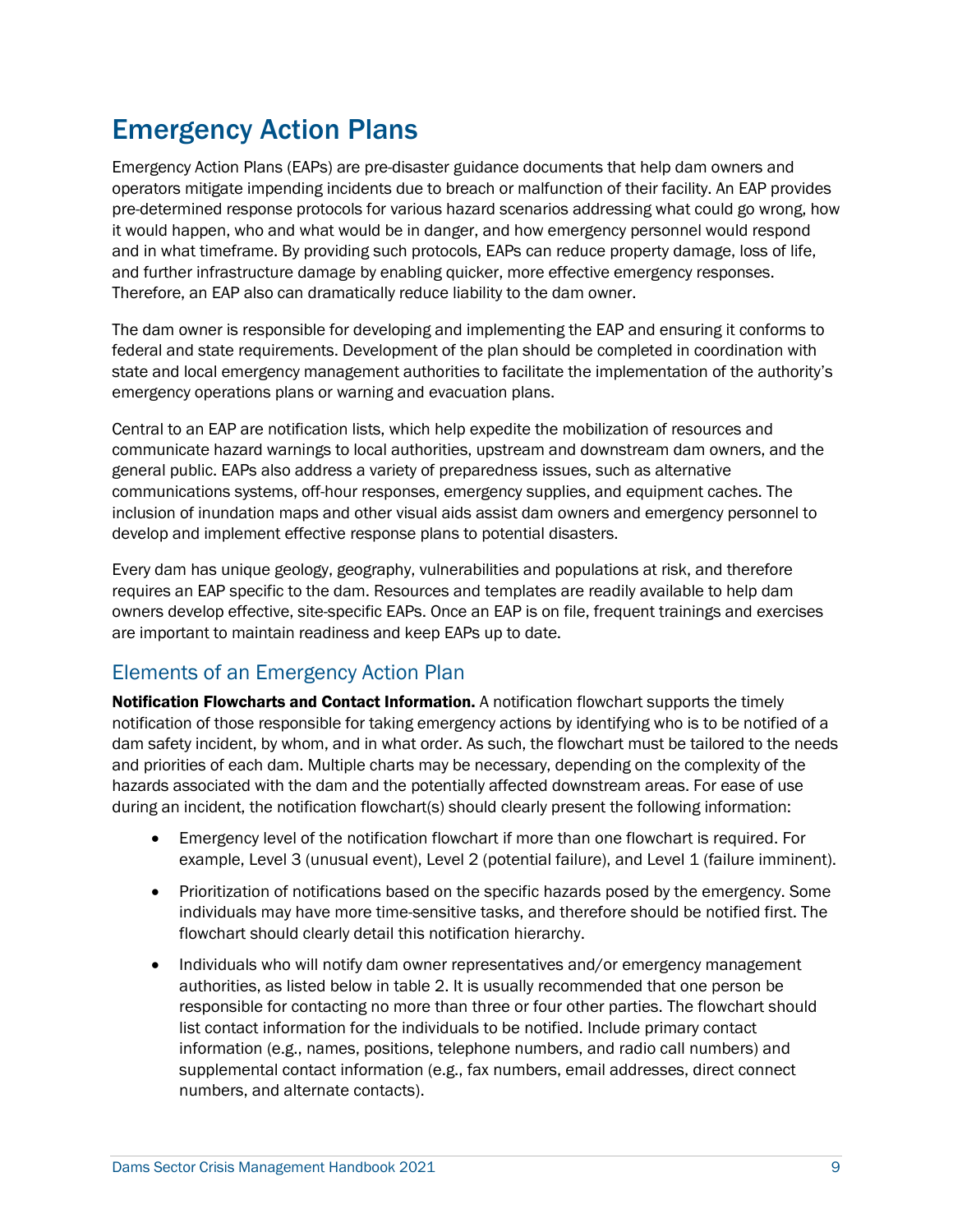#### Table 2. Notification flowchart

- Engineer/management staff/public affairs contact:
- Local emergency authorities or 9-1-1 centers
- State dam safety program representatives
- Other regulatory authorities
- Upstream and downstream dam owners

# Dam owners will contact: Local emergency management authorities will

- officer Other local responders such as police or fire
	- State emergency management authorities
	- Affected residents and businesses
	- Appropriate National Weather Service Forecasting Offices

**EAP Response Process.** The following four steps make up the general EAP response process and should be discussed in the plan:

Step 1: Incident detection, evaluation, and emergency level determination

Step 2: Notification and communication

Step 3: Emergency actions

Step 4: Termination and follow-up

 implementation of the EAP. Early detection and evaluation of the condition(s) or triggering event(s) initiates an emergency response action. Procedures for the reliable and timely determination of an for early notification allow all entities involved with plan implementation as much time as possible to Within this general process, it is important to provide site-specific procedures for successful emergency level facilitates appropriate response actions (e.g., preventive or mitigating procedures tailored to various conditions at the dam) and implementation of notification procedures. Procedures

 termination of the incident is appropriate and what follow-up appropriately respond. Finally, procedures determine when activities may be required.

 responsibilities of entities involved in responding to an and timely action is taken when an emergency at the dam occurs. Dam owners are responsible for developing and obligations are responsible for warning and evacuation within are responsible for documenting incident-related events. Responsibilities. The EAP must clearly specify the incident and implementing the plan to ensure that effective maintaining the EAP and, in coordination with emergency management authorities, are responsible for implementing the EAP. Emergency management authorities with statutory affected areas. All entities involved with EAP implementation

Preparedness Activities. Preparedness, as it relates to an moderate, or alleviate the potential effects of the incident. At a minimum, the EAP should address the categories related to preparedness listed in the text box to the right. EAP for a dam, typically consists of activities and actions taken before an incident occurs. Preparedness activities attempt to facilitate incident response as well as prevent,

#### Preparedness Categories

- Surveillance and monitoring
- Warning sirens
- Evaluation of detection and response timing
- Access to the site
- Response during periods of darkness
- Response during weekends and holidays
- Response during periods of adverse weather
- Alternative sources of power
- Emergency supplies and information
- Training and exercising
- Alternative systems of communication
- Public awareness and communication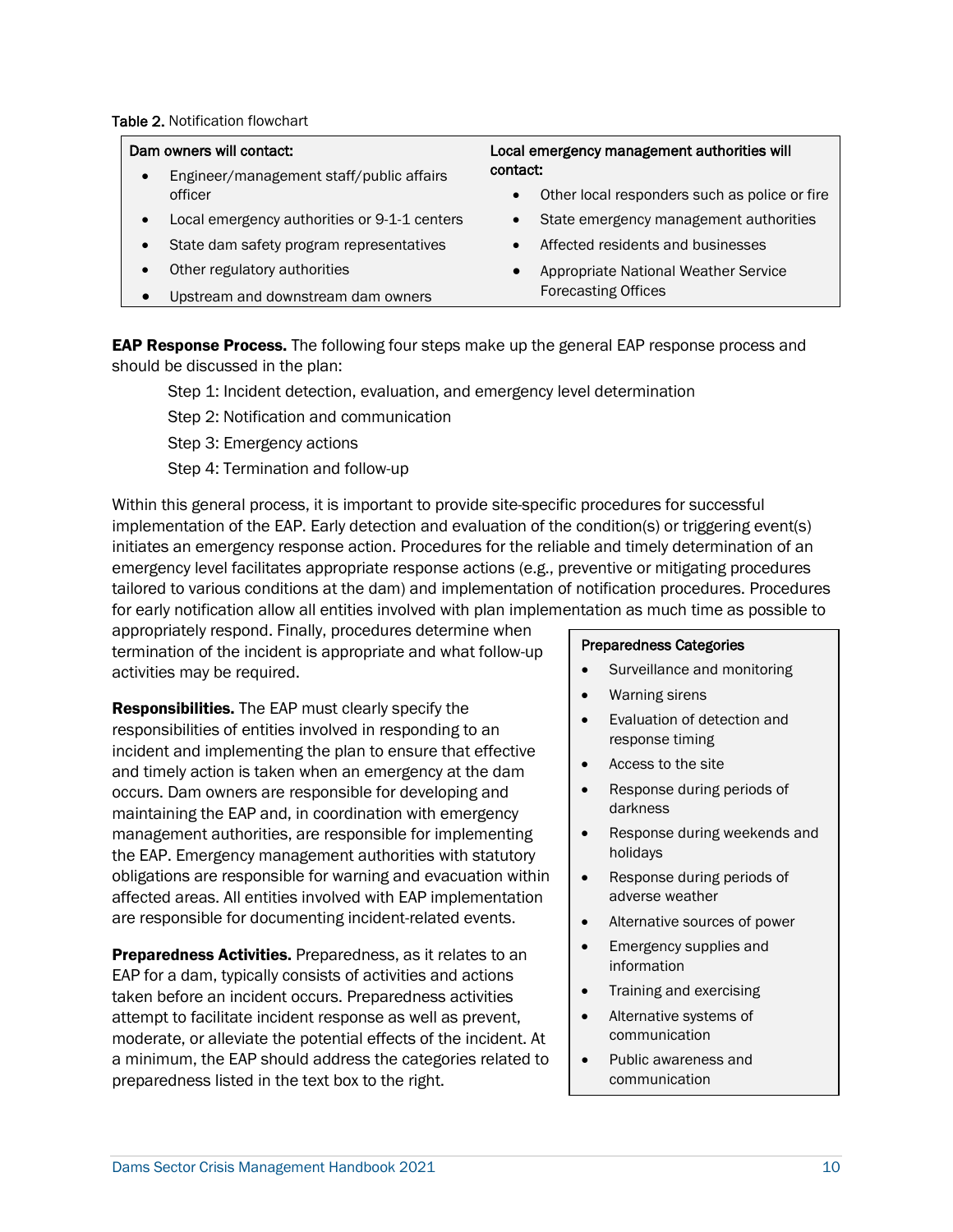**Inundation Maps.** The primary purpose of an inundation map is to show the areas that would be flooded and travel times for wave front and flood peaks at critical locations if a dam failure occurs or

there are operational releases during flooding conditions. Inundation maps are a necessary component of the EAP and are used by both the dam owner and emergency management authorities to facilitate timely notification and evacuation of areas potentially affected by a dam failure or flood condition. The condition of the condition of the condition of the condition of the condition of the condition of the condition of the condition of the condition of the condition of the condition of the condition of t

Appendices. The appendices in an EAP should contain supplementary materials that would be useful to emergency management personnel in effectively implementing an EAP. These materials typically include primary documentation used to develop the EAP and information to assist with decision making during an incident, such as the topics listed in the text box to the right.

# <span id="page-14-0"></span>Considerations when Developing an Emergency Action Plan

#### Coordination with Emergency Planning

 It is vital that the development of the EAP be coordinated with all entities, jurisdictions, and agencies that would be affected by an incident at the dam or that have statutory responsibilities for warning, evacuation, and post-incident actions. The EAP should contain clearly defined roles and warning and evacuating the public is essential for ensuring agreement on individual and group plan will enhance confidence in the EAP and its accuracy. This coordination will provide opportunities to discuss critical emergency planning concerns, such as the order of public official notification; use of responsibilities for each entity. Coordination with emergency management authorities responsible for responsibilities. Involving all entities with responsibilities listed in the EAP in the development of the backup personnel; alternate means of communication; and special procedures for use during nighttime, holidays, and weekends.

#### Communications Protocols and Systems

 Reliable communications protocols and systems are essential during emergency situations to quickly exchange critical information between key individuals and organizations. The possibility of unreliable primary communications systems in times of emergency should be addressed during EAP development, as it may be necessary to have backup communications systems. These may include, but are not limited to, emergency sirens, cellular phones, direct connect, email, intranet, radios, social systems should be described in the EAP and regularly tested prior to an emergency. media, and couriers. Operating procedures and special instructions for using primary and backup

 public awareness measures. These measures typically explain the proximity of the dam, how people management authorities may consider the use of social media for both primary and alternate systems of communication with the public. Consider the target audience involved and the best means for communicating with them. For example, notification to residences, recreation areas, and campgrounds downstream from a dam can be challenging, as these populations require quick and It may be necessary for the dam owner to assist emergency management authorities in developing will be informed of an emergency, and the actions people should take during an emergency. The EAP should include a brief description of any planned public awareness measures. Emergency effective communication to facilitate evacuation.

- Detailed operation and maintenance requirements
- Dam breach information and
- Record of plan reviews and updates
- Plan distribution list
- As-built drawings
- Incident tracking forms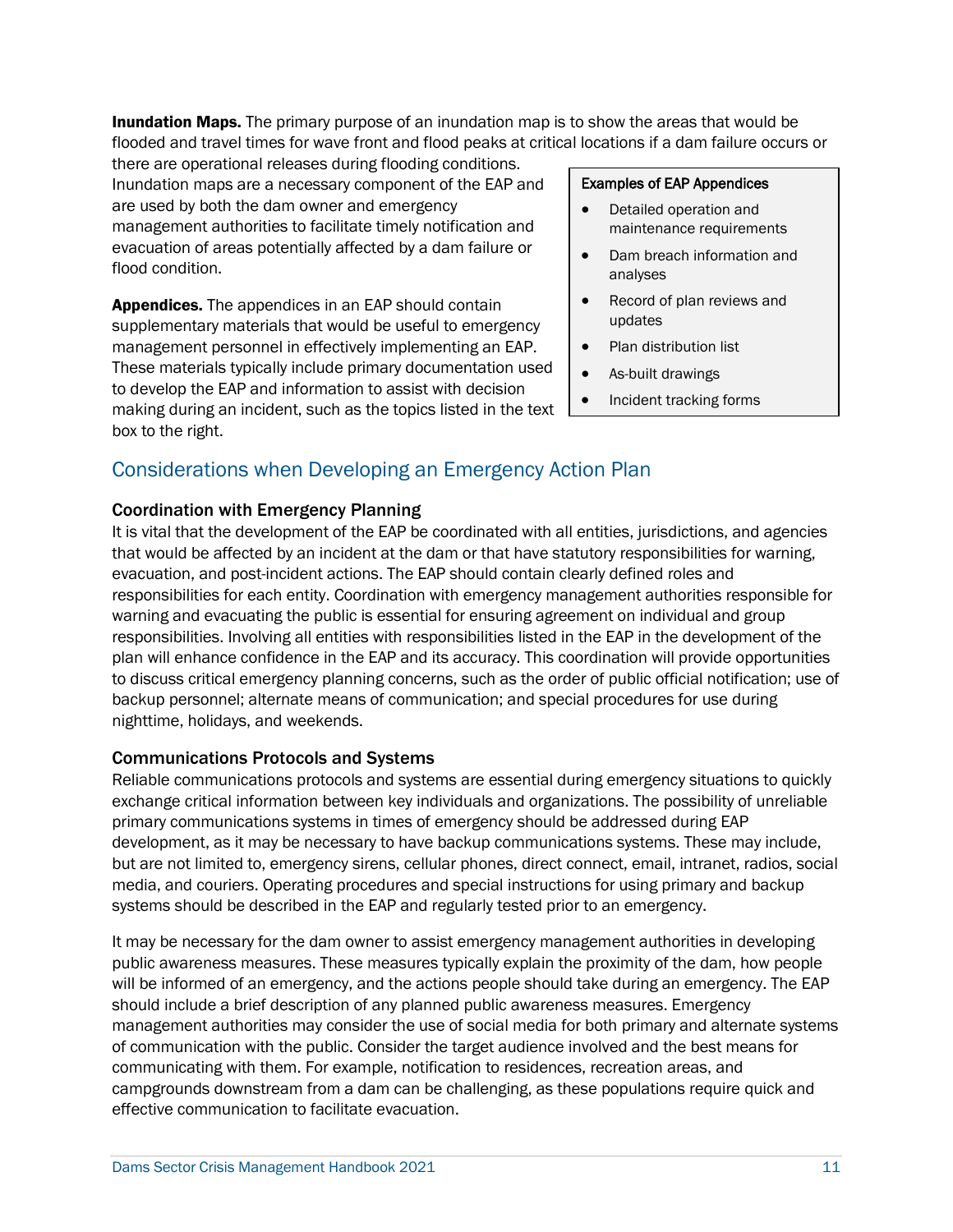#### Evacuation Planning

 An EAP should lay out who is responsible for evacuation of the dam facility itself. However, state and planning and implementation. Although an EAP does not need to include a community evacuation for community evacuation. local emergency management authorities are responsible for downstream community evacuation plan, it should indicate who is responsible for coordinating with emergency management authorities

for community evacuation.<br>Inundation maps developed by the dam owner must be shared with emergency management authorities and included in the EAP to help in the development of warning and evacuation plans. Dam owners should also include procedures in the EAP for ensuring that emergency management authorities are provided with timely and accurate information on dam conditions during an incident. This information will help agencies make the appropriate decisions on evacuations.

#### Coordination with Security Provisions

 A security plan, if developed by the facility, these goals, dam owners should include an appropriate security representative in the EAP provisions to consider when implementing an should be coordinated with the EAP to align areas of potential overlap, reduce redundancy, and eliminate inconsistencies. To accomplish development process. Other security-related EAP include:

#### Security Plans

 use the term "security plan" to refer to an overall This handbook uses the term security plan when referring to a plan for a specific dam project. Various organizations within the Dams Sector might use the terms "site security plan" or "site-specific security plan" to refer to such a document and may instead organizational plan. For more information about security plans, see the *Dams Sector Protective Measures Handbook (FOUO).* 

- Any emergency situation (even if not caused by an attack) could be an especially sensitive • Site Security: If a dam safety incident is caused by a security incident, the dam site might remain dangerous if adversaries remain in the area with the intention of harming incident responders. Such intentions have been demonstrated at previous bombing locations within and outside of the United States. time and the EAP should address necessary site security actions during these situations.
- Cyberattack: Dam safety incidents caused by cyberattacks should be considered during development of the EAP. During such an attack, an adversary targets the cyber system(s) to improperly operate the dam in order to cause damage.
- **Investigations:** If a security incident results in damage to a dam or dam failure, law apprehend the perpetrators. This could complicate the incident command authorities enforcement agencies will be responsible for investigating the incident to identify and among local responders and potentially interfere with emergency actions planned by the dam owner.

#### Declaring and Terminating the Emergency

 The dam owner is responsible for making decisions that an emergency condition exists or no longer exists at the dam or that the level of the emergency has changed. The EAP should clearly designate this assessment. State or local emergency management officials will initiate and terminate evacuation or disaster response activities, in accordance with the National Incident Management System (NIMS). The dam owner and state and local officials should agree on when it is appropriate to the individual responsible for making those decisions if the dam owner is unwilling or unable to make terminate an emergency.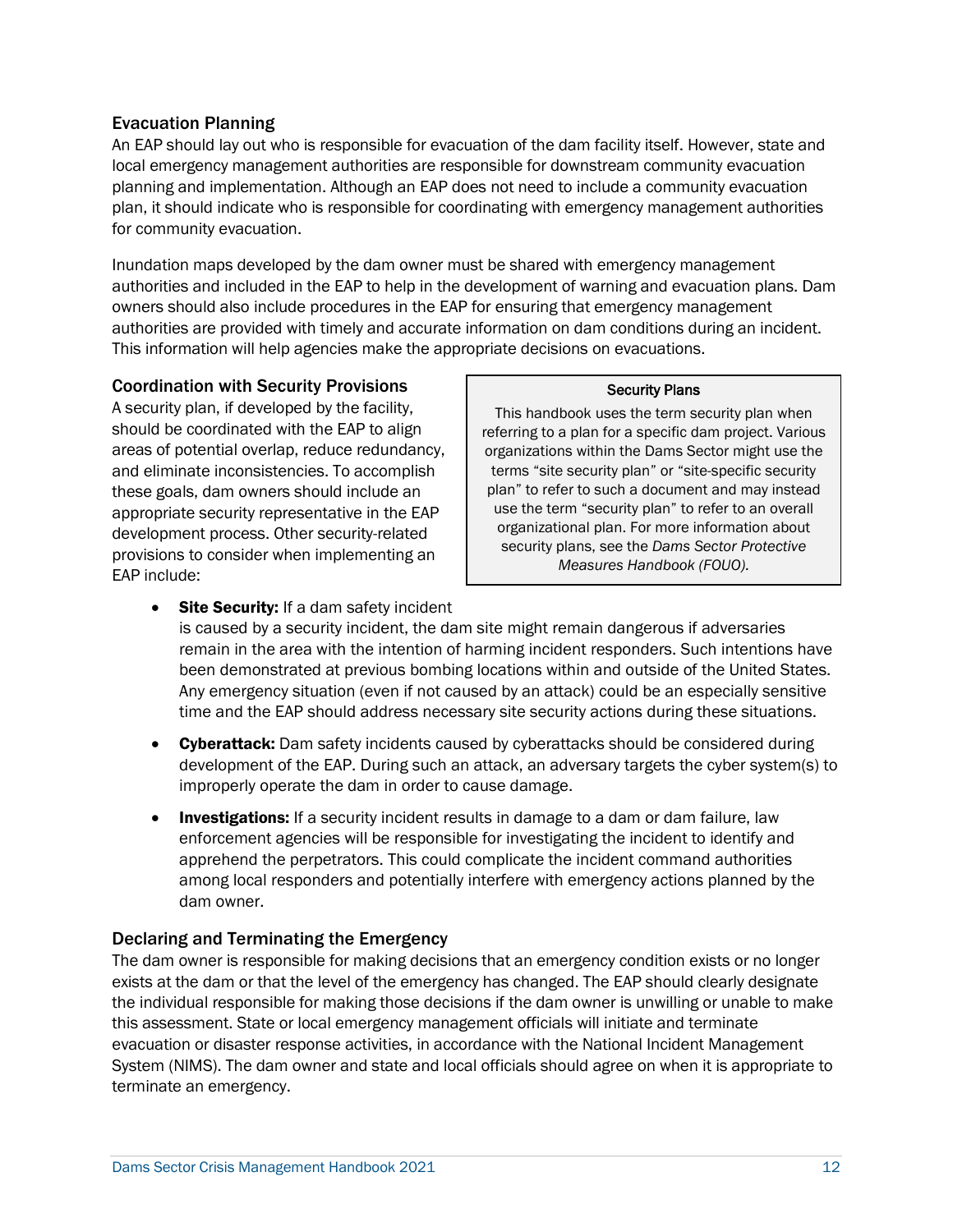#### Post-Emergency Evaluation

 improvement and take the corrective actions necessary to improve plans, build and sustain Post-emergency improvement planning enables organizations to identify strengths and areas for capabilities, and maintain readiness. Following an emergency, all participants should take part in a review that identifies and documents the following:

- Events occurring before, during, and following the emergency
- • Significant actions taken by each participant and possible improvements for future emergencies
- Strengths and deficiencies found in procedures, materials, equipment, staffing levels, and l eadership

#### Maintaining the EAP

 After the EAP has been developed, approved, and distributed, continual reviews and updates must be performed to ensure the EAP does not become outdated and ineffective. The EAP should be reviewed contact information, to the facility, or to emergency procedures. Regulated entities should review specific intervals. The review should include an evaluation of any modifications to the reservoir, downstream development, or changes in expected inundation areas. The review should also include a determination of whether any revisions, including updates to inundation maps, are necessary. Regardless of the need to revise the EAP, document the review date and scope on the plan. at least annually for adequacy and updated as necessary to address changes in personnel and applicable requirements for updated EAPs, as some regulatory agencies require periodic updates at

 An out-of-cycle review of the EAP may be prompted by the completion of an exercise, changes to the information. Document modifications to the EAP associated with these prompts, such as updated dam and/or inundation zone, or associated periodic review and verifications of personnel and contact emergency procedures, inundation maps, notification flowcharts, or contact lists.

#### Sensitive Information

 Because EAPs often receive wide distribution, it may be necessary to exclude sensitive information from some copies. However, sensitive information could be included in the EAP as a supplement or as another appendix. Distribution of this portion could be limited to those individuals or agencies with a specific need-to-know.

### <span id="page-16-0"></span>Resources for Developing an Emergency Action Plan

 The Dams Sector Crisis Management Suite includes templates to aid in the development of crisis Information Network—Critical Infrastructure (HSIN-CI) Dams Portal at <u>hsin.dhs.gov/ci/ds</u>. management plans, including EAPs. All templates can be accessed on the Homeland Security

 The FEMA National Dam Safety Program (NDSP) offers publications to assist dam owners in improving dam safety. All NDSP resources can be accessed at [www.fema.gov/emergency-managers/risk-](http://www.fema.gov/emergency-managers/risk-management/dam-safety) [management/dam-safety.](http://www.fema.gov/emergency-managers/risk-management/dam-safety) The following documents pertain, in whole or in part, to emergency action planning:

 • *FEMA P-93: Federal Guidelines for Dam Safety*, published in collaboration with the guidelines for drafting EAPs) with the NDSP. Interagency Committee on Dam Safety, aligns federal dam safety protocols (including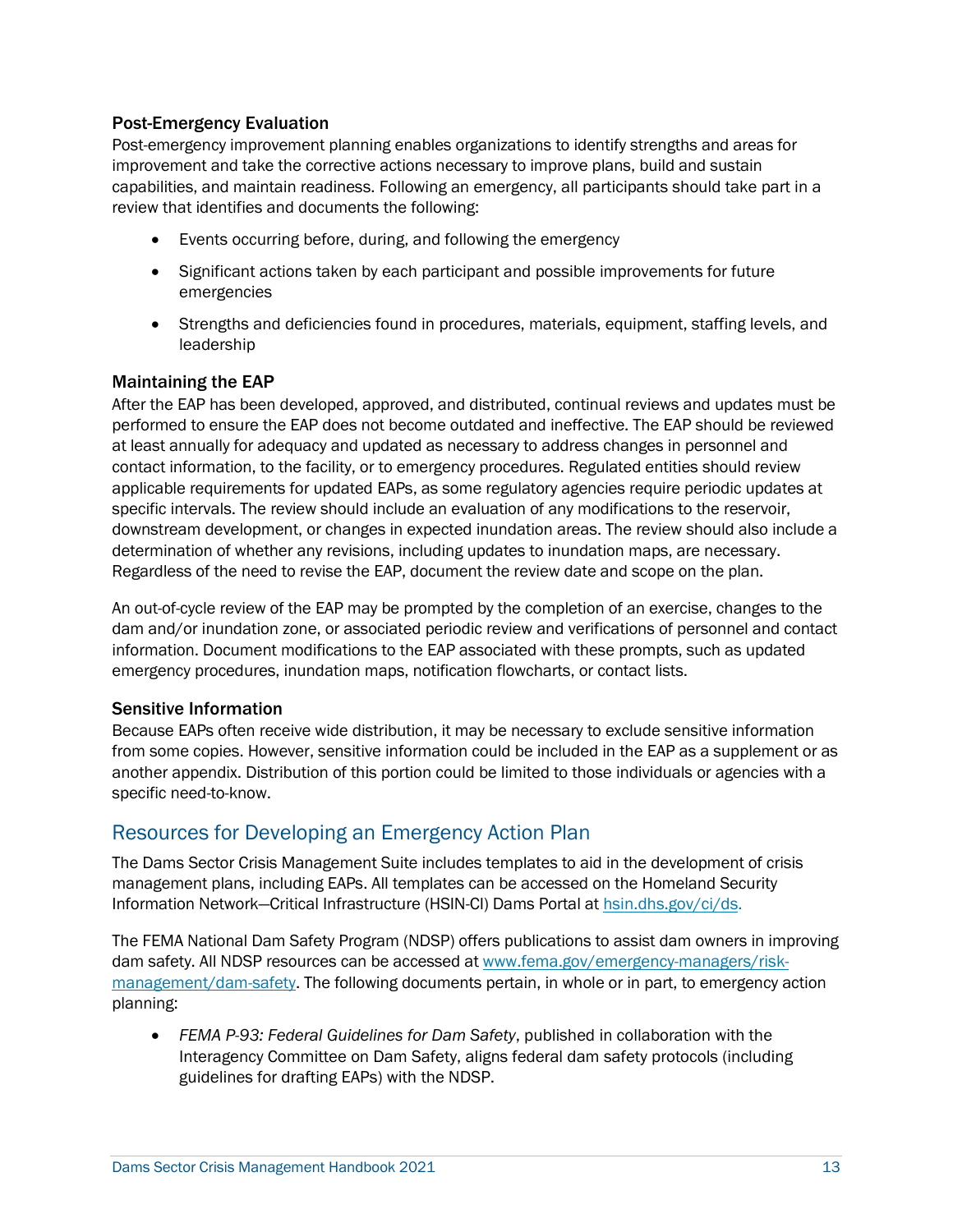- FEMA P-64: Guidelines for Dams Safety: Emergency Action Planning for Dams expands upon the guidelines issued in FEMA P-93.
- *Dam Incidents and Failures* is intended as an adjunct to FEMA P-64 and can aid in the • *FEMA P-946: Federal Guidelines for Inundation Mapping of Flood Risks Associated with*  development of inundation maps for an EAP.

 Federal agencies with dams under their purview have issued policy or guidance related to content and format of EAPs. For dams not under purview of these agencies, the policy or guidance listed on the following websites can be used as industry best practices in developing an EAP:

- • The U.S. Department of Agriculture, Natural Resource Conservation Service EAP policy and sample EAP can be accessed at [www.nrcs.usda.gov/wps/portal/nrcs/main/national/](http://www.nrcs.usda.gov/wps/portal/nrcs/main/national/ndcsmc/)  [ndcsmc/.](http://www.nrcs.usda.gov/wps/portal/nrcs/main/national/ndcsmc/)
- The FERC EAP Program guidelines can be accessed at [www.ferc.gov/emergency-action](http://www.ferc.gov/emergency-action-plan-eap-program)[plan-eap-program.](http://www.ferc.gov/emergency-action-plan-eap-program)

 Nation, with many issuing EAP guidelines. State dam safety personnel can assist owners to develop EAPs that follow all federal and state regulations specific to their dams. State Dam Safety Offices—in every state except Alabama—regulate the majority of dams across the

- Contact information for State Dam Safety Offices and EAP regulations can be accessed at [www.damsafety.org/states.](https://damsafety.org/states)
- Protection, Bureau of Dam Safety and Flood Control) can be accessed at www.nj.gov/ • Sample state EAP guidelines (issued by the New Jersey Department of Environmental [dep/damsafety/docs/eapform.pdf.](http://www.nj.gov/dep/damsafety/docs/eapform.pdf)

NIMS Incident Command System (ICS) Forms—such as ICS 205: Incident Radio Communications Plan and 205a: Incident Communications List—can help aid in the development of EAP notification flowcharts. These and other incident management forms offered by FEMA can be accessed at [training.fema.gov/emiweb/is/icsresource/icsforms/.](https://training.fema.gov/emiweb/is/icsresource/icsforms/)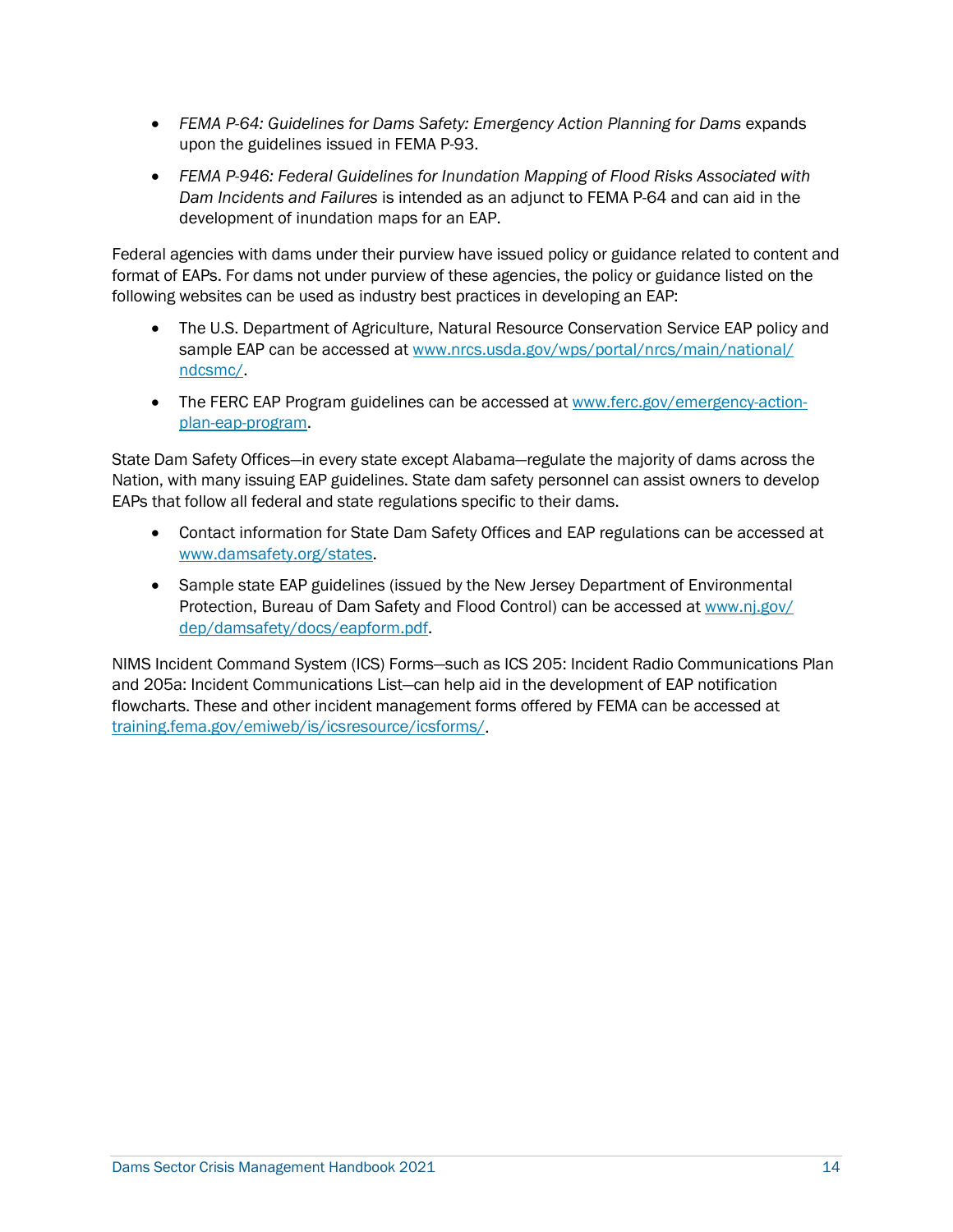# <span id="page-18-0"></span>Hazard-Specific Response Plans

 organization—has long been the standard for the Dams Sector. Examples of standard practices to ensure continuity of operations during adverse events include emergency action plans, preventative thought and planning specific to the type of hazard to implement a quick and effective response. The concept of incident response—preparing for and responding to negative events affecting an maintenance programs, and contingency plans for operations. However, several types of incidents including cyber, active shooter, and explosives—escalate quickly and therefore require additional

 Hazard-specific response plans, as a stand-alone plan or an annex to a broader plan, can be effective tools to document the specific roles and responsibilities, requirements, and actions necessary to empower personnel to respond to a security incident without unnecessary delays. Regardless the plan include a schedule for training, exercises, and regular review and update. format, protocols included in hazard-specific plans should be consistent with protocols in the organization's other emergency plans. As with all emergency plans, hazard-specific plans should

In addition to the resources listed below to understand and develop hazard-specific response plans, the Dams Sector Crisis Management Suite includes templates to aid in the development of plans, including those pertaining to cyber incidents, active shooter, explosives, insider threat, and pandemics. All templates can be accessed on the HSIN-CI Dams Portal a[t hsin.dhs.gov/ci/ds.](https://hsin.dhs.gov/ci/ds)

### <span id="page-18-1"></span>Cyber Incident Response Plan

 Although cybersecurity in the Dams Sector is primarily focused on the industrial control systems (ICS) (also known as operational technology [OT]) that monitor, automate, and control critical physical processes, such as electric generation and transmission, water level and transport, and physical access control, a cyber incident response plan should include both information technology (IT) and OT computing assets. A cyber incident affecting IT systems could compromise business operations or compromises and/or significant economic losses. A cyber incident affecting ICS can allow attackers to remotely direct physical processes to cause damage, disrupt operations, or cause collateral damage to essential services and nearby communities. A skilled cyber threat actor can pivot from an IT facilitate theft of sensitive business or customer information, potentially leading to operational enterprise network to an OT environment if controls are not fully implemented and monitored.

 Cyber incident response plans define specific security incidents the organization expects to encounter, the steps that should be taken to respond to the incident and mitigate damage to the organization, and roles and responsibilities for making decisions and taking response actions. Certain choose to develop two incident response plans—one covering the operational network and a separate plan for the corporate network—or a single plan (or mirrored plan) that spans both networks. entities must comply with law, regulations, and/or policy directing a coordinated, effective defense against information security threats. Depending on applicable requirements, organizations may

 Establishing clear procedures for handling cyber incidents is a complex undertaking and, though individualized to an organization's mission, size, structure, functions, and requirements, generally contain the following common elements:

 Defining what will be accomplished helps an organization articulate direction and guidance • Goals and Objectives: Identify the goals and objectives for the cyber incident response plan. for incident response, including as it relates to overall business or operational objectives.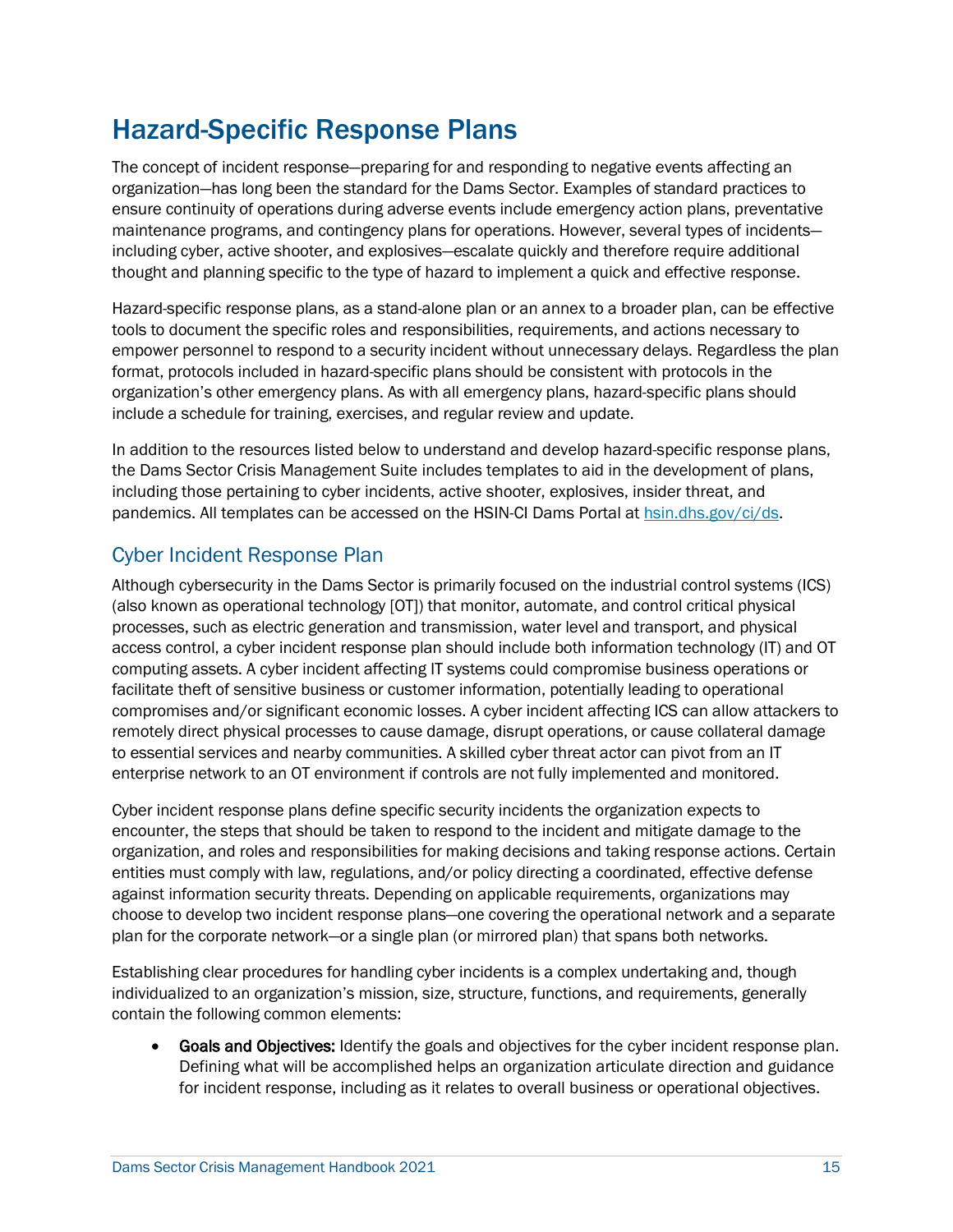- **Incident Categorization:** Describe each type of cyber incident the organization expects to encounter, such as data destruction or corruption, malicious code, virus attack, system implementing the appropriate recommended response actions. contamination, or privileged user misuse. Defining each incident type is important for
- Incident Detection (also called Discovery): Identify the ways in which each expected incident is identified (e.g., automated analysis tools, system behavior patterns, or suspicious activity awareness) and reported. Outline expectations for personnel when suspicious activity is detected and procedures for reporting such suspicious activity.
- when a cyber incident occurs. Internal and external reporting processes and requirements listed for both during business hours and after hours. • Incident Notification: Once an abnormal event is identified, prioritize the event to determine the cause and whether it is a minor system event, if it requires immediate escalation, and if it is a reportable incident. Based on this prioritization the plan should outline who to call should be considered when developing the notification flowchart, with contact information
- determining the current stage of the incident (e.g., beginning, in process, or concluded), the incident's safety and operational impact(s) on the organization (including its personnel, systems, and operations), and if the incident has the potential to spread to other networks • Incident Analysis: Define the procedures to direct the incident management processes for or to outside partners or customers.
- Response Actions: Define the response procedures for each type of incident identified in decisions about response actions. the incident categorization step, including detecting the incident, responding to and analyzing the incident, and updating protocols to prevent the incident from reoccurring. Constraints—including time of the incident, deliberate or accidental power loss, business impact of remediation, and forensic requirements—must be considered when making
- **Communications:** Identify the point of contact designated to speak for the organization when an incident occurs, lists of all pertinent external contacts (e.g., media, emergency responders, and agencies and authorities), prepared and vetted statements, reporting chain of command, and vendor contacts for critical ICS components.
- evidence for use in legal action against a suspected offender. Locate this data in available Forensics: Define the procedures for cyber forensics, which focuses on collecting, examining, and analyzing data related to an incident, while protecting incriminating logs (e.g., network, server, and workstations), physical components (e.g., hard drives), emails, voicemail, texts, and telephone records.

 The following resources are available to owners and operators to understand, develop, and implement a cyber incident response plan:

 readiness, organized into six modules. Chapter 6 focuses on responding to and recovering recovery plan, using business impact assessments to prioritize resources and identify systems to be recovered, knowing who to call for help in the event of a cyber incident, and • The *Cyber Essentials Toolkit* (CISA, 2020) is a set of recommended actions to build cyber from a cyberattack. Topic areas include developing an incident response plan and disaster developing an internal reporting structure to communicate to stakeholders. The toolkit can be accessed at [www.cisa.gov/publication/cyber-essentials-toolkits.](http://www.cisa.gov/publication/cyber-essentials-toolkits)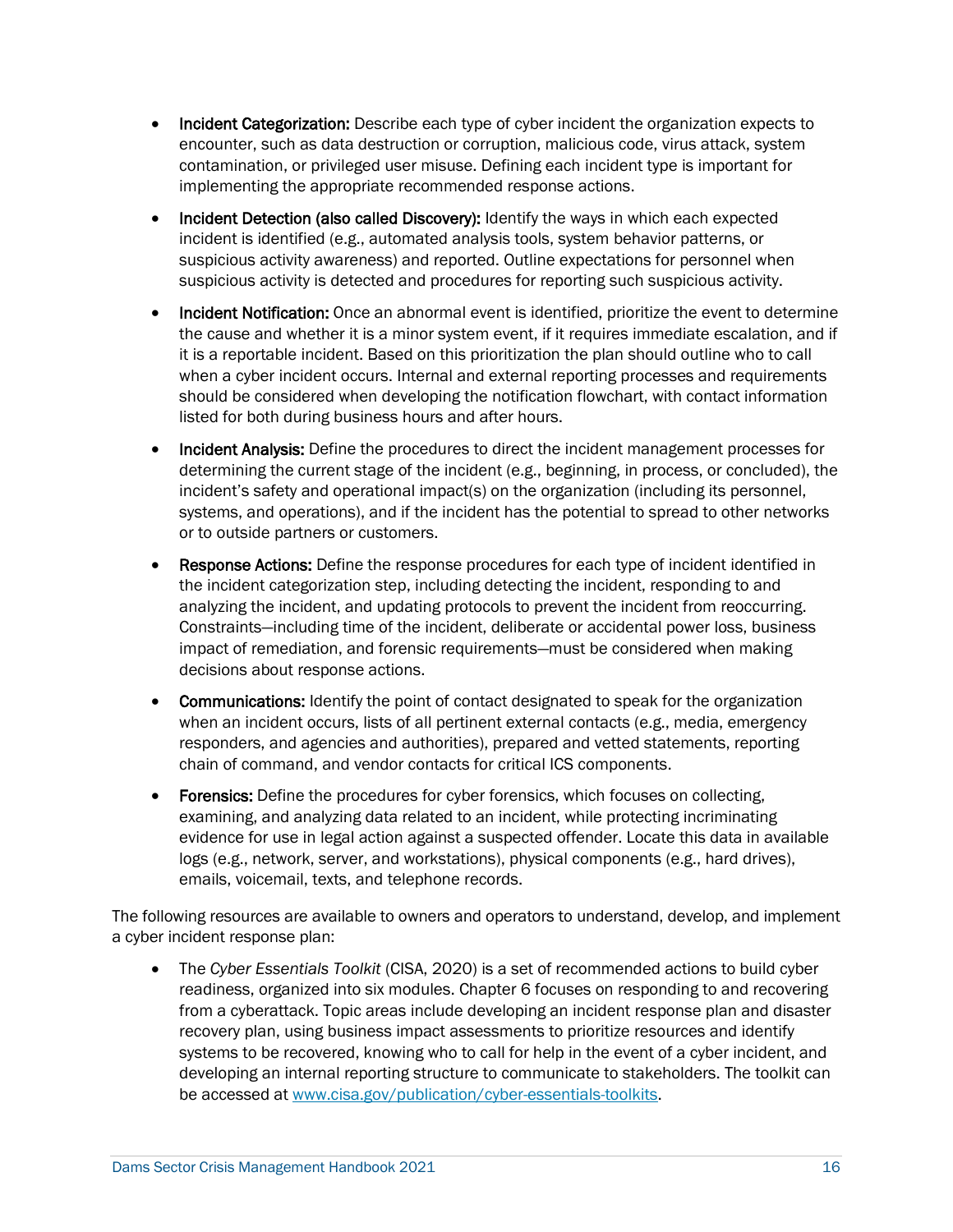- *Developing an Industrial Control Systems Cyber Security Incident Response Capability*  (Department of Homeland Security [DHS], 2009) provides recommendations to help facilities using control systems to better prepare for and respond to a cyber incident regardless of source. This publication can be accessed at us-cert.cisa.gov/sites/default/ [files/recommended\\_practices/final-RP\\_ics\\_cybersecurity\\_incident\\_response\\_100609.pdf.](https://us-cert.cisa.gov/sites/default/files/recommended_practices/final-RP_ics_cybersecurity_incident_response_100609.pdf)
- • National Institute of Standards and Technology (NIST) *Special Publication 800-61 Revision*  mitigate the risks from computer security incidents by providing guidelines on how to organize a response capability and respond to incidents effectively. This publication can be *2, Computer Security Incident Handling Guide Recommendations* helps organizations accessed at [nvlpubs.nist.gov/nistpubs/SpecialPublications/NIST.SP.800-61r2.pdf.](https://nvlpubs.nist.gov/nistpubs/SpecialPublications/NIST.SP.800-61r2.pdf)
- *Security—Incident Reporting and Response Planning* specifies requirements for • NERC Critical Infrastructure Protection (CIP) Reliability Standard, *CIP-008-6: Cyber*  Responsible Entities to mitigate the risk to the reliable operation of the Bulk Electric System as the result of a cyber security incident. The standard can be accessed at [www.nerc.com/pa/Stand/Reliability%20Standards/CIP-008-6.pdf.](https://www.nerc.com/pa/Stand/Reliability%20Standards/CIP-008-6.pdf)

### <span id="page-20-0"></span>Active Shooter Response Plan

 An active shooter is an individual actively engaged in killing or attempting to kill people in a populated area. In most cases, firearms are the weapon of choice during active shooter incidents, but any weapon (such as a bladed weapon, vehicle, or improvised explosive device) can be used to harm innocent individuals. Often absent a pattern or method to victim selection, these incidents can be unpredictable, evolve quickly, and conclude prior to law enforcement arrival. This necessitates the development of an active shooter response plan (sometimes called an active shooter emergency shooter situation in order to minimize loss of life. response plan or a preparedness plan) to help an organization to effectively respond to an active

 Determine if an active shooter response plan will stand alone or be appended to the organization's overarching response plan to coordinate with existing procedures for fire evacuation, severe weather, and bomb threats. Key elements to consider in an active shooter response plan or annex include:

- and resources required to achieve a needed capability. Goals are broad statements of what Goals and Objectives: Goals and objectives guide the identification of operational priorities personnel, equipment, and resources should achieve. Objectives lead to achieving goals and determining the actions that participants in the process must accomplish. Topics to address in goals and objectives include notification, evacuation and shelter, access control, response coordination, accountability, communication, and recovery.
- Prevention: Proactive steps can be taken by facility personnel to identify and report learn the signs of a potentially volatile situation and how to report such signs. Accurate and or constitutionally protected activities and should be supported by additional facts to justify individuals who may be on a trajectory to commit a violent act. Facility employees should early reporting allows management to quickly address and correct a problem before it becomes more severe. It is important to note that some behavioral indicators may be legal increased suspicion.
- describe how personnel can most effectively respond to an active shooter situation in order • Response Actions: Response actions, aligned to the identified goals and objectives, to minimize loss of life and damage to operations. Examples of actions include: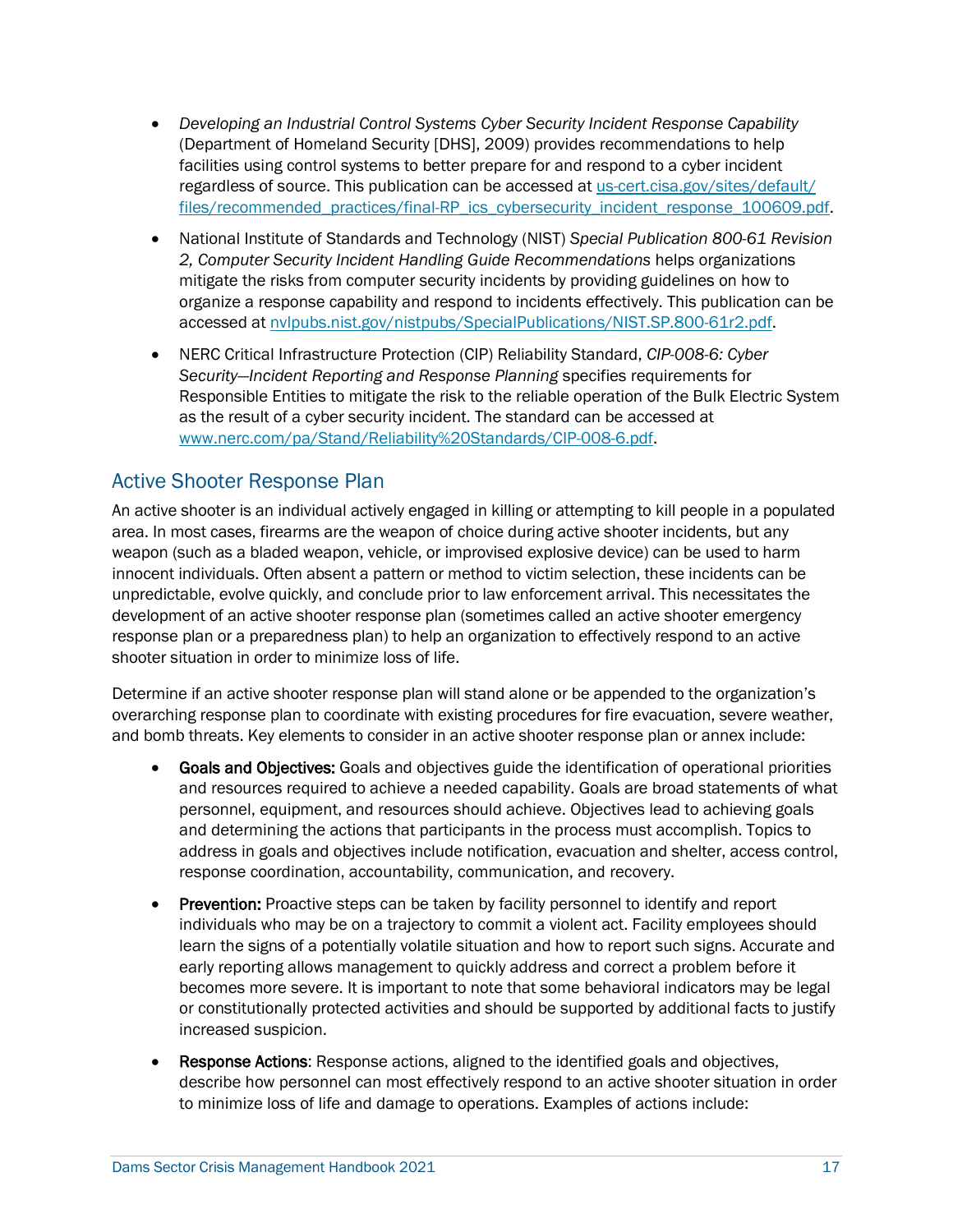- **Notification**: Outline who to call when an active shooter incident occurs in order to support decision making and assist first responder operations. Also include a to those at the facility, those entering the facility, and the responding facility security preferred method(s) and pre-drafted messages for reporting active shooter incidents team and law enforcement officers.
- Evacuation and Shelter: Identify emergency escape procedures specific to an active shooter incident, which may differ from other types of hazards. Include where to evacuate and how to evacuate when the primary evacuation routes are unusable. between the two. Ensure that the plan supports all local, state, and federal regulatory and statutory requirements, including Americans with Disability Act mandates. Clearly explain shelter-in-place and lockdown procedures, including the differences
- to initiate such procedures. Expect to provide first responders with a master access key or card to ensure their response is not encumbered by locked doors or gates. - Access Control: Identify who is responsible for initiating lockdown procedures for critical assets, secure buildings, parking lots/structures, and roadways and the steps
- provide requested information, such as the location of public announcement systems, two-way communications systems, security cameras, and alarm controls, as well as access to utility controls, medical supplies, and law enforcement equipment. **Response Coordination:** Identify who is responsible for coordinating with law enforcement and what information will be provided to responders. Pre-coordination with local law enforcement ensures the organization understands and is prepared to
- communicating with concerned family members. - **Accountability:** Determine the procedures for ensuring accountability of personnel and visitors. This information will prove vital when coordinating with first responders and
- shooter scenario on an organization and its people. **Communications:** Identify who is responsible for communicating the organization's message internally and externally. Providing consistent and accurate information to authorities, employees, family, and the media can reduce the impacts of an active
- Recovery: Identify the organizations included in the whole community recovery effort, including hospitals, grief counselors, lawyers, and employee assistance providers. Link procedures as applicable to the organization's recovery and/or continuity plans.
- have to rely on their own judgment to take action to protect lives, including their own. Train mitigate risk during an incident. **Training Requirements:** During a rapidly evolving active shooter incident, individuals will employees to recognize and report suspicious behavior; understand how to avoid the shooter by using designated safe areas, hiding, and barricading themselves in rooms that cannot be locked; and know what to expect when law enforcement arrives in order to

mitigate risk during an incident.<br>The following resources are available to owners and operators to understand develop and implement an active shooter response plan:

 • *Active Shooter Emergency Action Plan Guide* (DHS) provides a mechanism to document the initial steps toward creating an active shooter preparedness plan. The guide and associated template can be accessed a[t www.cisa.gov/publication/active-shooter](https://www.cisa.gov/publication/active-shooter-emergency-action-plan-guide)[emergency-action-plan-guide.](https://www.cisa.gov/publication/active-shooter-emergency-action-plan-guide)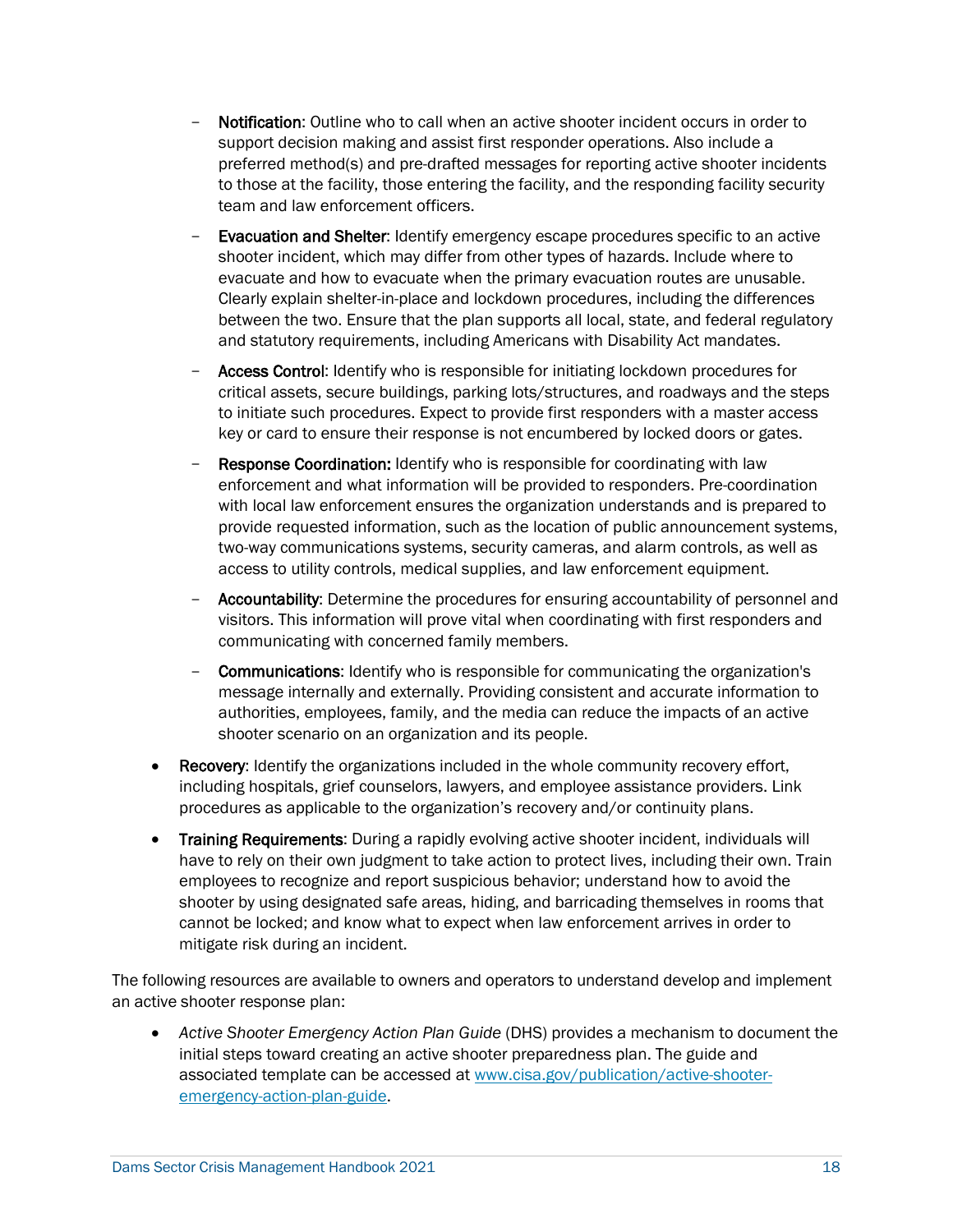- practical advice on how to collaboratively develop and update emergency plans and • *Developing Emergency Operations Plans: A Guide for Businesses* (FBI, 2018) includes procedures, including best practices on preparing for and responding to active shooter incidents. The guide can be accessed at [www.fbi.gov/file-repository/active-shooter-guide](http://www.fbi.gov/file-repository/active-shooter-guide-for-businesses-march-2018.pdf/view)[for-businesses-march-2018.pdf/view.](http://www.fbi.gov/file-repository/active-shooter-guide-for-businesses-march-2018.pdf/view)
- outlines policy requirements for the development, review, and updating of active shooter preparedness plans, along with the training and exercise(s) that must accompany those • *Planning and Response to an Active Shooter* (Interagency Security Committee, 2021) plans. The guide can be accessed at [www.cisa.gov/publication/planning-and-response](http://www.cisa.gov/publication/planning-and-response-active-shooter-interagency-security-committee-policy-and-best)[active-shooter-interagency-security-committee-policy-and-best.](http://www.cisa.gov/publication/planning-and-response-active-shooter-interagency-security-committee-policy-and-best)

### <span id="page-22-0"></span>Explosive Threat Response Plan

 making bombs are easily obtained, explosives cause extensive damage in a short period of time, and the dramatic nature of the impact generates the attention desired by the attacker. Improvised explosive devices (IEDs) can appear in many forms, ranging from a small pipe bomb to a sophisticated device capable of causing massive damage and loss of life. The device can be carried or delivered in a vehicle or watercraft; carried, placed, or thrown by a person; delivered in a package; or concealed on Explosive blast attacks are a favored tactic of terrorists because the components and instructions for the roadside.

 Explosive threat response plans instruct individuals and organizations on how to perform organized explosive threat response plans will vary based on the specific geography and assets at a given facility, common elements of an explosive threat response plan include the following: response actions with an emphasis on safety and minimizing disruption to normal activities. The actions typically occur before law enforcement or medical services personnel reach the site. While

- **Incident Categorization:** Describe each type of explosive incident the organization expects to encounter (e.g., bomb threats, unidentified or suspicious items, or an actual explosion). Include a summary of anticipated impacts (e.g., potential for severe injuries and fatalities, facility damage or destruction, and displacement of affected populations or businesses). Focus on severe, yet realistic conditions that will stress the organization's capabilities.
- **Goals and Objectives:** Develop a list of goals and objectives that address capability needs and gaps related to the list of incidents identified in the incident categorization step. Identify existing capabilities that meet the goals and objectives.
- Response Actions: Include procedures for supervisors-including primary and alternate levels of authority—and employees to take during each type of explosive incident identified in the incident categorization step. Examples of actions include:
	- i ncluding questions to ask and information to write down. A bomb threat checklist, a vailable at each workstation, can aid in this process. The plan should include **Bomb Threat:** Identify the procedures for documenting and reporting the bomb threat, instructions to notify authorities immediately to facilitate decisions about lockdown, search, and/or evacuation.
	- suspicious) and a suspicious item (any item reasonably believed to contain Unattended vs. Suspicious Item: Educate employees on the differences between an unattended item (item of unknown origin and content with no obvious signs of being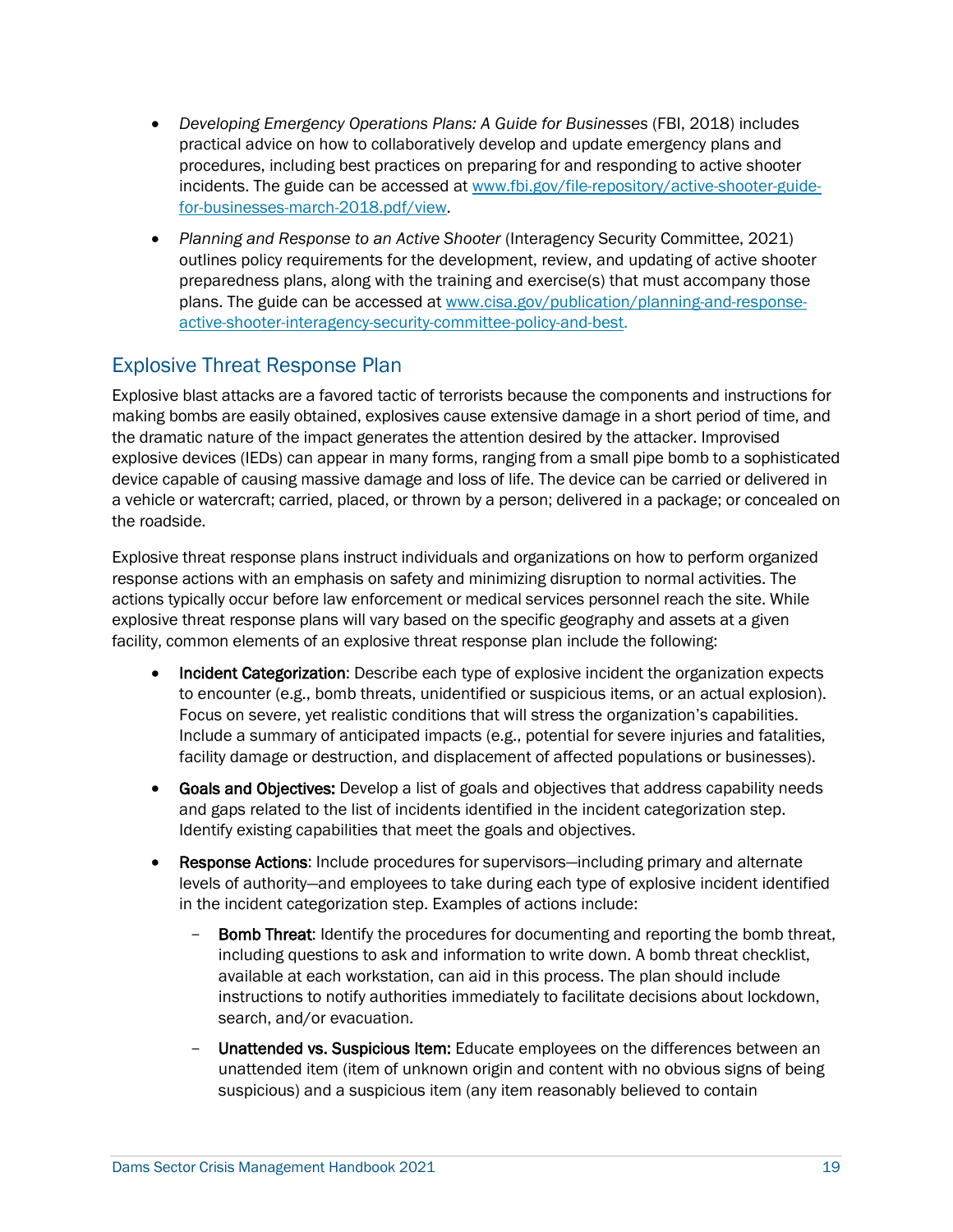take when encountering such an item, including notifying authorities immediately with explosives, an IED, or other hazardous material). Identify the procedures for actions to information about the location of the item and why it appears suspicious.

- check for items out of place or unusual odors or sounds and directing staff to complete a visual scan of their workspace for primary and secondary devices. **Search Procedures:** Identify the procedures for conducting a threat assessment to determine the risk level of the possible threat, which determines the need to search for the item. Outline how personnel will conduct the search, including directing the search team to
- Notification: Identify who to call to support decision making for incident response and continuity of operations when an explosive incident occurs. Include notification protocols to employees, other occupants of the property's building(s), 9-1-1, local hospitals, and federal panic and should include instructions about evacuating, sheltering in place, or avoiding law enforcement. Pre-drafted messages should be worded to be effective without causing certain areas.
- compromised by the incident. Plan to search and clear the routes and areas prior to directing their use. Identify procedures for directing personnel to reoccupy the site. • Lockdown and Evacuation: Based on the threat assessment, outline the procedures to conduct a full or partial lockdown and/or evacuation. Identify evacuation routes and assembly areas, including backup options in the event the primary options are
- and emergency medical services should the incident warrant a response and what Response Coordination: Identify who is responsible for coordinating with law enforcement information will be provided to responders.
- communicating with concerned family members. • Accountability: Determine the procedures for ensuring accountability of personnel and visitors. This information will prove vital when coordinating with first responders and

 The following resources are available to owners and operators to understand develop and implement an explosive threat response plan:

- • *DHS-DOJ Bomb Threat Guidance* is a quick reference guide that provides decision makers response actions, and evacuation and shelter-in-place directions. The guidance can be with response considerations, including pre-threat preparation, threat assessments, staff accessed at [www.cisa.gov/publication/dhs-doj-bomb-threat-guidance.](http://www.cisa.gov/publication/dhs-doj-bomb-threat-guidance)
- developing response procedures include *Bomb Threat Checklist*, *Unattended vs. Suspicious Response Training*. Products can be accessed at [tripwire.dhs.gov/node/2001.](https://tripwire.dhs.gov/node/2001) Training can • *Bombing Prevention Resources: Bomb Threat Management, Bomb Threat Training, and Awareness Materials* (DHS TRIP*wire*) includes checklists, posters, videos, and cards to help direct the quick and safe response to a bomb threat. Resources available to aid in *Items Poster and Card*, *VBIED Identification Card*, and *Bomb Threat Preparedness and*  be accessed at [tripwire.dhs.gov/training/376](https://tripwire.dhs.gov/training/376) and [tripwire.dhs.gov/training-video-series.](https://tripwire.dhs.gov/training-video-series)
- Reference Manual to Mitigate Potential Terrorist Attacks Against Buildings (DHS, 2011) of buildings and related infrastructure caused by bomb attacks. The manual can be provides guidance to reduce physical damage to structural and nonstructural components accessed at [www.dhs.gov/xlibrary/assets/st/st-bips-06.pdf.](http://www.dhs.gov/xlibrary/assets/st/st-bips-06.pdf)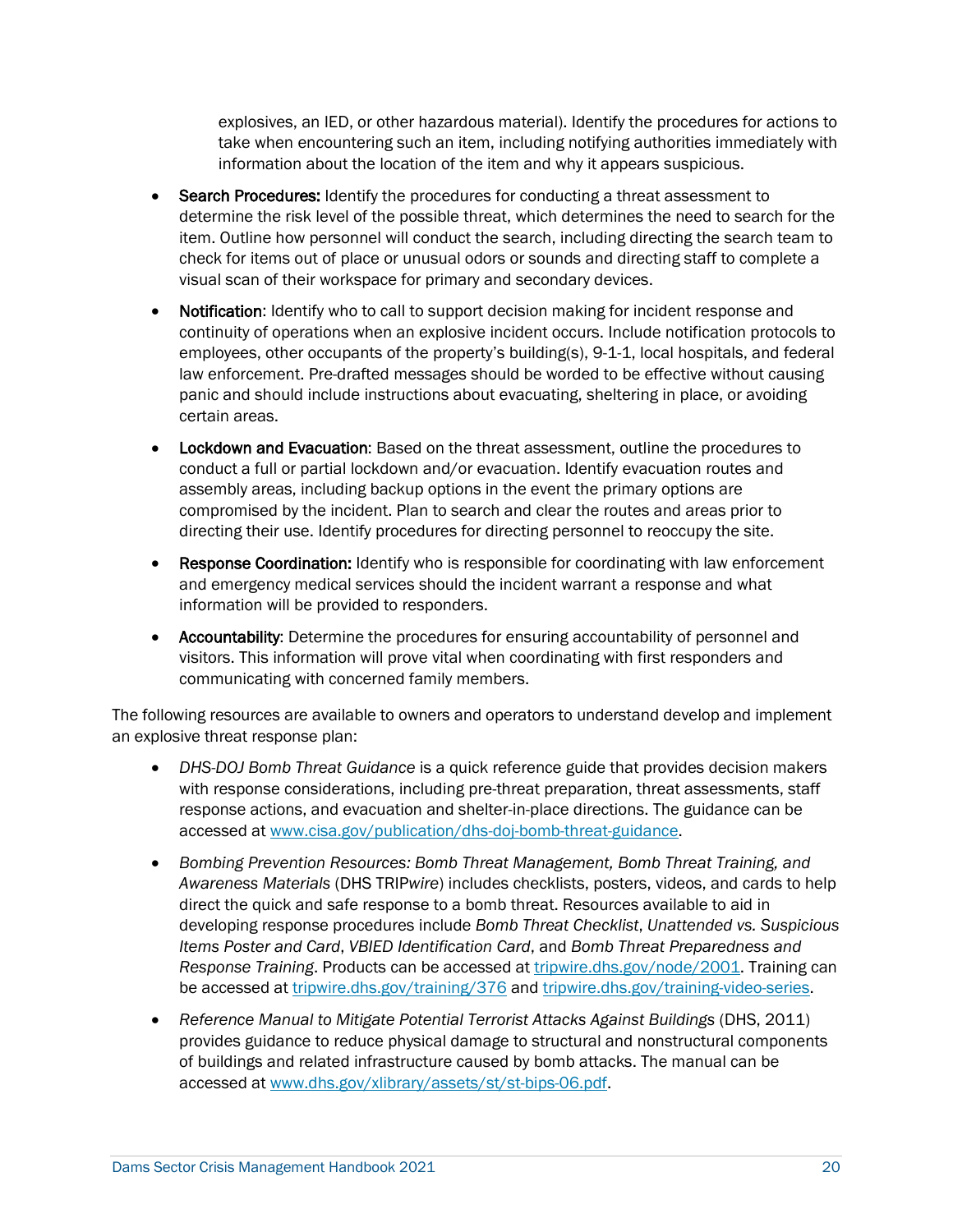<span id="page-24-0"></span>emergency management approach. The guide can be accessed at www.cisa.gov/ • *Security and Resiliency Guide: Counter-IED Concepts, Common Goals, and Available Assistance* (DHS, FBI, 2017) assists stakeholders to plan and implement counter-IED activities, including developing a response plan, within their overall public safety and [publication/security-and-resiliency-guide-and-annexes.](http://www.cisa.gov/publication/security-and-resiliency-guide-and-annexes)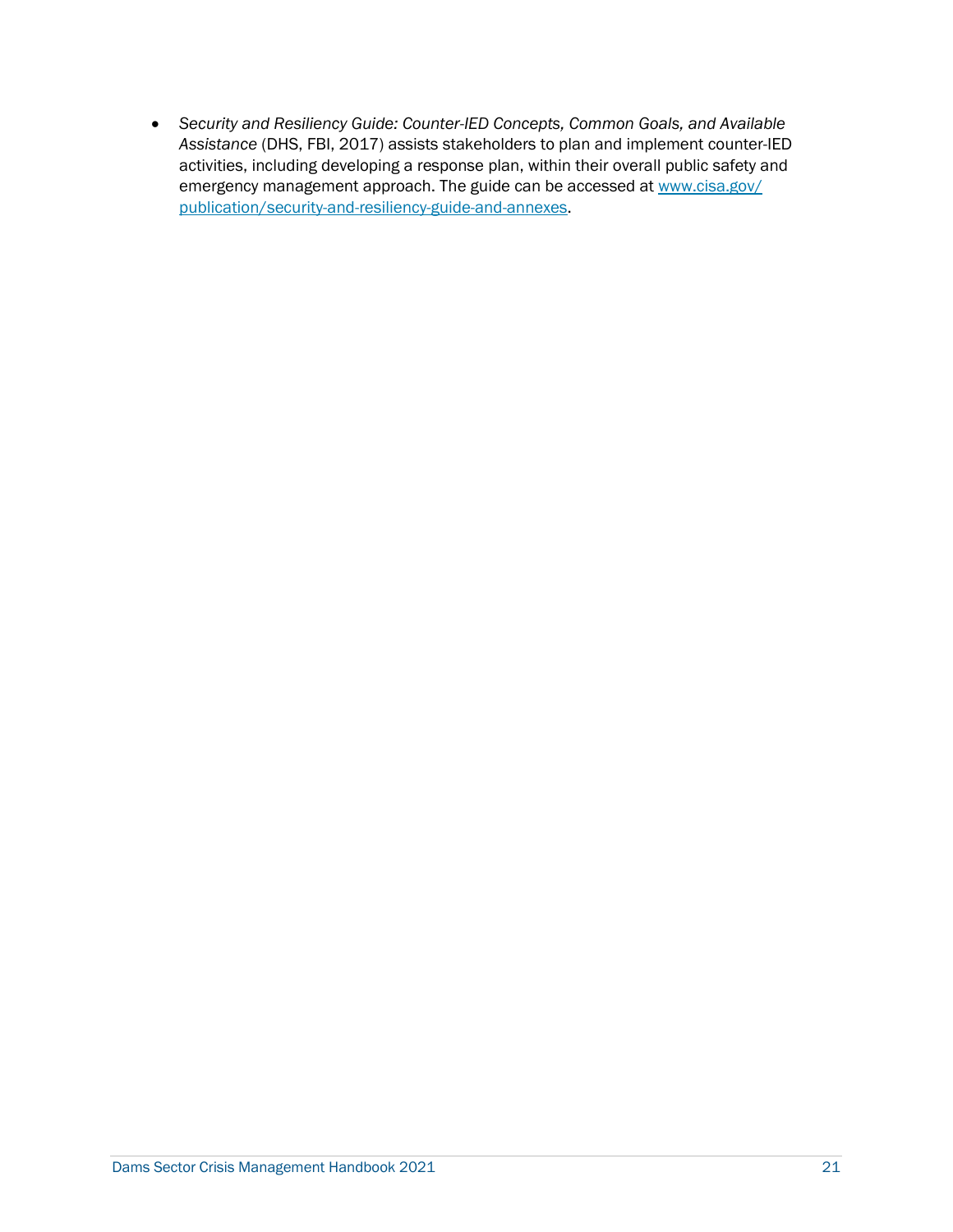# Crisis Communications Plans

The initial phase of a crisis can be characterized by confusion, uncertainty, and intense media interest. Information is usually incomplete, and the facts often scattered. The organization's communicators and decision makers will be required to collect information about what happened, separate fact from rumors, activate communication response, and coordinate with other responding agencies. Situational awareness is at a premium, with few second chances to get communication right during this phase of a crisis.

#### Principles of effective crisis communication:

- Provide timely and accurate facts, including where the crisis occurred.
- Say what is being done now.
- Give credible answers regarding the magnitude of the crisis, including possible threats to the public.
- Share the possible duration of the crisis.
- Explain as much as you can about who will fix the problem, and when.

 communication with affected stakeholders by explaining how the organization will handle a specific crisis. This type of communication is different from risk communication, which increases stakeholder awareness of the general risks posed by dams to help inform community preparedness for emergencies. While both types of communication are important, this handbook focuses on planning Crisis communications plans enable the organization to proactively establish effective and consistent for communicating once an emergency takes place.

## <span id="page-25-0"></span>Elements of a Crisis Communications Plan

Activation Criteria. Define the circumstances under which the plan will be activated and who is responsible for taking action to activate the plan. Consider the possibility of a worst-case yet realistic scenario.

 should not be overly long or detailed. The plan should provide a basic, general structure that can be disseminating information. Examples of procedures include the following: Procedures. The crisis communications plan is not a step-by-step or how-to document and therefore adapted to emergency response situations, including procedures to assist with making decisions and

- • Internal and external communication actions the organization will take to disseminate key messages, including when and how the messages will be released.
- Information clearance to ensure information is accurate while aiming to release it quickly.
- Tools and mechanisms used to facilitate communications, including via phone, email, intranet, website, and social media feeds.
- and media operation during an emergency 24-hours-a-day, 7-days-a-week, if needed. • Secure the space, equipment, and personnel necessary to operate the public information

Audiences. Identify potential audiences that will need information during and following an incident, including employees and their families, customers and suppliers, organization leadership, government officials, communities, and members of the media. Ensure that this list includes audiences receiving messages that are required by law or regulation and those partners the organization will need to support the response effort (e.g., first responders, evacuation centers, and non-governmental organizations).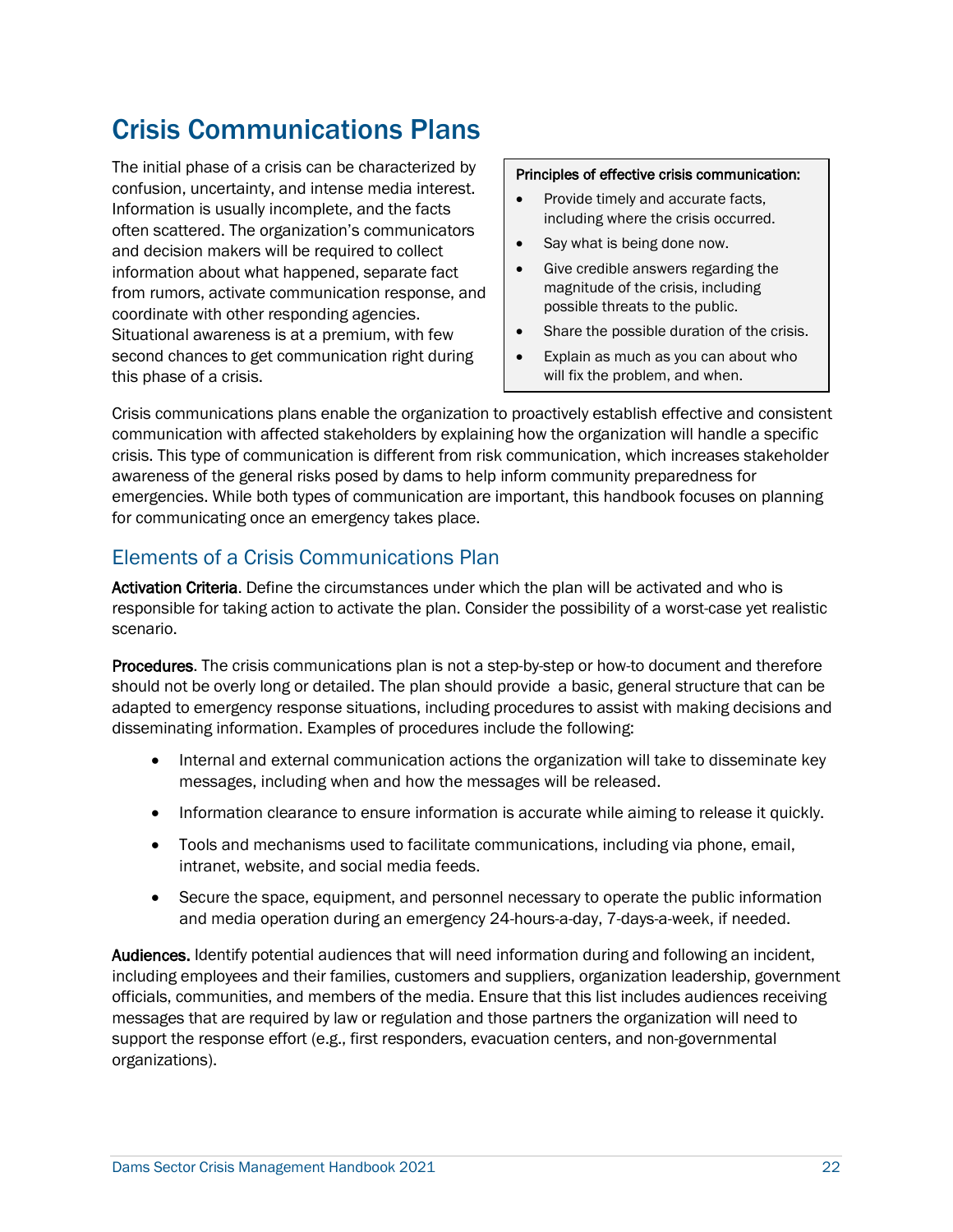Key Messages. Develop messages to be used in response to potential scenarios the organization could face. Pre-scripted messages can be tailored during an actual incident based on what the intended audience needs to know and through what mechanism(s) they are accessing the actions, and suggested actions the intended audience should take. Depending on when the messages are released and to whom (i.e., internal or external audience), the details of these messages may vary. Ensure appropriate personnel (e.g., managers or the legal department) review and sign-off on all messages prior to release. information. Messages should include a brief description of what happened, a timetable for future

Roles and Responsibilities. List the members of the crisis communication team and their roles and responsibilities in carrying out the plan. At a minimum, identify a primary and backup individual responsible for serving as the spokesperson, fielding media calls, and communicating internally with employees. Include and maintain an updated contact roster for all team members and ensure team members receive regular media training to effectively carry out their duties.

 implement the plan, including contact information for various audiences, call logs, checklists, forms, Supporting Information. Include all other information necessary to effectively and efficiently templates, site and building diagrams, fact sheets, and associated plans and policies.

# <span id="page-26-0"></span>Considerations when Developing a Crisis Communications Plan

#### Communications Principles

 maintaining trust in the organization's response to the crisis, ensuring consistent and transparent messaging, acknowledging uncertainty or assumptions, and respecting the audience's concerns. This means presenting information that is simple, credible, accurate, consistent, and delivered on time. Keep these principles in mind as the organization is developing procedures and messaging. Crisis communication is most effective when guided by the principles of planning for communication,

#### Coordination with Other Plans

 Communications protocols underpin each phase in an emergency. As the crisis communications plan is developed, ensure the protocols and contacts are consistent with those of the other planning documents, especially the notification and communications procedures within the EAP.

#### Establish Contact Lists

 Dam safety is a shared responsibility. While dam maintenance and operation are the responsibility of the owner, local officials and the public are also responsible for awareness and preparedness. In most cases, the EAP will dictate the protocols for timely notification of those responsible for taking for the following entities: emergency actions, including communication with the community and other stakeholders. For the purpose of the crisis communications plan, maintain updated contact lists and working relationships

• Public Information Officers: Develop working relationships with the local law enforcement agency, emergency management agency, fire department, emergency medical services provider, and FBI Field Office. Discuss who to contact during emergencies and develop a standardized communications plan to ensure all responding agencies can communicate during an emergency impacting the facility and community (e.g., establish a common radio frequency, determine common terms for actions and locations, and coordinate public messaging).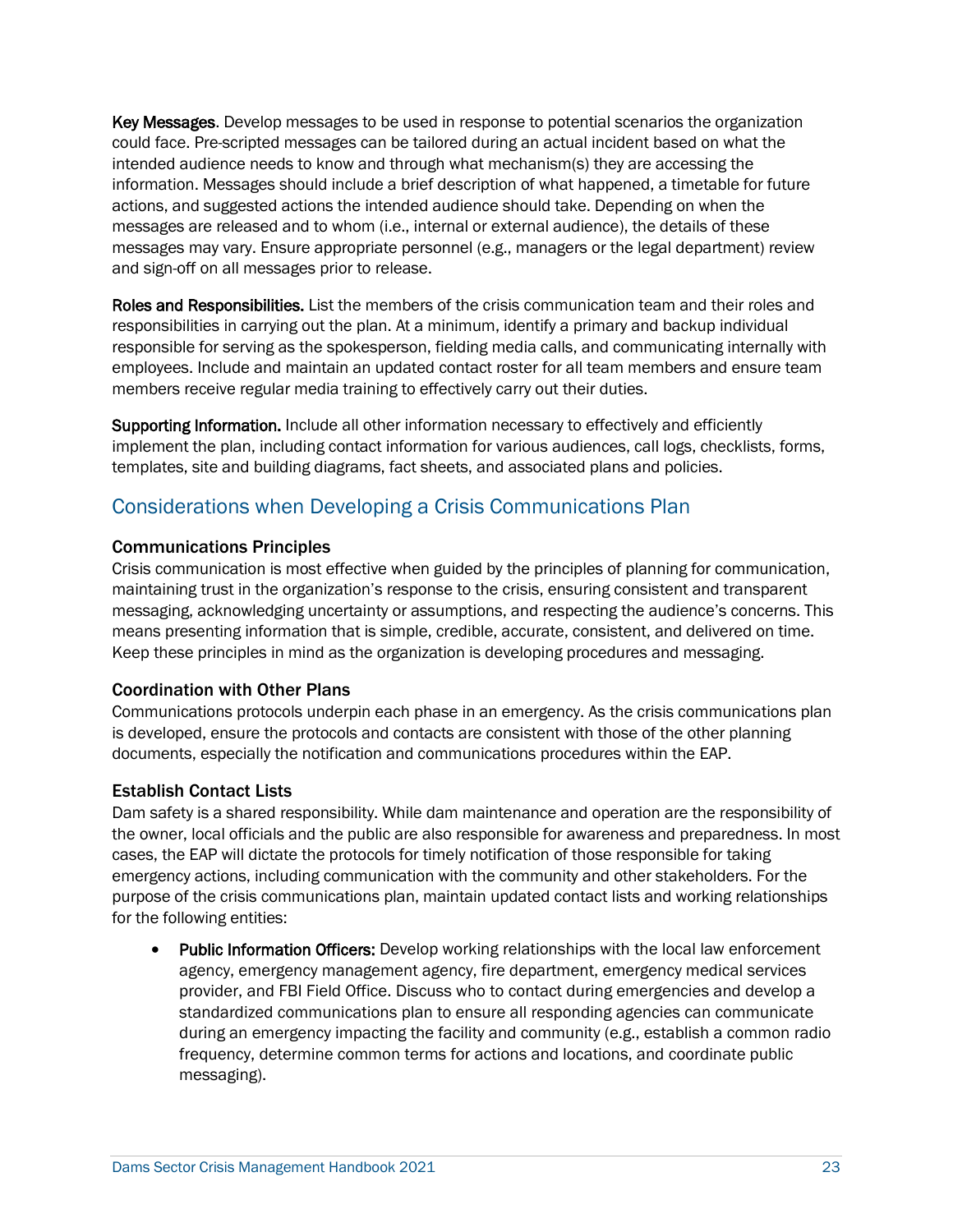- steady-state operations can help the organization more quickly disseminate accurate • Media Outlets (print and broadcast): Knowing who to call and establishing trust during information. Determine how best to deliver press releases for public release and identify media staging locations outside potential impacted areas.
- • Evacuation Sites and Healthcare Facilities: Determine who to contact and notification procedures for supporting the response efforts, including schools and public venues for evacuations and hospitals and morgues for receiving the injured and casualties.

#### Train to Communicate Effectively

 external communications protocols in training and exercises. Invite the organization's public affairs official(s) to emergency training and exercises and train managers and emergency personnel on how Given the criticality of communication during an incident, organizations should include internal and to communicate effectively.

#### Evaluate and Update the Plan

 The single most important communication responsibility that can be assigned to someone in the organization is the duty to keep the plan current. Schedule an annual review of the plan and update it as necessary. When the plan is used for a crisis, evaluate the performance of the plan, document lessons learned, and determine specific actions to improve crisis systems or the crisis plan. Failure to incorporate lessoned learned from the crisis increases the chance of a failed response in the future.

### <span id="page-27-0"></span>Resources for Developing a Crisis Communications Plan

 The Dams Sector Crisis Management Suite includes templates to aid in the development of crisis management plans, including communications plans. All templates can be accessed on the HSIN-CI Dams Portal at [hsin.dhs.gov/ci/ds.](https://hsin.dhs.gov/ci/ds)

 Control [CDC], 2014), developed by the CDC CERC program, is one chapter of the CERC Manual focused on developing a plan and implementing it during the various phases of a crisis. While the *Crisis and Emergency Risk Communication (CERC): Crisis Communications Plans* (Centers for Disease program is focused on public health emergencies, the crisis communications and plan principles apply broadly across all hazards. CERC program materials can be accessed at [emergency.cdc.gov/](https://emergency.cdc.gov/cerc/)  [cerc/.](https://emergency.cdc.gov/cerc/)

 categories of considerations while developing a crisis communications plan, including pre-event *Crisis Communications Quick Reference Guide* (FBI) is a checklist for public information officers and responders to use in preparation for and response to an incident. The checklist includes several actions, coordinating press conferences, and actions to take at the onset of an incident. The guide can be accessed at [www.dhs.gov/sites/default/files/publications/fbi-crisis-communications-trifold](http://www.dhs.gov/sites/default/files/publications/fbi-crisis-communications-trifold-reference-guide.pdf)[reference-guide.pdf.](http://www.dhs.gov/sites/default/files/publications/fbi-crisis-communications-trifold-reference-guide.pdf)

<span id="page-27-1"></span> *Ready Business: Crisis Communications Plan* presents several categories of information to include in a crisis communications plan, including detailing the intended audiences, pre-scripting messages, and leveraging information and resources to support the plan. This resource can be accessed at [www.ready.gov/crisis-communications-plan.](http://www.ready.gov/crisis-communications-plan)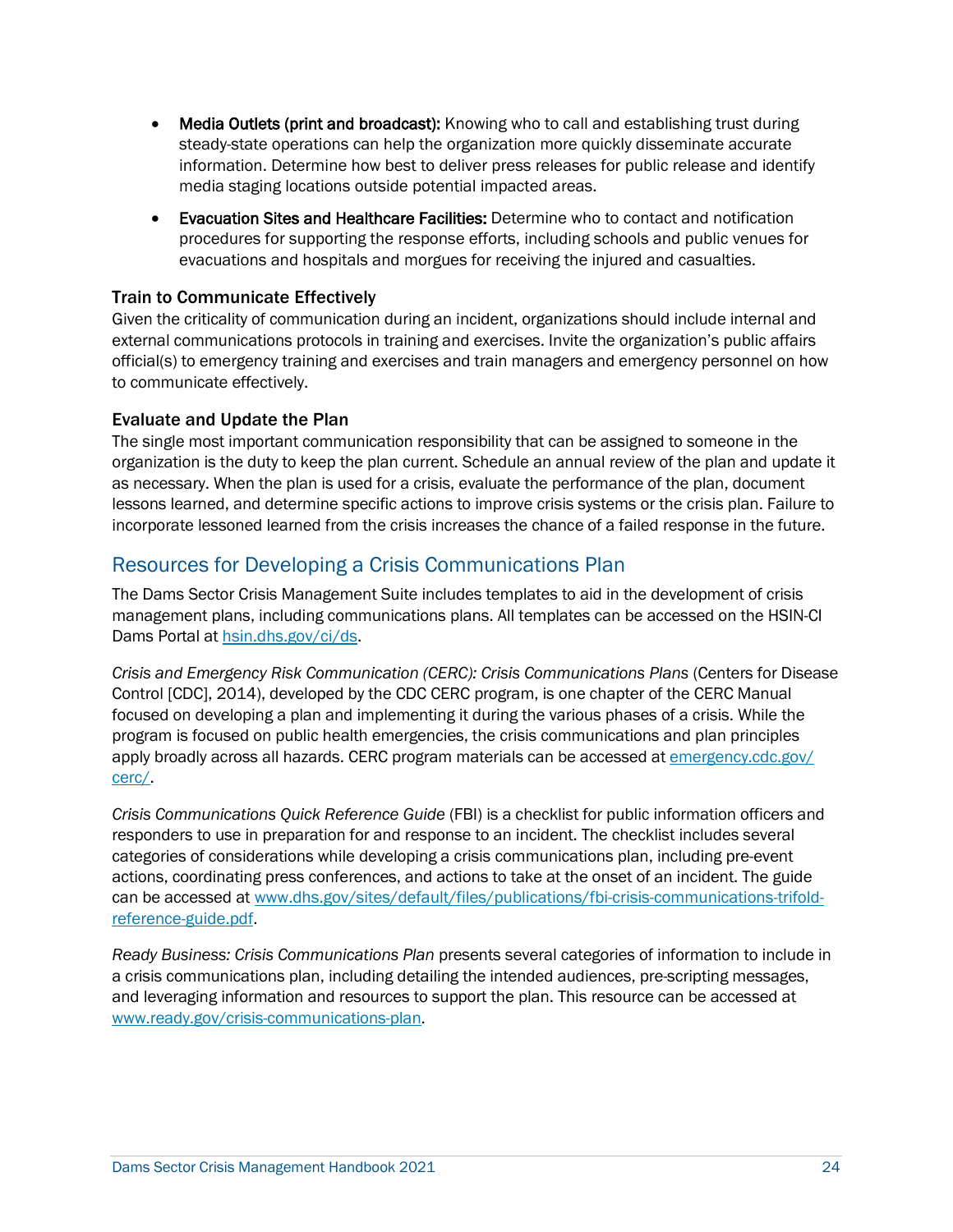# Recovery Plans

Certain dam projects, especially some large federal dams, provide a wide range of economic, environmental, and social benefits to a broad community. These benefits can include irrigation, electric power generation, "black start" capabilities, water storage, recreation, navigation, flood mitigation, and control of sediment/hazardous materials and mine tailings. Disruption of such projects for extended periods of time could devastate regional or national economies. While not

#### Recovery Plans

Dams Sector organizations may use the terms "recovery plan" or "rapid recovery plan" to refer to the same type of document. Some include the equivalent of a recovery plan as a section of another document, such as an emergency action plan. This handbook uses the term recovery plan as a generic, encompassing term to refer to any of these documents.

 extensively impact the local community and dam owner. A recovery plan can be essential for delivering project benefits by quickly repairing damage to at least partially restore project functions and preparing for long-term repairs to fully restore the project. necessarily providing the same level of regional or national benefits, disruptions at smaller dams may

 condition. To accomplish this objective, the organization must address the hazards likely to impact each critical component of the facility and its operations (e.g., natural, accidental, or intentional) and plan to mitigate impacts and restore project function in collaboration with the response phase to minimize economic losses. The close collaboration between the response and recovery phases means that some concepts listed in this chapter may fall within an organization's response plan. Absent the existence of a response plan, immediate and short-term recovery actions can be included in a The primary objective of a recovery plan is to efficiently restore the dam project to a functional recovery plan.

 The development of a recovery plan starts with identifying the facility's critical components and the type of hazard(s) likely to damage each component, then describing the magnitude of damage long-term options to minimize consequences (e.g., procurement of equipment or supplies, agreements with vendors for rental equipment or repairs, and communication with relevant from the list of options most likely to limit the magnitude of the consequences. Other elements of a recovery phase, such as communication, reference materials, and meals and lodging. expected. Based on the probable damage estimation, the organization develops a list of short- and authorities). This analysis of components concludes with documenting the recommended actions recovery plan document the internal emergency response actions critical to the success of the

 Implementation of the recovery plan should begin as soon as possible after the catastrophic event (e.g., dam failure, loss or damage to a powerhouse, or loss of main transmission line). The recovery phase can overlap with actions taken during the response phase to return the dam to service. Recovery phases include "initial" (within one week) and "long-term" activities (recovery could continue for months), depending upon the magnitude of impact on facility operations (e.g., dams, powerhouses, and water conveyance).

### <span id="page-28-0"></span>Elements of a Recovery Plan

Hazard Identification. The first step in developing the recovery plan is to identify the hazards (e.g., ballistic damage to shell and windings or trunnion pin failure) likely to impact each critical component at the facility (e.g., switchyard transformer or tainter gates). A universe of potential hazards (sometimes called emergency scenarios) need not be listed for each facility. Focus this step on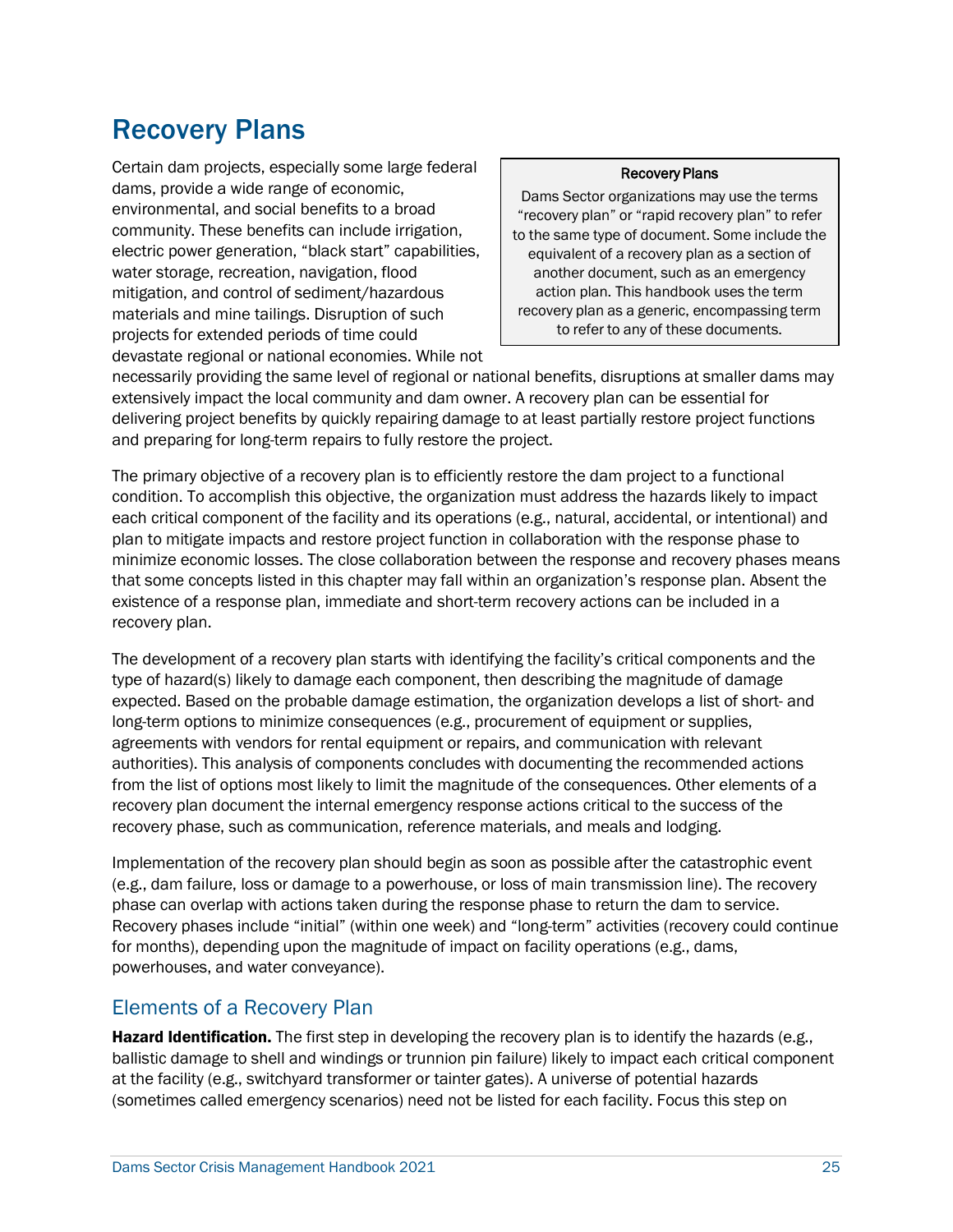developing a list of scenarios tailored to the site specifics of the facility. For example, an organization may choose to omit overtopping from the recovery plan because the facility is designed to accommodate flows over the entire structure. Other organizations may include possible loss of project function caused by interruption of communications links or by cyberattacks that make the automated control system inoperable.

 manmade threats. Organizations should leverage other inputs (e.g., the tools listed in the Understand Existing dam safety tools (e.g., the PFMA approach) can be used as inputs to develop emergency scenarios. However, the PFMA process may not cover all scenarios applicable to a facility, such as Hazards chapter of this guide) to develop the list of hazards impacting critical components.

 damage expected. Focus the description on the facility's ability to deliver project functions, including **Consequence Estimate.** For each component assigned a hazard type, describe the magnitude of primary concerns about the damage and ability to mitigate, caveats and assumptions about the estimate, and expected level of service while mitigation actions are underway.

 consequences described, either by reducing initial damage, limiting the progression of the initial damage, or reducing the time necessary to repair the damage. Focus these repair/replacement and equipment; stockpiling materials; and identifying local equipment repair contractors, suppliers of also include relying on existing capacity until other recovery measures can be taken. **Mitigation Options and Recommended Actions.** Develop a list of options to minimize the options on the organization's actions to restore full or partial function, such as procuring materials key materials and equipment, and providers of rental equipment or heavy transport. Options can

 Highlight the recommended action for each hazard, selected from the list of options as most likely to limit the magnitude of the consequences. Describe the rationale for selecting that option and any caveats or assumptions for the decision. Final selection of the recommended actions during an equipment, and other factors that may impact the assumptions that underpin the initial analysis. actual emergency will be dependent on the severity of the damage, availability of materials and

Coordination with Internal Emergency Response. Because the recovery phase usually overlaps with the response phase, consider the following internal emergency response actions that could aid in returning the dam to service. Include procedures on these actions in the recovery plan, as appropriate.

- **Communications:** Describe how communication will occur throughout the emergency, including alternate communications sources to account for the possible loss or interruption of communications links.
- documents, and photographs that would be useful in responding to an emergency in the body of the plan or as an appendix. Ensure rapid access to this information. • Reference Materials: Include the maps, drawings and specifications, original design
- • Vehicles, Equipment, Materials, and Contractors: List the vehicles, materials, and equipment required to respond to the identified hazards. A current list of contractors and support personnel should also be listed for easy reference.
- exclusion zones and potential staging areas should also be identified. • Response Times and Geographical Limitations: Address the anticipated response times, call-out procedures, and geographic limitations. Using text and graphics, include clearly defined directions to critical areas and other locations important to the response. Security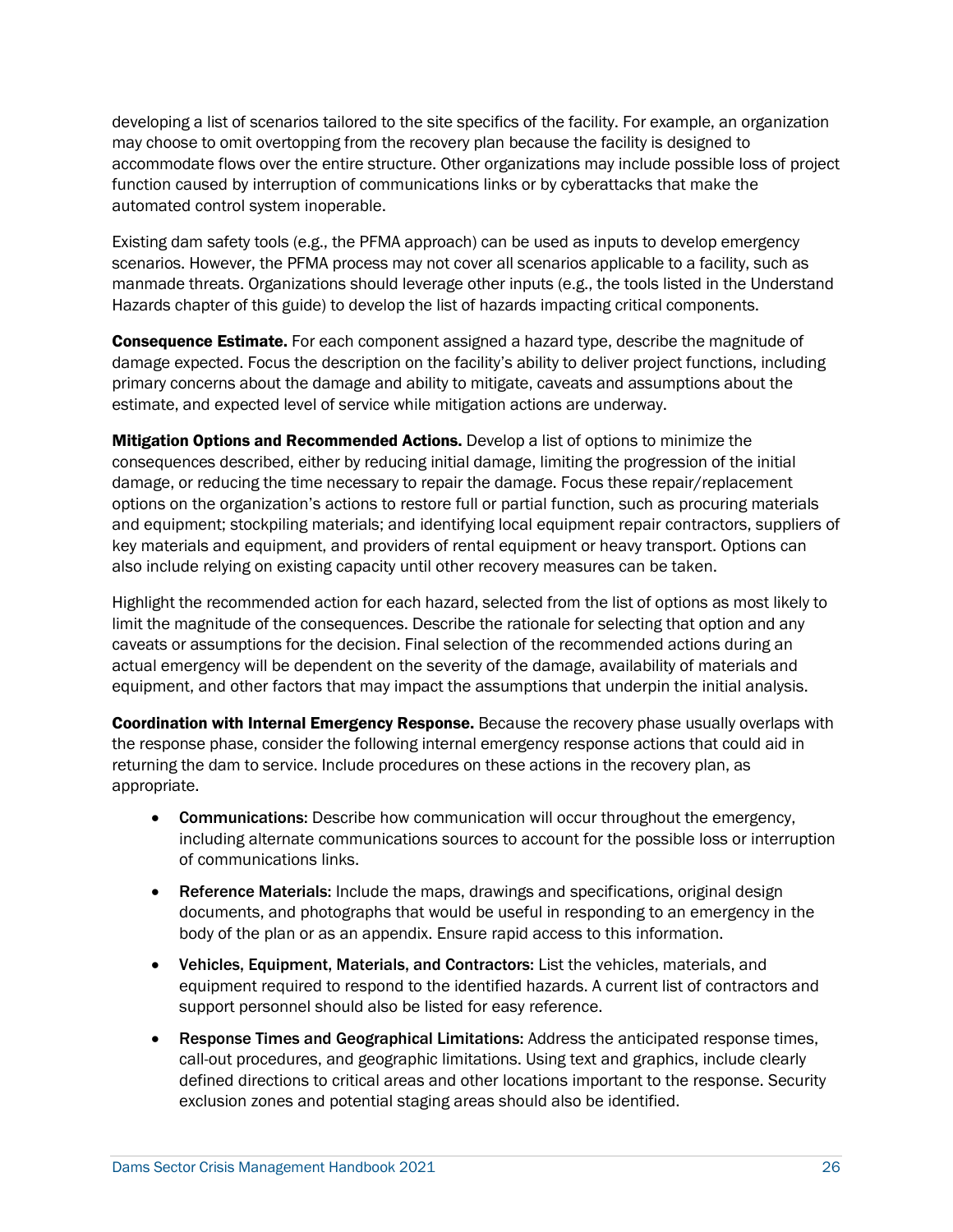• Meals and Lodging: List logistical considerations for sustaining personnel detailed to temporary quarters.

### <span id="page-30-0"></span>Considerations when Developing a Recovery Plan

#### Coordination with Other Plans

 The content of a recovery plan should be coordinated with existing emergency planning documents to plans—including section number and title—to eliminate the need to repeat the same information in multiple plans. This approach will make the recovery plan simpler to develop, easier to maintain, and easier to read. It will also help prevent inconsistencies between plans. The following are examples of minimize redundant content and prevent inconsistencies between plans. Reference associated plans utilized in the Dams Sector that may warrant coordination:

- supplement the primary EAP. Whereas the EAP facilitates early warning and evacuation of incidents, mitigate impacts, and perform emergency repair of affected company structures **Emergency Action Plans:** The recovery plan is designed as a separate document to potentially affected downstream areas, the recovery plan provides guidance to respond to and plant facilities. The recovery plan should be consistent with the content and guidelines in the EAP to ensure site personnel conducting recovery operations understand the objectives and instructions.
- Portfolio of Dams: A recovery plan should be prepared on a site-specific basis to address recovery plans are used, include issues unique to an individual dam in a separate considerations to bring that facility back into operation as efficiently as possible. However, it may be possible and advantageous to develop a single plan applicable to a portfolio of dams with similar components or along the same river system. When multiple-project appendix.

#### Financial Information

 Major recovery activities depend on available funding. When developing the component analysis to determine the types of damage that might be expected and the various repair/replacement options to restore full or partial function, consider also including the probable time and cost for those options. Organized into tables, this data can provide a quick reference to assist decision makers make important decisions quickly during the tense post-incident period.

#### Sensitive Information

 Recovery plans need to be disseminated and easily accessible in case of an incident. However, development of a recovery plan might require use of sensitive information such as specific vulnerabilities and potential consequences. Therefore, sensitive material should be kept separate from the portion of the plan that contains recommendations and courses of action. Sensitive material should only be available to persons with a need to know.

#### Response Coordination

 In the event of major damage to a dam or to other infrastructure, multiple agencies could have significant roles in the initial incident response and in the recovery phase to restore project function. Law enforcement agencies would focus on preserving the site in the post-incident condition to facilitate criminal forensic investigations. In the case of a release of hazardous materials, extensive, long-term clean-up activities involving federal and state environmental, health, and safety agencies may be needed. If extensive project reconstruction is necessary, approvals may be required from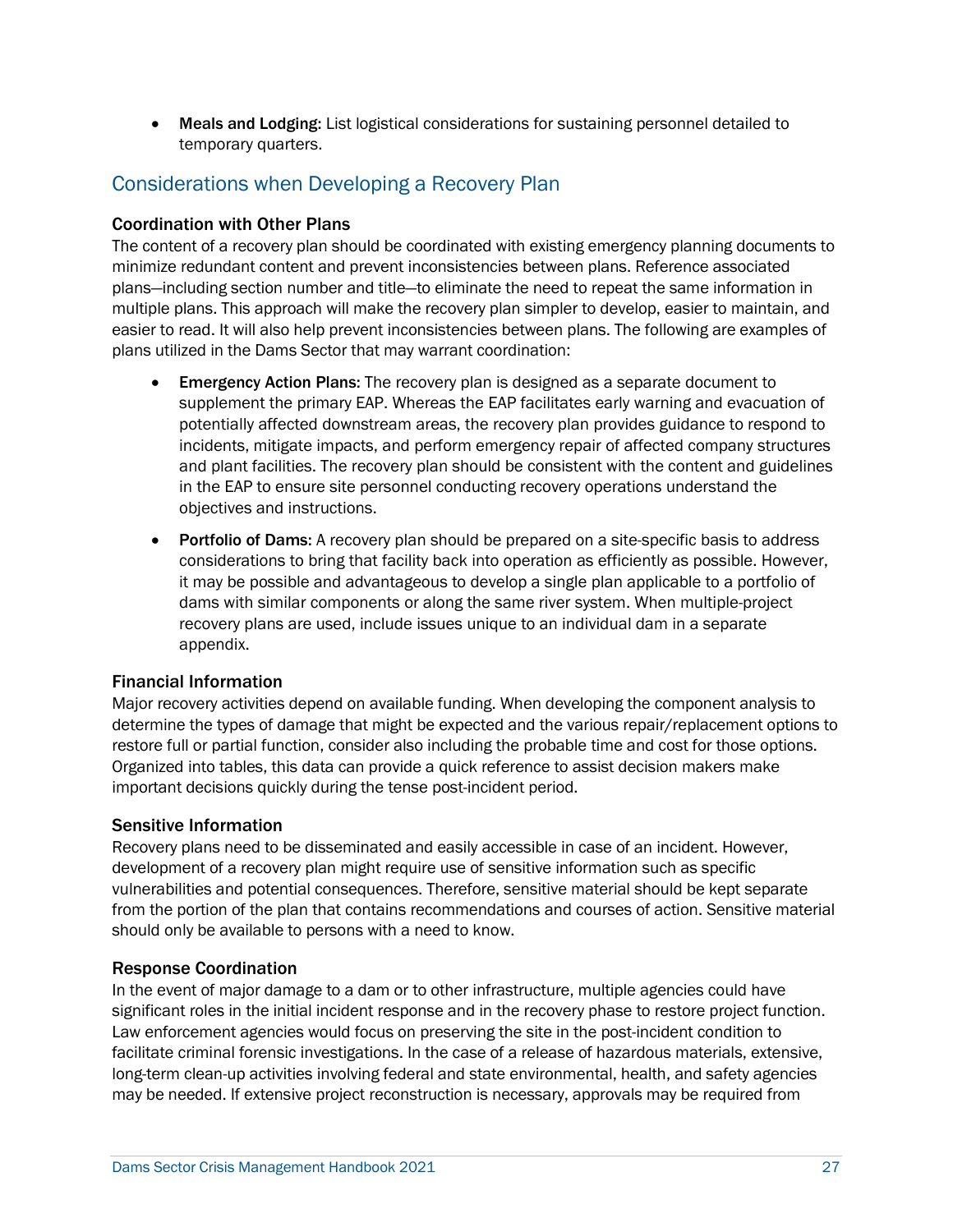several federal and state permitting agencies. The need for interagency coordination and potentially conflicting priorities among the agencies could complicate the recovery process. Address these possible conflicts in the recovery plan to the extent possible.

#### Reconstruction Coordination

 Reconstruction could require coordination with local authorities and regulatory agencies. To facilitate a quick response, it may be necessary to streamline internal authorities for procurement or contracting.

#### Training and Exercise

 appropriate personnel and periodic exercises simulating plan implementation. These actions will help practices from lessons learned. Also include a requirement for periodic recovery plan updates to As is the case with all emergency plans, the recovery plan should include training requirements for ensure designated personnel are familiar with the project's recovery strategy and can develop best incorporate changing project requirements and best practices.

#### Internal Maintenance of the Plan

 As is the case with all emergency plans, address how the recovery plan will be maintained and updated.

### <span id="page-31-0"></span>Resources for Developing a Recovery Plan

 The Dams Sector Crisis Management Suite includes templates to aid in the development of crisis management plans, including recovery plans. All templates can be accessed on the HSIN-CI Dams Portal at [hsin.dhs.gov/ci/ds.](https://hsin.dhs.gov/ci/ds)

 *Emergency Operations Planning: Dam Incident Planning Guide* (FEMA, 2019) summarizes the emergency operations plans, including recovery factors and planning considerations. The guide is concepts that a community should consider when creating dam incident-specific elements of local available a[t www.fema.gov/sites/default/files/2020-08/dam\\_incident\\_planning\\_guide\\_2019.pdf.](http://www.fema.gov/sites/default/files/2020-08/dam_incident_planning_guide_2019.pdf)

<span id="page-31-1"></span> FERC Division of Dam Safety and Inspections, *FERC Security Program for Hydropower Projects Revision 3A* includes guidelines for use by its licensees when developing an internal emergency recovery plan to supplement an emergency action plan. The guidelines include a recommended table of contents and a content description for each of the main sections. The guidelines are available at [www.ferc.gov/industries-data/hydropower/dam-safety-and-inspections/security-program](http://www.ferc.gov/industries-data/hydropower/dam-safety-and-inspections/security-program-hydropower-projects-revision)[hydropower-projects-revision.](http://www.ferc.gov/industries-data/hydropower/dam-safety-and-inspections/security-program-hydropower-projects-revision)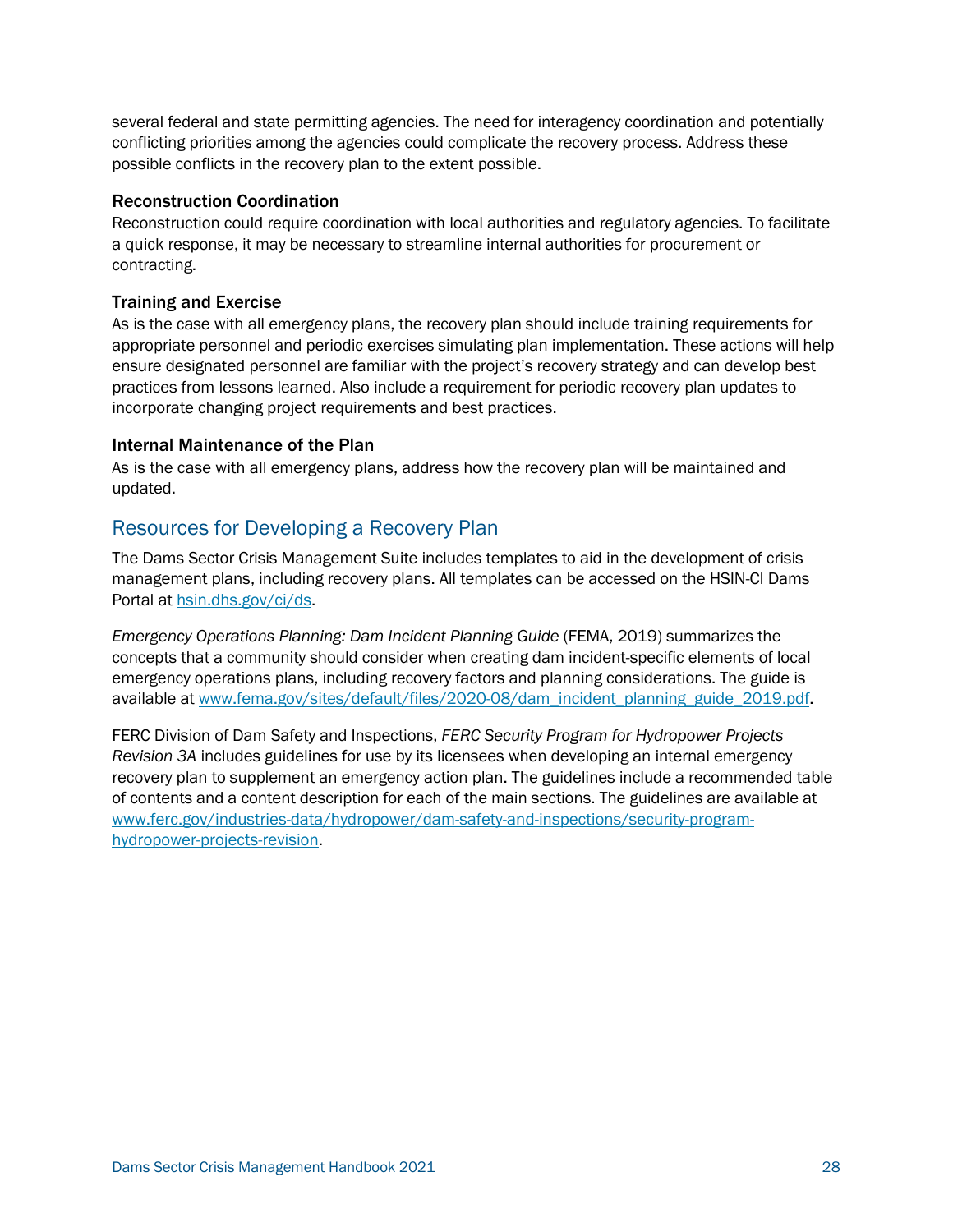# Continuity Plans

 continued safe operation of dams and related Continuity planning helps facilitate the performance of an organization's essential functions during any situation that may disrupt normal operations. A continuity plan can encompass a wide range of topics such as functional roles and responsibilities, lines of authorities, alternate personnel and operations locations, logistics support, resource requirements, and systems for managing communication and information flow. While discussing some of these broader aspects of continuity planning, this handbook is focused primarily on those issues that affect

#### Continuity Planning

The definition of continuity of operations (COOP) planning varies from organization to organization. COOP can refer to a complete continuity program, covering all interrelated aspects of continuity, or can refer to business continuity for an organization in the absence of key personnel. This handbook refers to continuity planning as it relates to the continued safe operation of a dam.

 infrastructure. Reference the resources listed at the end of this chapter for additional information on other elements of a continuity plan.

 multiple, discrete plans should be developed into a comprehensive continuity program. Continuity plans could be developed for escalating operations in the event of a natural disaster or manmade breaches. These elements can be broken into separate plans or part of an overall continuity program. Regardless of the scope of the continuity plan or program, implementation of the continuity plan is The scale of an organization's operations will dictate if one continuity plan will be sufficient or if incident, black start contingencies, civil unrest, pandemics, labor unrest, or physical or cyber security conducted in four phases:

- 1. Readiness and preparedness to develop, review, and revise continuity plans
- 2. Activation of plans, procedures, and schedules for the continuation of essential functions
- 3. Continuity operations to perform essential functions, account for personnel, establish communications capabilities, and prepare for reconstitution
- 4. Reconstitution to resume normal operations

### <span id="page-32-0"></span>Elements of a Continuity Plan

Identification of Essential Functions. Essential functions are the limited set of organization-level functions that should be continued throughout or resumed rapidly after a disruption of normal activities. The identification and prioritization of essential functions is the foundation for continuity authority, maintain the safety of the community, and sustain the economic base during an emergency. Each organization should identify its essential functions as part of continuity planning, such as those functions pertaining to the safe storage or release of water: planning because the functions enable the organization to provide vital services, exercise civil

- Controls and systems that open or close gates and valves
- Personnel who manipulate those systems and controls
- Personnel who decide when and how much to adjust release of water
- Dam safety engineers authorized to make decisions on the safety of the dam
- Collection of data that forms the basis of such decisions
- Communication between those operating the controls and those deciding on releases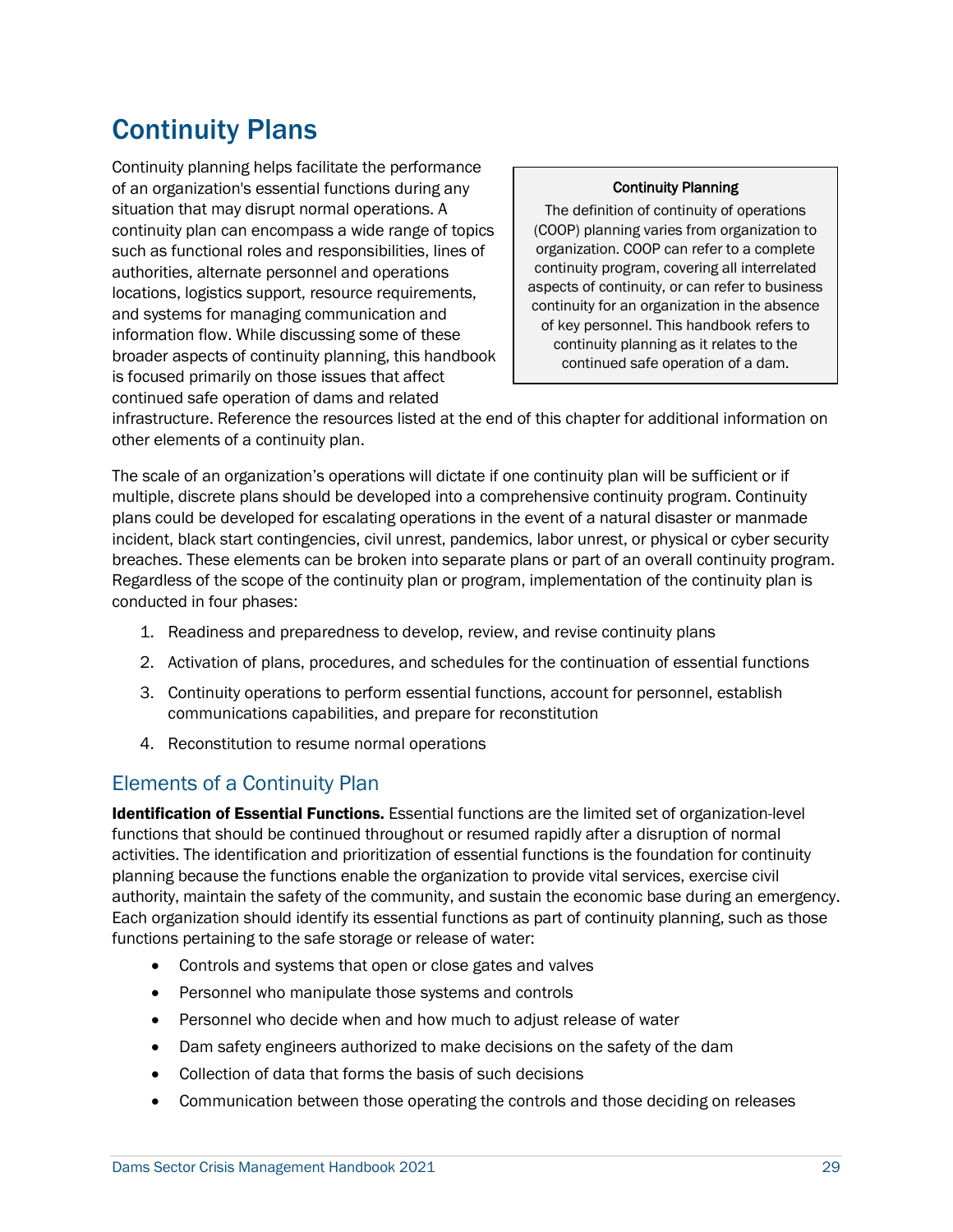during a crisis for any number of reasons, with disruptions of phone systems (landline and cell) even computer networks at a time when reliable communication is most vital. Continuity plans should focus on maintaining critical communications capabilities and what to do when that is not possible. **Interoperable Communications.** Continuity of communications capabilities could become an issue more prevalent during certain emergency situations. In addition, the crisis-related relocation of specific functions to alternate facilities can contribute to disruptions in communications systems and

Delegations of Authority. Certain types of emergency situations might cause the temporary or permanent loss or incapacitation of key personnel, resulting in the loss of communication within the organization. Continuity plans should clarify what decision-making authority will be transferred under onsite supervisor be expected to open gates after a heavy rain? As part of developing the plan, it is also necessary to clarify who has the authority to commit resources and sign emergency contracts. various circumstances. For example, if communication with the chief hydrologist is disrupted, will an

Alternate Facilities. Continuity plans typically address the relocation of essential functions if the primary location for operations has been disrupted. In the Dams Sector, while it is not possible to relocate the actual dam infrastructure, relocation of some support functions may apply. Review the organization's essential functions and identify alternate facilities for operations where appropriate.

Vital Records. Recognizing that some data might become unavailable-due to computer network Service systems—continuity plans should focus on methods to maintain access to critical information consist of information deemed critical to maintaining safe water levels in the reservoir and malfunction, loss of communications capabilities, sensor failures, and disruption in National Weather and alternatives when information is not available. At a minimum, vital records planning should downstream, including reservoir levels, stream-flow data upstream and downstream of a dam, expected near-term inflows, and release rates for various gate positions.

Human Capital. Continuity plans should describe how to maintain essential functions in case of serious disruption to staffing caused by events such as a highly contagious disease, a natural disaster in a surrounding area, or a biological or chemical incident. Planning should identify the number of people and skills required to support essential functions, mapped to the potential availability of those within and outside of the organization who could fill in during emergency situations. Consider the development of mutual aid agreements or contract agreements for the use of temporary personnel from outside the organization.

 In addition to planning for disruptions to staffing, pay attention to planning for the retirement or non- capabilities and could move into positions of greater responsibility and authority with appropriate availability of personnel with critical institutional knowledge of the facility and its operations. Succession planning can take the form of identifying personnel who have demonstrated their training and guided experience.

### <span id="page-33-0"></span>Considerations when Developing a Continuity Plan

#### Sensitive Information

 Continuity plans need to be disseminated and easily accessible in case of an incident. However, development of a continuity plan might require use of sensitive information such as personnel data and sensitive location information. Sensitive material should be kept separate from the portion of the plan that contains recommendations and courses of action. Sensitive material should only be available to persons with a need to know.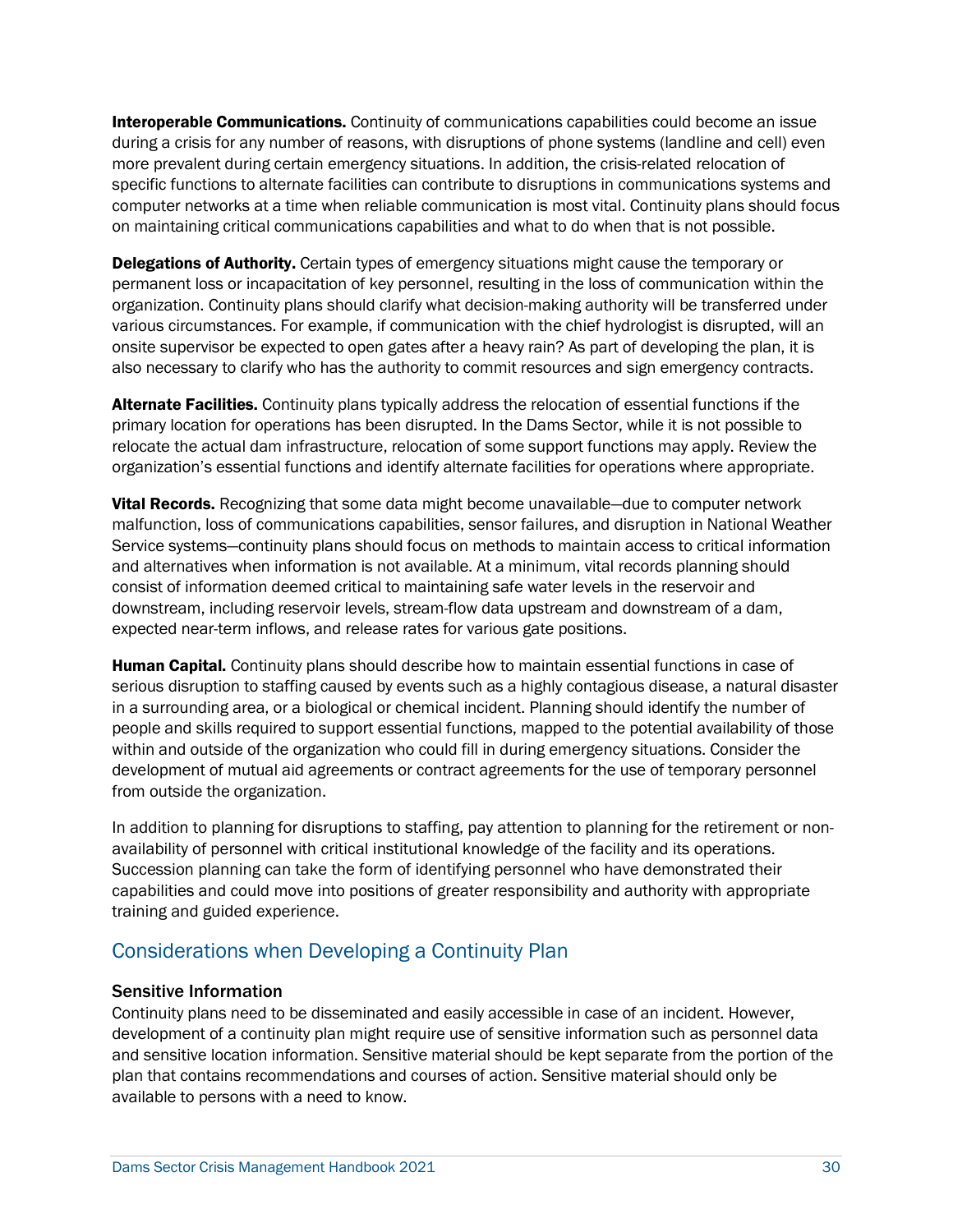#### Coordination with Other Organizations

 Should the impacts of the emergency extend beyond the organization's property and/or capabilities, coordination with other entities in the surrounding community will be necessary to effectively plan for organization's continuity planning process: and recover from the incident. Coordination on the following items can be integrated into an

- Incorporate capabilities of other entities into the organization's planning and exercises
- mission and the location(s) where essential functions are performed • Coordinate risk assessments to identify threats and hazards relevant to the organization's
- Coordinate emergency, shelter-in-place, and regional and local evacuation plans
- Participate in alert and notification networks and access control initiatives
- Identify interdependencies and ensure critical infrastructure resilience at all levels
- Coordinate awareness of continuity resources and security requirements

#### **Resources**

 People, communications, facilities, infrastructure, and transportation resources are necessary for the should identify the human resources, equipment, training, facilities, funding, materials, technology, and information needed to plan for and reconstitute operations after an incident. Consider all successful implementation of an organization's continuity program. During planning, organizations potential sources, including internal resources, mutual aid agreements, grants, and procurement.

#### Absenteeism

 A natural hazard, pandemic, or incident (whether intentional or not) affecting a community, region, or the Nation could result in high degrees of worker absenteeism. Employees may be absent because they are ill, incapacitated, providing care to family members, unwilling to go to work for fear of becoming ill, or lacking transportation. Absenteeism of a short duration may be manageable, but expectations of longer durations may require response actions, such as the following:

- Identify and assess essential services, functions, and processes
- Review equipment and assets critical to support each essential function
- Determine the most effective ways to ensure an adequate supply of essential materials
- Identify the types and number of workers critical to sustain essential functions
- Identify human resource and protective actions to sustain essential workforce
- Identify interdependent relationships and take actions to sustain those essential supports
- Identify federal, state, and local regulatory requirements that may affect facility operations
- <span id="page-34-0"></span>• Identify effects from mitigation strategies and take actions to reduce negative impacts

#### Training and Exercise

 Training and exercises should assess and validate continuity plans, policies, procedures, systems, with continuity plans and procedures. Exercise programs consisting of both planned and short/noand alternate locations. Initial and recurring training programs inform and familiarize leaders and staff notice events improve an organization's preparedness posture and emphasize the value of integrating continuity functions into daily operations.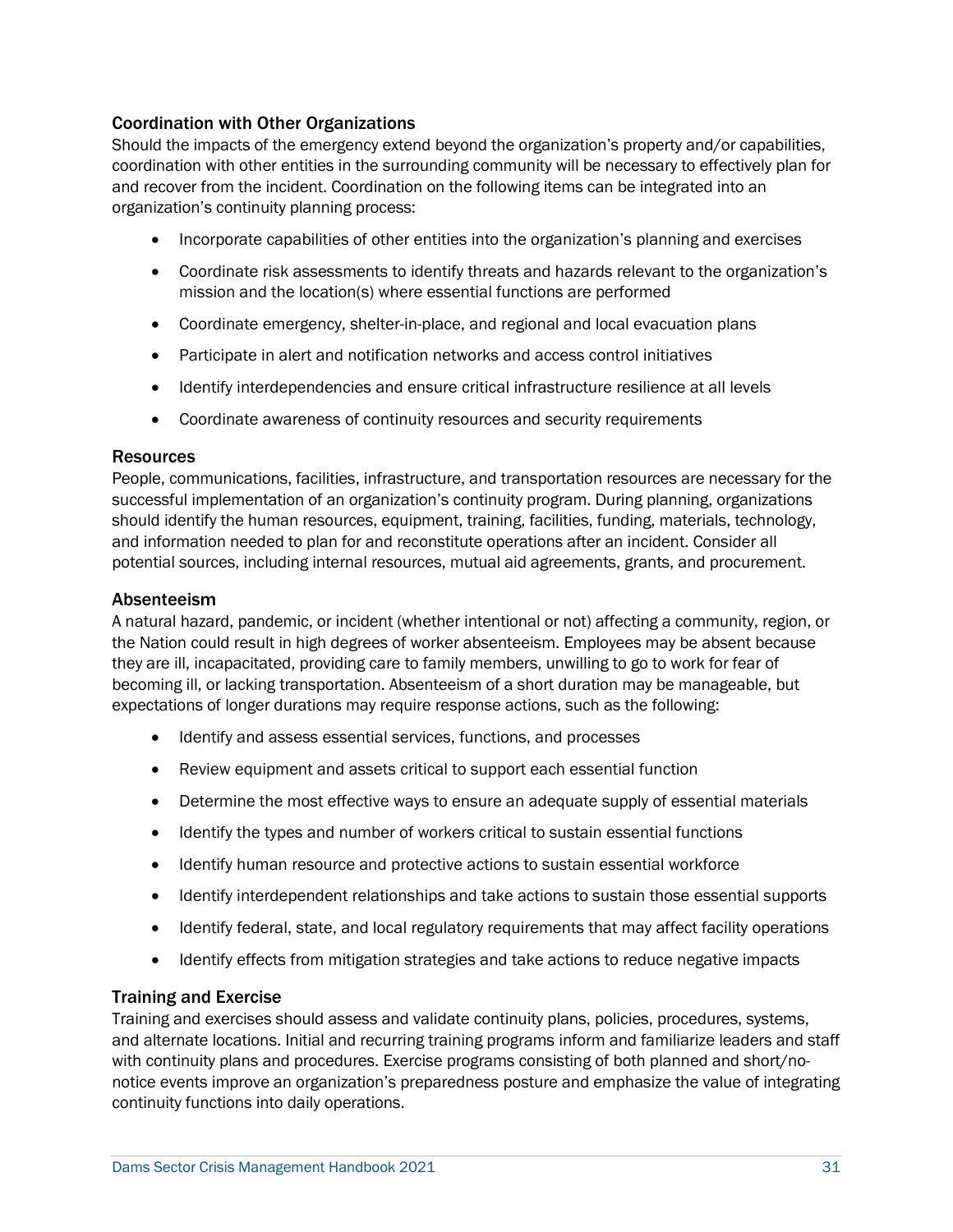### Resources for Developing a Continuity Plan

 The Dams Sector Crisis Management Suite includes templates to aid in the development of crisis management plans, including continuity plans. All templates can be accessed on the HSIN-CI Dams Portal at [hsin.dhs.gov/ci/ds.](https://hsin.dhs.gov/ci/ds)

 including developing and maintaining a successful continuity program and plan. The toolkit can be The *Continuity Resource Toolkit* (FEMA, 2018) provides public and private sector partners with tools, templates, and resources to help implement concepts found in the Continuity Guidance Circular, accessed a[t www.fema.gov/emergency-managers/national-preparedness/continuity/toolkit.](http://www.fema.gov/emergency-managers/national-preparedness/continuity/toolkit)

 provides the fundamental criteria for preparedness and resilience, including the planning, implementation, execution, assessment, and maintenance of a continuity program. The standard can *NFPA 1600: Standard on Standard on Continuity, Emergency, and Crisis Management (NFPA, 2019)* be accessed at [www.nfpa.org/codes-and-standards/all-codes-and-standards/list-of-codes-and](http://www.nfpa.org/codes-and-standards/all-codes-and-standards/list-of-codes-and-standards/detail?code=1600)[standards/detail?code=1600.](http://www.nfpa.org/codes-and-standards/all-codes-and-standards/list-of-codes-and-standards/detail?code=1600)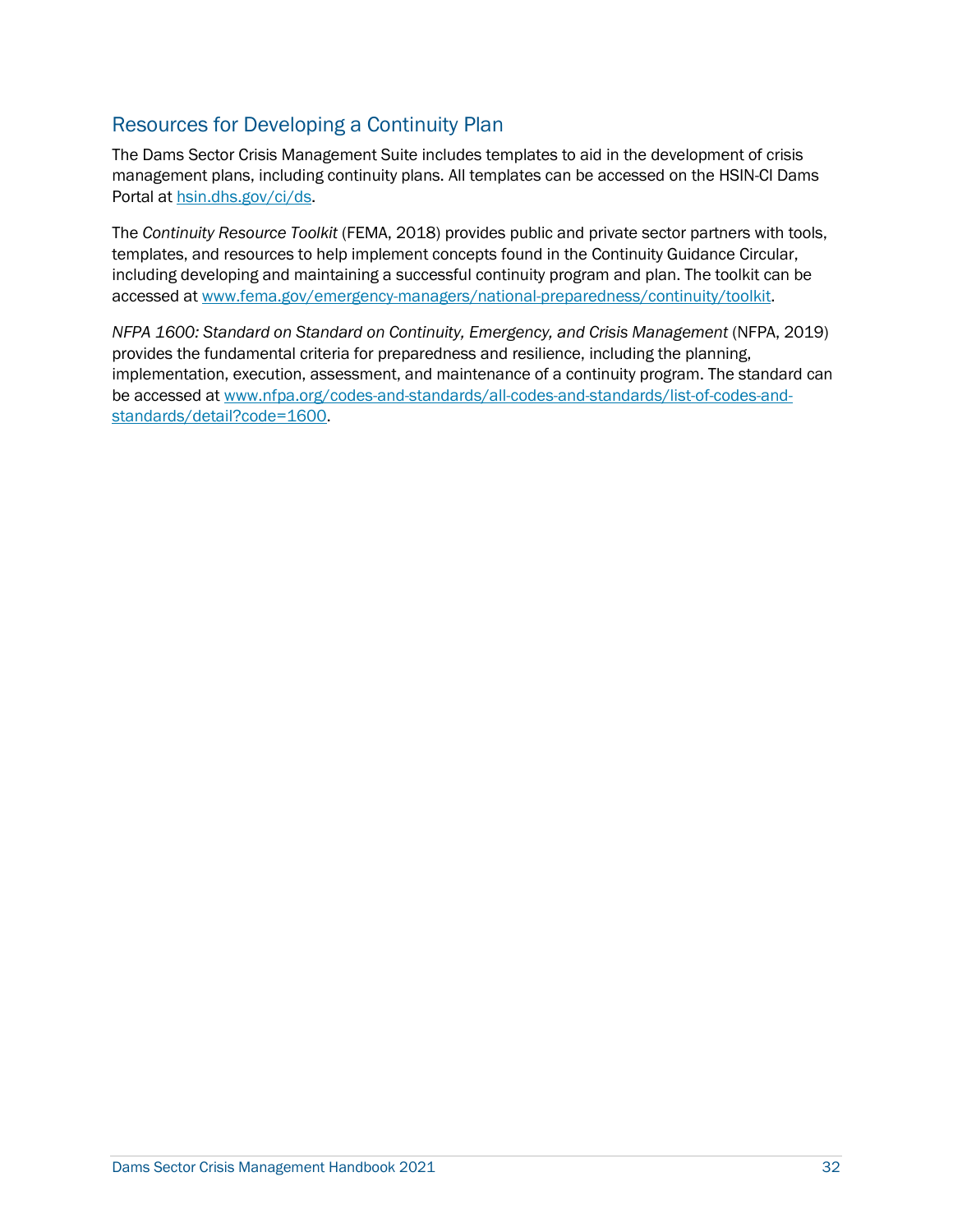# <span id="page-36-0"></span>Exercises

 are necessary to maintain operational readiness, timeliness, and responsiveness in the event that an incident does occur. Exercises also provide the necessary verification, training, and practice to all parties responsible for responding to emergencies at a dam). Periodic exercises, conducted on a pre-determined schedule or after an incident, result in an improved EAP because lessons learned are incorporated into the updated planning document(s). Beyond testing the EAP, exercises can yield the following benefits for an organization's crisis management program: Although emergency incidents at dams and/or dam failures are uncommon, training and exercises improve the EAP and the operational readiness and coordination efforts of the whole community (i.e.,

- Raise the general awareness of the hazards likely to impact the organization.
- Reveal the strengths and weaknesses of the plan(s) selected for testing, including identifying deficiencies in resources, information and data available, and protocols.
- Ensure key staff members, emergency management agencies, and other senior leaders understand their roles and responsibilities and improve individual performance of those responding to the crisis.
- Improve coordination efforts between the dam owner and emergency management authorities potentially responding to incidents at the dam project.
- Identify improvements to the plans and future training and exercises to enhance the organization's ability to respond to an incident.

 Several types of exercises, as defined below, are generally used to build and test plans in a crisis management program. The specific type is selected based on the intended outcome of the exercise, as explained in the descriptions. Owners and operators within the Dams Sector may have different do not have to include all types of exercises. However, robust exercise programs build complex exercises by combining multiple exercise types. definitions of these exercise types stemming from their organizational processes. Exercise programs

 Although the exercise types will vary significantly in terms of scope and scale, the same general framework can be applied when planning most of the exercise types.

- Define the Purpose and Scope of the Exercise: A clear definition of the need for the stem from a whole community approach, with input from senior leaders across exercise and the purpose for conducting it will aid the planning process by clarifying who should be involved and the exercise scope (e.g., tabletop, game, or full-scale). This should organizations and jurisdictions.
- depends on the scope of the exercise. The team should include, at a minimum, personnel • Assemble the Planning Team: The size of the planning team and representation on it from the facility involved in the exercise, local law enforcement, and first responders.
- stem from a whole community approach, with input from senior leaders across • Develop the Scenario: The planning team's initial task is to develop the exercise scenario, which should be a plausible event scaled to the purpose of the exercise. This step should organizations and jurisdictions.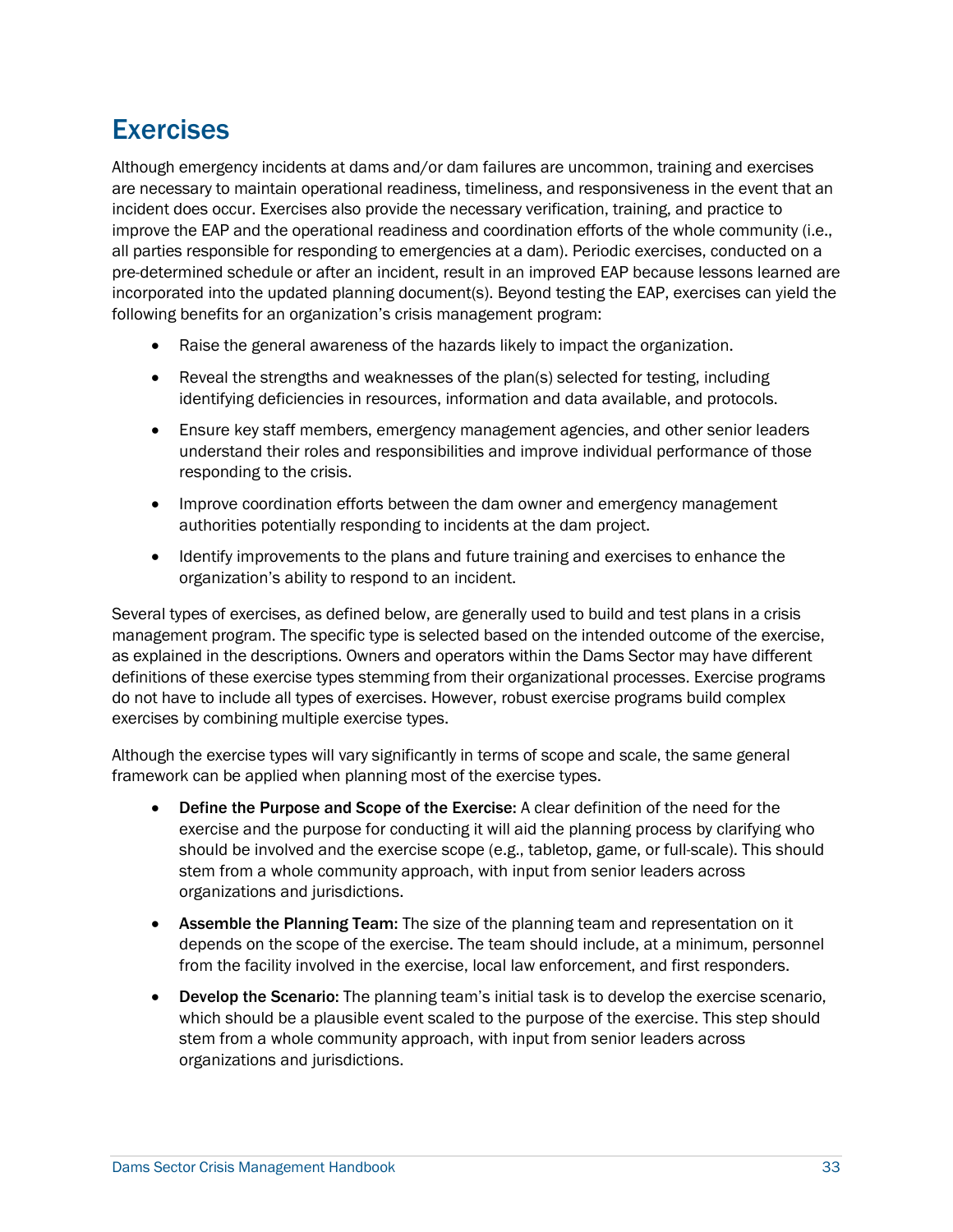- planning team should describe any limitations placed on the design, development, and lengthy authorization protocols, areas off-limits for safety reasons, or financial constraints. **Develop Exercise Guidelines:** Depending on the type of exercise and the scenario, the implementation of the exercise. Limitations include the ability of responders to participate,
- the planning team lists the exercise messages and key events used to fully play out the scenario. The MSEL specifies the time a message is expected to be delivered, who delivers • Build Master Scenario Events List: The Master Scenario Events List (MSEL) developed by it to whom, a message number, and a short description of the message.
- • Prepare Exercise Materials and Evaluator Guides: Participants should receive invitation descriptions pertaining to their role; and safety, health, and logistics plans. Equally letters and other exercise materials describing the exercise purpose and goal; scenario important is developing the guidelines for the observers who will evaluate actions and decisions as the exercise unfolds.
- areas for improvement. Evaluation is important and considered in all phases of the exercise • Complete Post-Exercise Evaluation: Post-exercise evaluations provide the basis for improving the plans or procedures that were tested as part of the exercise. An effective evaluation assesses performance against exercise objectives and identifies strengths and planning cycle.
- • Execute Improvement Plans: Improvement planning activities can help shape priorities and  ensures that corrective actions are developed to be *Specific, Measurable, Achievable,*  support continuous improvement. Actions identified during improvement planning help to strengthen the whole community in its ability to plan, organize, equip, train, and exercise. Any actions intended to improve future exercises should apply the SMART concept, which *Relevant, and Time-bound*.

### <span id="page-37-0"></span>Types of Exercises

#### Discussion-Based Exercises

 procedures. They may also be used to develop new plans, policies, agreements, and procedures. As the name implies, discussion-based exercises typically include a presentation of the scenario, Discussion-based exercises familiarize participants with current plans, policies, agreements, and followed by a facilitated discussion. The following are types of discussion-based exercises:

- **Seminar:** Seminars generally provide an overview of authorities, strategies, plans, policies, conducted in a low-stress environment, seminars can be valuable for entities when conveyed through various instructional techniques, including lectures, multimedia presentations, panel discussions, and case study discussions. procedures, protocols, resources, concepts, and ideas. As a discussion-based exercise developing or making major changes to existing plans or procedures. Seminars can be similarly helpful when attempting to assess or gain awareness of the capabilities of interagency or inter-jurisdictional operations. During this type of exercise, information is
- relevant stakeholders to obtain new or different perspectives with the goal of solving • Workshop: Although similar to seminars, workshops differ in two important aspects: participant interaction is increased and the focus is placed on a specific topic, such as achieving or building a product. Effective workshops entail the broadest attendance by complex issues or obtaining consensus. Products produced from a workshop can include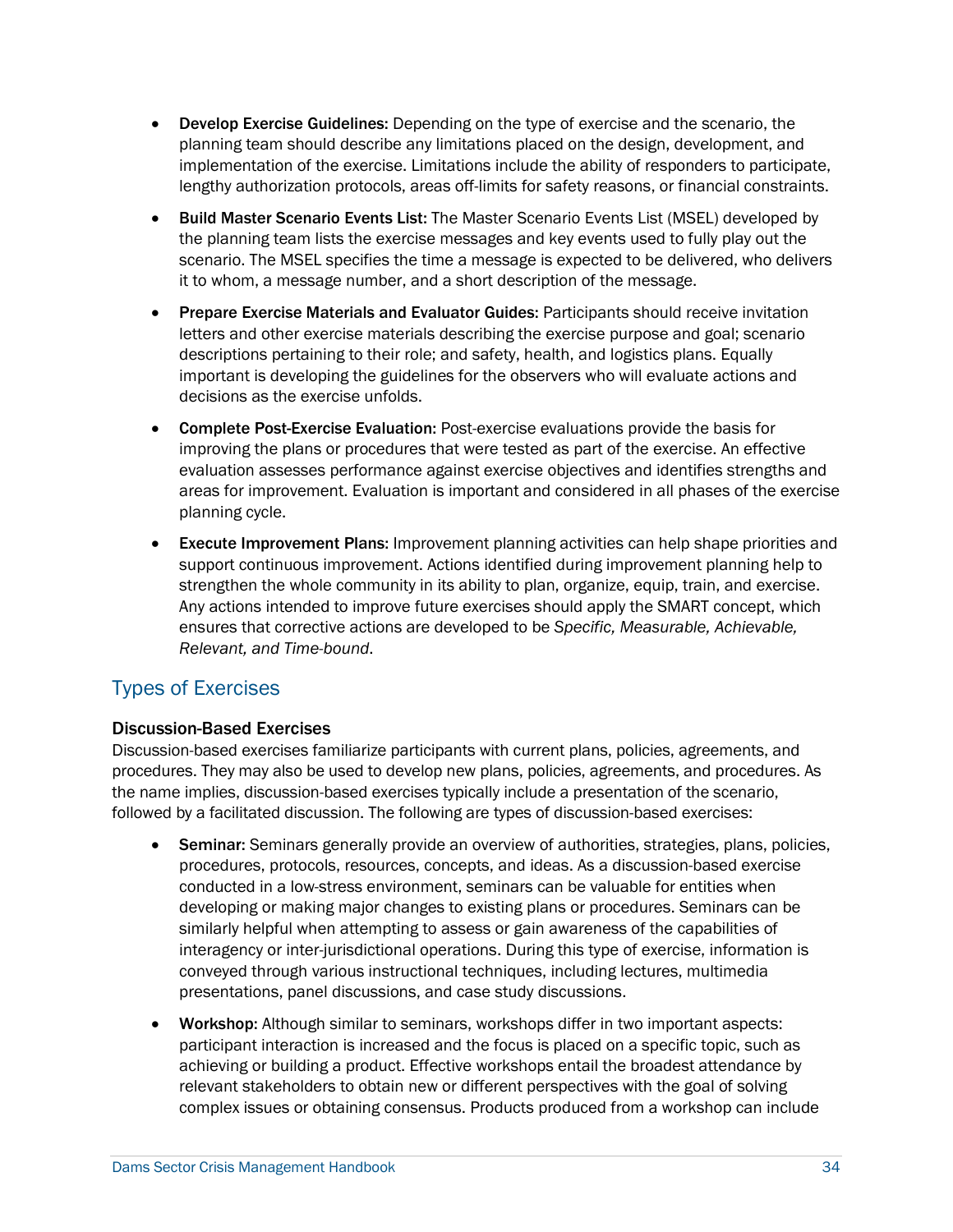plans, or mutual aid agreements. During this type of exercise, a presentation or briefing new standard operating procedures, emergency operations plans, continuity of operations conveys the background for the workshop and then facilitated breakout sessions focus discussions on specific issues.

- issues regarding a hypothetical, simulated emergency. TTXs can be used to enhance general awareness; validate plans and procedures; rehearse concepts; and/or assess the types of systems needed to guide the prevention of, protection from, mitigation of, response to, and recovery from a defined incident. Generally, discussions during TTXs facilitate conceptual understanding, identify strengths and areas for improvement, and/or **Tabletop Exercise:** A tabletop exercise (TTX) is intended to generate discussion of various achieve changes in perceptions.
- actual or hypothetical situation. Games explore the consequences of player decisions and actions, which can be useful when validating plans and procedures or evaluating resource Games: A game is a simulation of operations that often involves two or more teams, usually in a competitive environment, using rules, data, and procedures designed to depict an requirements.

#### Operations-Based Exercises

 Operations-based exercises validate plans, policies, agreements, and procedures; clarify roles and responsibilities; and identify resource gaps in an operational environment. These exercise types will following are types of operations-based exercises: typically include real-time responses, such as initiating communications or mobilizing resources. The

- Drills: A drill is a coordinated, supervised activity usually employed to validate a specific function or capability, measured against established standards, in a single agency or on new equipment, validate procedures, or practice and maintain current skills. Drills can organization. Drills are commonly used to depict a realistic environment to provide training also be used to determine if plans can be executed as designed, to assess whether more training is required, or to reinforce best practices.
- • Functional Exercises: Functional Exercises (FEs) are designed as lengthy and complex, to interdependent groups of functions. FEs are typically focused on exercising plans, policies, procedures, resources, and personnel involved in management, direction, command, and control functions. In FEs, events are projected through an exercise scenario with event updates that drive activity typically at the management level. An FE is conducted in a validate and evaluate capabilities, multiple functions and/or sub-functions, or realistic, real-time environment to facilitate decision making; however, movement of personnel and equipment is usually simulated.
- Full-Scale Exercises: Full-Scale Exercises (FSEs) are typically the most complex and resource-intensive type of exercise, designed to challenge the system under review in a highly realistic and stressful environment. FSEs involve multiple agencies, organizations, and jurisdictions and validate many facets of preparedness, including pinpointing resource and personnel capabilities, revealing planning and resource shortfalls, and testing interand intra-organizational coordination. All decisions and actions by players occur in real time and generate real responses and consequences from other players. The exercise messages may be scripted or visual and involve staged scenes, props, and role-playing victims.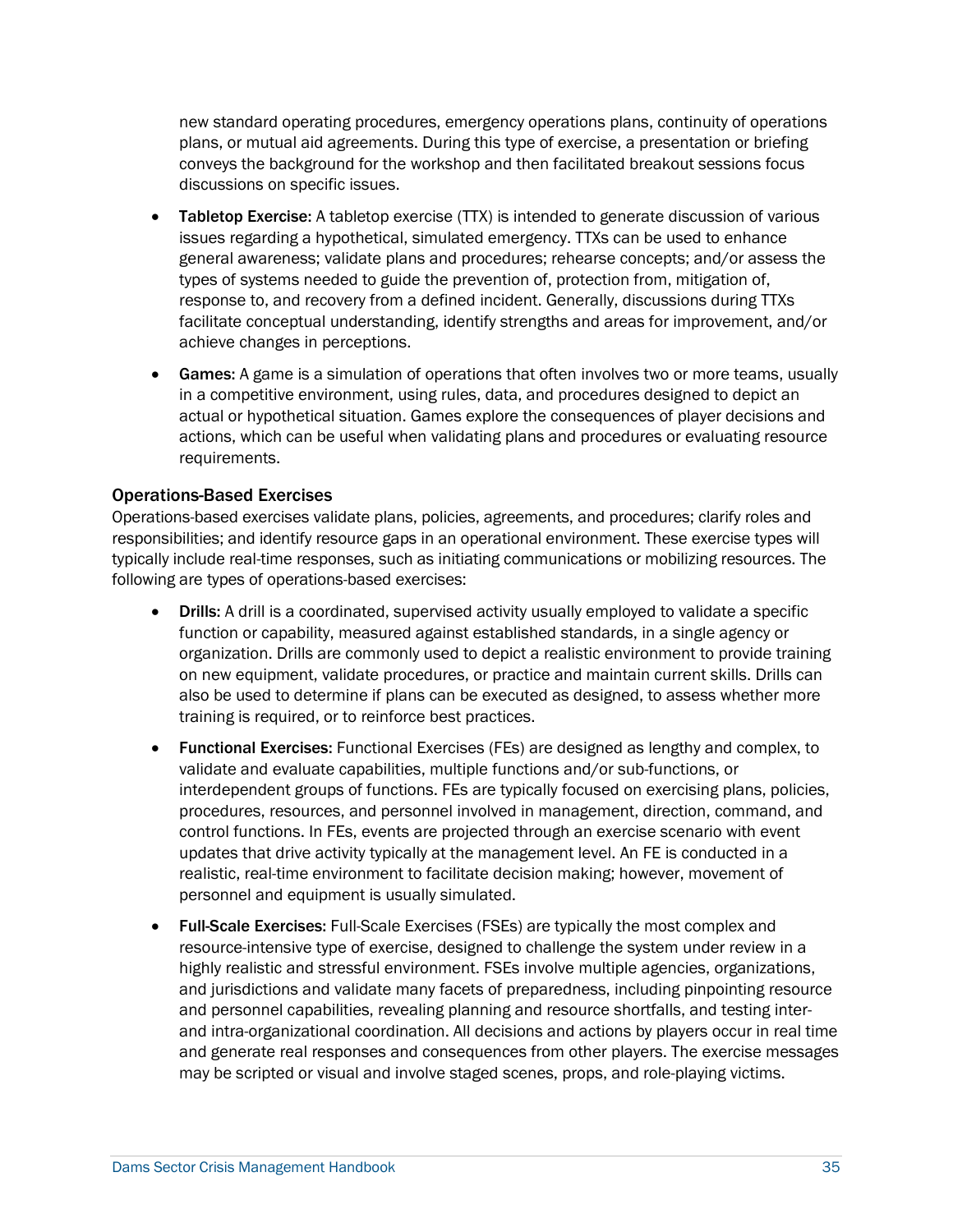## <span id="page-39-0"></span>Considerations when Conducting Exercises

#### Coordination with External Stakeholders

 Dam owners should include the whole community—including state, local, and tribal emergency owners within the same drainage basin because incidents often have cascading effects. Coordination not only maintain plan familiarity among the participants, but differing viewpoints can help identify authorities—in site visits and exercise activities. This coordination could also extend to other dam with these external organizations can help ensure their familiarity with the dam location, access routes, key features, and potential incident impacts. Involving relevant organizations and agencies will possible deficiencies of the plan(s) being exercised.

#### Clearly Defined Objectives and Outcomes

 Critical to the success of exercises, regardless the type, is preparation of participants. Prior to the exercise, utilize a pre-brief conference call and/or read-ahead material to educate participants on exercise objectives, policies and procedures leveraged during the exercise, and intended outcomes (e.g., product or goal). A pre-brief can also save time on the day of the exercise by reviewing documented in a Situation Manual (for discussion-based exercises) or an Exercise Plan (for administrative items, such as how the exercise will be carried out, the time period to be simulated, and ground rules and procedures. Objectives, policies and procedures, and outcomes can be operations-based exercises).

#### Exercise Frequency

 lose familiarity with their roles and responsibilities and that resources, equipment, and protocols multiple exercise types that are conducted in an ascending order of complexity and scheduled with Regularly exercised crisis management plans ensure that those involved in implementation do not remain valid. Dam owners/operators, in consultation with emergency management authorities and in compliance with any requirements, should determine the exercise types and frequencies appropriate for their dams. The owner/operator may choose to implement a formal exercise program inclusive of enough time to incorporate lessons learned between exercises. The following list depicts four exercise types listed in order of complexity:

- Seminars with primary emergency management authorities
- Drill to test the EAP notification flowchart and emergency equipment/procedures
- Tabletop exercise
- Functional exercise

 A full-scale exercise should be considered when there is a need to evaluate actual field movement schedule and conduct the entire series of exercises listed above before conducting the full-scale exercise. At least one functional exercise should be conducted before conducting a full-scale exercise. Functional and full-scale exercises should also be coordinated with other scheduled exercises, and deployment. When a full-scale exercise is conducted, safety is a major concern because of the extensive field activity. If a dam owner has the capability to conduct a full-scale exercise, commit to whenever possible, to share emergency management resources and reduce costs.

#### Post-Exercise Evaluation

 Emergency exercises and equipment tests should be evaluated orally and in writing. An after-action review should be conducted immediately after an exercise or actual emergency, with all involved parties identifying strengths and deficiencies in the planning documents. The after-action review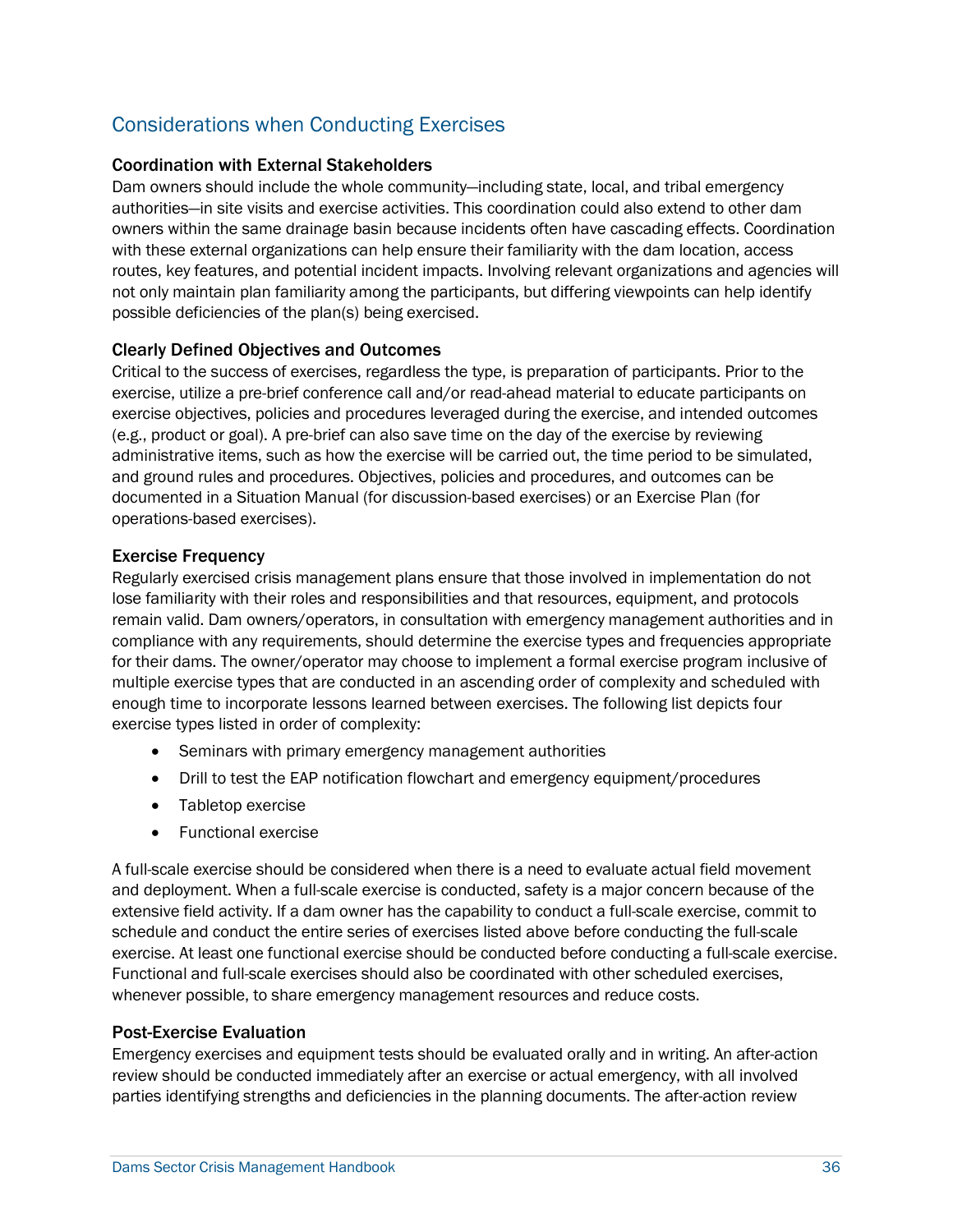should focus on procedures and other information in the plan (e.g., outdated telephone numbers on assigned responsibilities, materials, equipment, or staffing levels). Participants in the after-action review should discuss and evaluate the events before, during, and after the exercise or actual emergency; actions taken by each participant; the time required to become aware of an emergency, initiate communications, and mobilize resources; and improvements for future emergencies. the notification flowchart; inaccurate inundation maps; and problems with procedures, priorities,

 Corrective actions captured in the AAR/IP should be tracked and continually reported on until completion. Any plan revised as a result of the exercise should be disseminated as appropriate. The outcome of the after-action review is an After-Action Report / Improvement Plan (AAR/IP), which generally includes an exercise overview, analysis of capabilities, and an overview of performance (including a list of corrective actions) related to each exercise objective and associated capabilities.

### <span id="page-40-0"></span>Resources for Conducting Exercises

 The DHS Homeland Security Exercise and Evaluation Program (HSEEP) provides a set of guiding principles for exercise programs and a common approach to exercise program management, design and associated templates for conducting exercises can be accessed at [www.fema.gov/hseep.](https://www.fema.gov/hseep) and development, conduct, evaluation, and improvement planning. Available templates allow an organization to design and develop an exercise more easily and consistently. The HSEEP methodology

 The Dams Sector Tabletop Exercise Toolbox (DSTET), a component of the Dams Sector Crisis Management Suite, provides dam owners and operators with an exercise-planning tool that provides physical security threat, active shooter, international adversary threat, cyber incident (insider threat), and cyber incident (external adversary). Consistent with HSEEP, DSTET materials—including a forms—can be tailored by the organization to meet their exercise needs. The DSTET is available by the materials needed to conduct a discussion-based exercise using one of five scenarios: general situation manual, briefing slides, facilitator and evaluator handbook, planning guide, and feedback contacting the Dams Sector Management Team at [DamsSector@cisa.dhs.gov.](mailto:DamsSector@cisa.dhs.gov)

 provide stakeholders with effective and practical mechanisms to examine plans and procedures, potentially identify areas for improvement, and share best practices. These exercises may also inform CISA offers a broad-range of exercise related services to critical infrastructure partners, including endto-end planning and execution of discussion-based and operational exercises. These exercises future planning, technical assistance, training, and education efforts. For more information, or to request an exercise, contact CISA Exercises a[t CISA.Exercises@cisa.dhs.gov.](mailto:CISA.Exercises@cisa.dhs.gov)

 The following documents outline suggested or required content (depending on the document) for dams-related exercises. Non-regulated entities may consider reviewing the requirements and access these requirements can be found in Appendix B. Bibliography. voluntarily implementing provisions relevant to their operations, as an industry best practice. Links to

- of exercising the EAP and includes details about types of EAP exercises, frequency of • *FEMA P-64: Emergency Action Planning for Dams* (FEMA, 2013) highlights the importance exercises, and procedures for evaluation.
- *Engineering Guidelines for the Evaluation of Hydropower Projects, Chapter 6 Emergency Action Plans* (FERC, 2015) outlines the requirements for FERC licensees related to EAP exercises, including exercise type and frequency.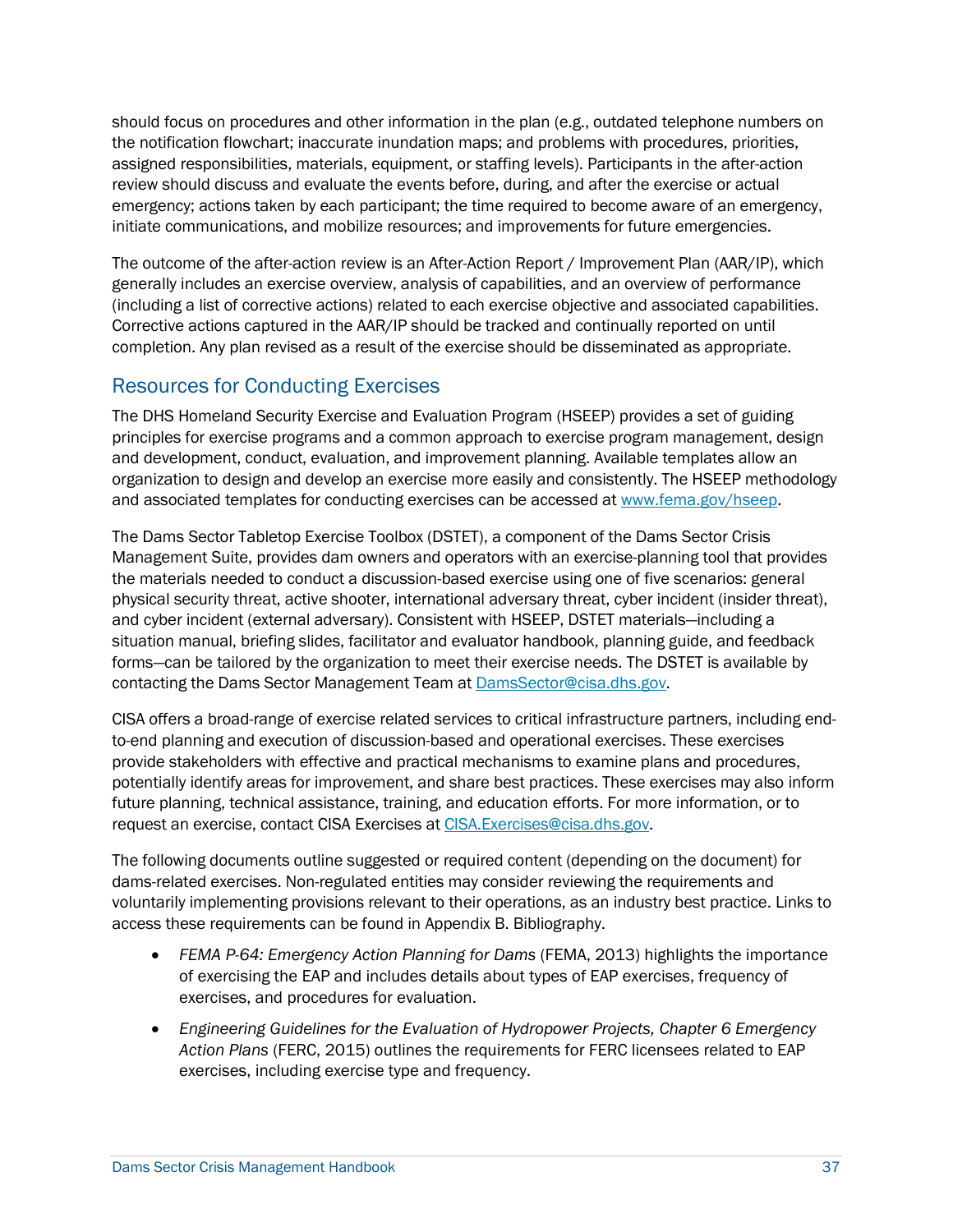- <span id="page-41-0"></span>• The following NERC CIP Reliability Standards list requirements for Responsible Entities to exercise their Bulk Electric System (BES) cyber incident response and recovery plans including exercise type and frequency:
	- CIP-003-8: Cyber Security—Security Management Controls
	- CIP-008-6: Cyber Security—Incident Reporting and Response Planning
	- CIP-009-6: Cyber Security—Recovery Plans for BES Cyber Systems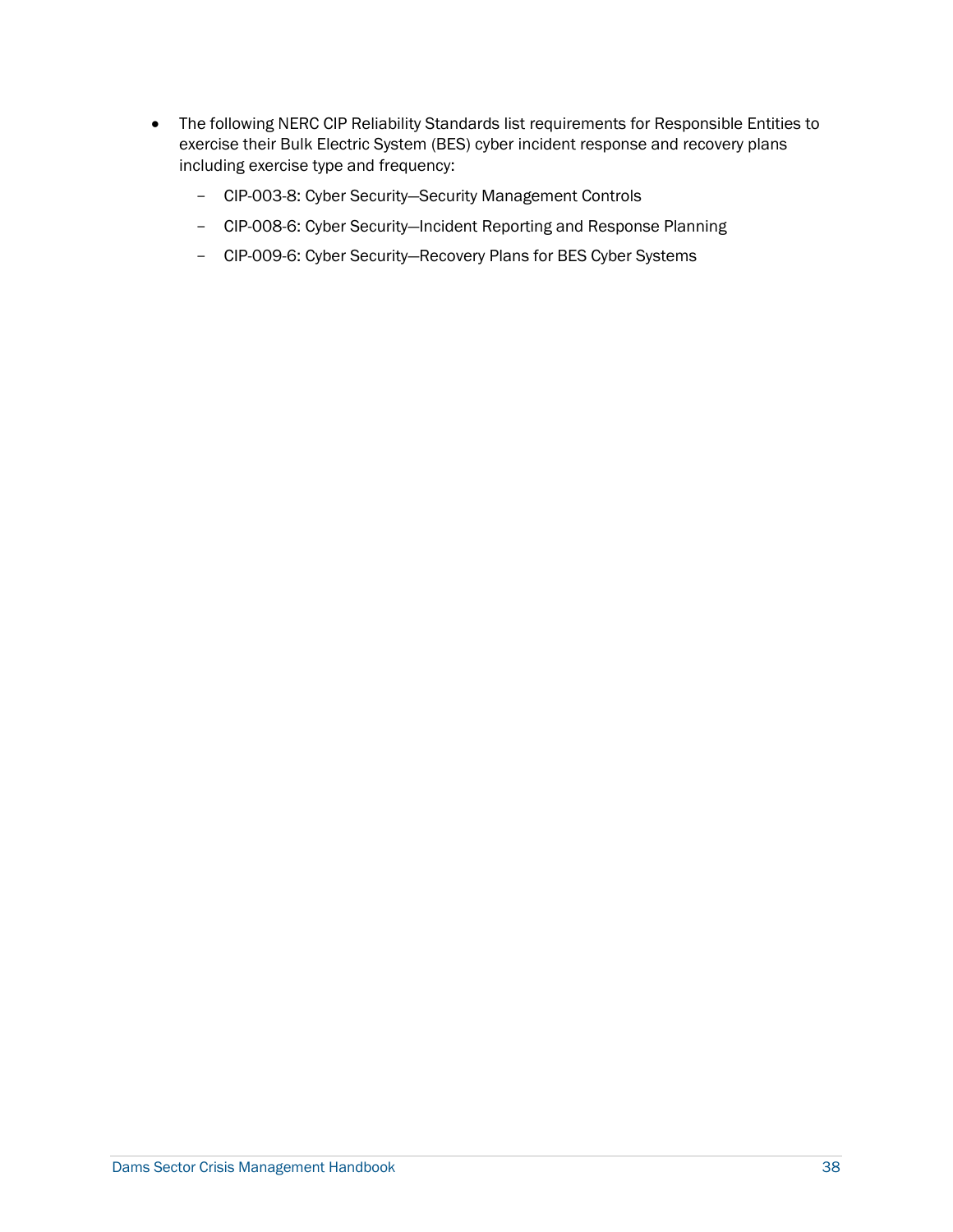# Appendix A: Acronyms and Abbreviations

| <b>BES</b>      | <b>Bulk Electric System</b>                                   |
|-----------------|---------------------------------------------------------------|
| <b>CDC</b>      | <b>Centers for Disease Control and Prevention</b>             |
| <b>CERC</b>     | Crisis and Emergency Risk Communication                       |
| <b>CIP</b>      | critical infrastructure protection                            |
| <b>CISA</b>     | Cybersecurity and Infrastructure Security Agency              |
| <b>CPG</b>      | <b>Comprehensive Preparedness Guide</b>                       |
| <b>DHS</b>      | Department of Homeland Security                               |
| <b>DSTET</b>    | Dams Sector Tabletop Exercise Toolbox                         |
| <b>EAP</b>      | emergency action plan                                         |
| <b>ERP</b>      | emergency response plan                                       |
| <b>FBI</b>      | Federal Bureau of Investigation                               |
| FE.             | functional exercise                                           |
| <b>FEMA</b>     | <b>Federal Emergency Management Agency</b>                    |
| <b>FERC</b>     | <b>Federal Energy Regulatory Commission</b>                   |
| <b>FSE</b>      | full-scale exercise                                           |
| <b>HSIN-CI</b>  | Homeland Security Information Network-Critical Infrastructure |
| <b>HSEEP</b>    | Homeland Security Exercise and Evaluation Program             |
| <b>ICS</b>      | Incident Command System                                       |
| <b>ICS</b>      | industrial control system                                     |
| <b>IED</b>      | improvised explosive device                                   |
| IT              | information technology                                        |
| <b>MSEL</b>     | master scenario events list                                   |
| <b>NDSP</b>     | National Dam Safety Program                                   |
| <b>NERC</b>     | North American Electric Reliability Corporation               |
| <b>NFPA</b>     | <b>National Fire Protection Association</b>                   |
| <b>NID</b>      | National Inventory of Dams                                    |
| <b>NIMS</b>     | National Incident Management System                           |
| <b>NIST</b>     | National Institute of Standards and Technology                |
| <b>OT</b>       | operational technology                                        |
| <b>PFMA</b>     | <b>Potential Failure Modes Analysis</b>                       |
| <b>TRIPwire</b> | <b>Technical Resource for Incident Prevention</b>             |
| <b>TTX</b>      | tabletop exercise                                             |
| <b>VBIED</b>    | vehicle-borne improvised explosive device                     |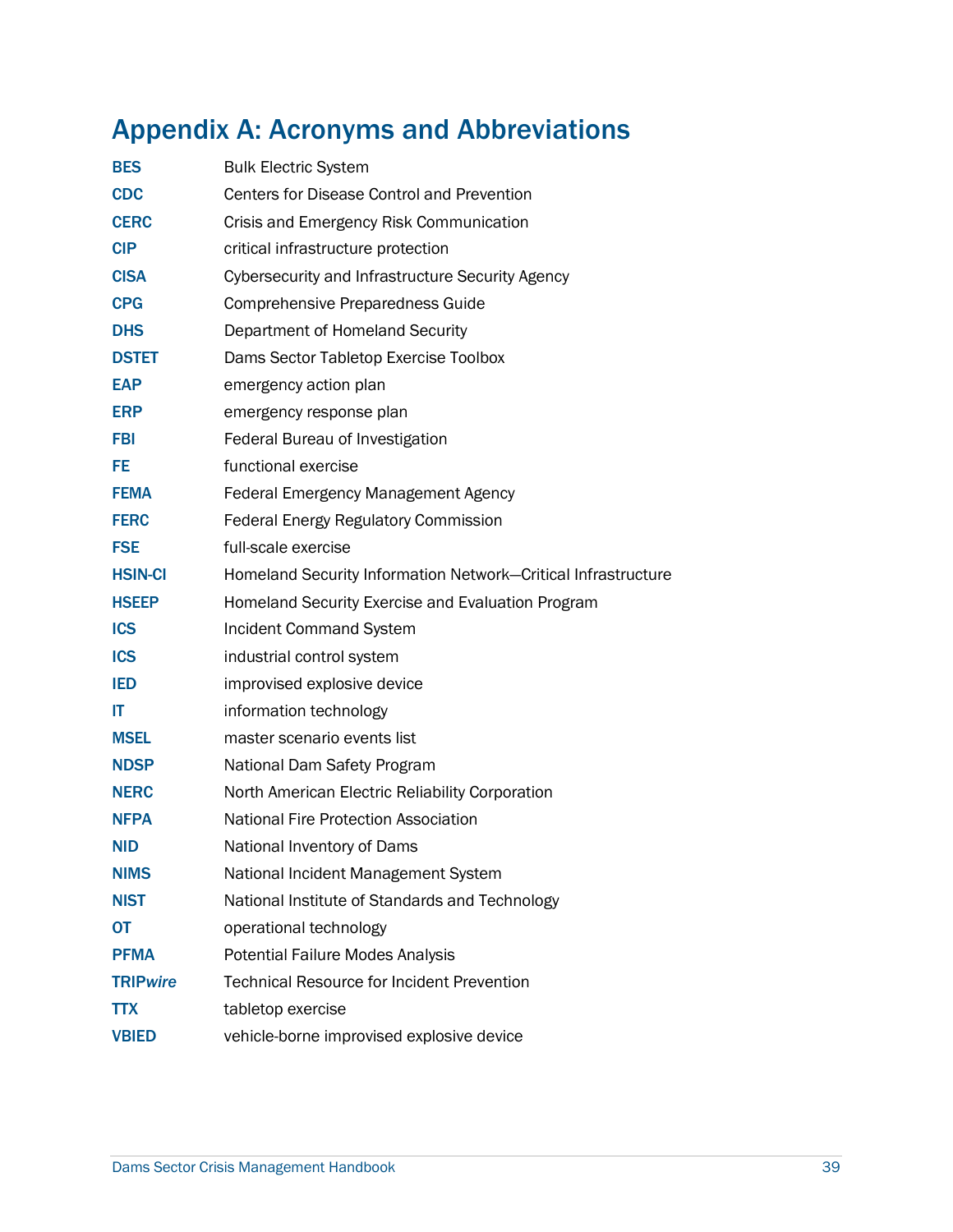# <span id="page-43-0"></span>Appendix B: Bibliography

 DHS and CISA provide the following tools and resources to support implementation of this Handbook. The tools and resources are for informational and educational purposes, and DHS/CISA does not guarantee their content or endorse any specific person, entity, product, service, or enterprise. The tools and resources identified do not encompass all tools and resources. Tools and resources requiring a paid subscription and/or organizational membership are identified with an asterisk (\*). The use of any paid tool or resource is at the discretion of the organization.

 \*ASIS International. *ASIS ORM.1:2017: Security and Resilience in Organizations and their Supply Chains Standard*, March 2017. Accessed July 13, 2021. [https://www.asisonline.org/publications-](https://www.asisonline.org/publications--resources/standards--guidelines/orm/) [resources/standards--guidelines/orm/.](https://www.asisonline.org/publications--resources/standards--guidelines/orm/)

 Association of State Dam Safety Officials. Access State Dam Safety Programs & Contacts Webpage. Accessed July 13, 2021. [https://www.damsafety.org/states.](https://www.damsafety.org/states)

 Centers for Disease Control and Prevention, Crisis and Emergency Rick Communication (CERC). *CERC: Crisis Communication Plans*, 2014. Accessed July 13, 2021[. https://emergency.cdc.gov/cerc/](https://emergency.cdc.gov/cerc/ppt/CERC_Crisis_Communication_Plans.pdf)  [ppt/CERC\\_Crisis\\_Communication\\_Plans.pdf.](https://emergency.cdc.gov/cerc/ppt/CERC_Crisis_Communication_Plans.pdf)

 Cybersecurity and Infrastructure Security Agency. *Active Shooter Emergency Action Plan Guide and Template*. Accessed July 13, 2021. [https://www.cisa.gov/publication/active-shooter-emergency](https://www.cisa.gov/publication/active-shooter-emergency-action-plan-guide)[action-plan-guide.](https://www.cisa.gov/publication/active-shooter-emergency-action-plan-guide)

 Cybersecurity and Infrastructure Security Agency. Active Shooter Preparedness Webpage. Accessed July 13, 2021. [https://www.cisa.gov/active-shooter-preparedness.](https://www.cisa.gov/active-shooter-preparedness)

Cybersecurity and Infrastructure Security Agency. Critical Infrastructure Exercises Webpage. Accessed July 13, 2021. [https://www.cisa.gov/critical-infrastructure-exercises.](https://www.cisa.gov/critical-infrastructure-exercises)

Cybersecurity and Infrastructure Security Agency. *Cyber Essentials Toolkits*, 2020. Accessed July 13, 2021. [https://www.cisa.gov/publication/cyber-essentials-toolkits.](https://www.cisa.gov/publication/cyber-essentials-toolkits)

Cybersecurity and Infrastructure Security Agency. Dams Sector Resources Webpage. Accessed July 13, 2021. [https://www.cisa.gov/dams-sector-resources.](https://www.cisa.gov/dams-sector-resources)

 Cybersecurity and Infrastructure Security Agency. Industrial Control Systems Recommended Practices Webpage. Accessed July 13, 2021. [https://us-cert.cisa.gov/ics/Recommended-Practices.](https://us-cert.cisa.gov/ics/Recommended-Practices)

response 100609.pdf. Cybersecurity and Infrastructure Security Agency. *Recommended Practice: Industrial Control Systems Cyber Security Incident Response Capability*, October 2009. Accessed July 13, 2021. [https://us](https://us-cert.cisa.gov/sites/default/files/recommended_practices/final-RP_ics_cybersecurity_incident_response_100609.pdf)[cert.cisa.gov/sites/default/files/recommended\\_practices/final-RP\\_ics\\_cybersecurity\\_incident\\_](https://us-cert.cisa.gov/sites/default/files/recommended_practices/final-RP_ics_cybersecurity_incident_response_100609.pdf) 

<u>response\_100609.pdf</u>.<br>Cybersecurity and Infrastructure Security Agency. What To Do – Bomb Threat Website. Accessed July 13, 2021. [https://www.cisa.gov/what-to-do-bomb-threat.](https://www.cisa.gov/what-to-do-bomb-threat)

 Cybersecurity and Infrastructure Security Agency, Office for Bombing Prevention. *Bomb Threat Checklist*. Accessed July 13, 2021[. https://tripwire.dhs.gov/documents/dhs-bomb-threat-checklist.](https://tripwire.dhs.gov/documents/dhs-bomb-threat-checklist)

 Cybersecurity and Infrastructure Security Agency, Office for Bombing Prevention. Training Video Series Webpage. Accessed July 13, 2021[. https://tripwire.dhs.gov/training-video-series.](https://tripwire.dhs.gov/training-video-series)

 Cybersecurity and Infrastructure Security Agency, Office for Bombing Prevention. Virtual Instructor-Led Training Webpage. Accessed July 13, 2021[. https://tripwire.dhs.gov/training/381.](https://tripwire.dhs.gov/training/381)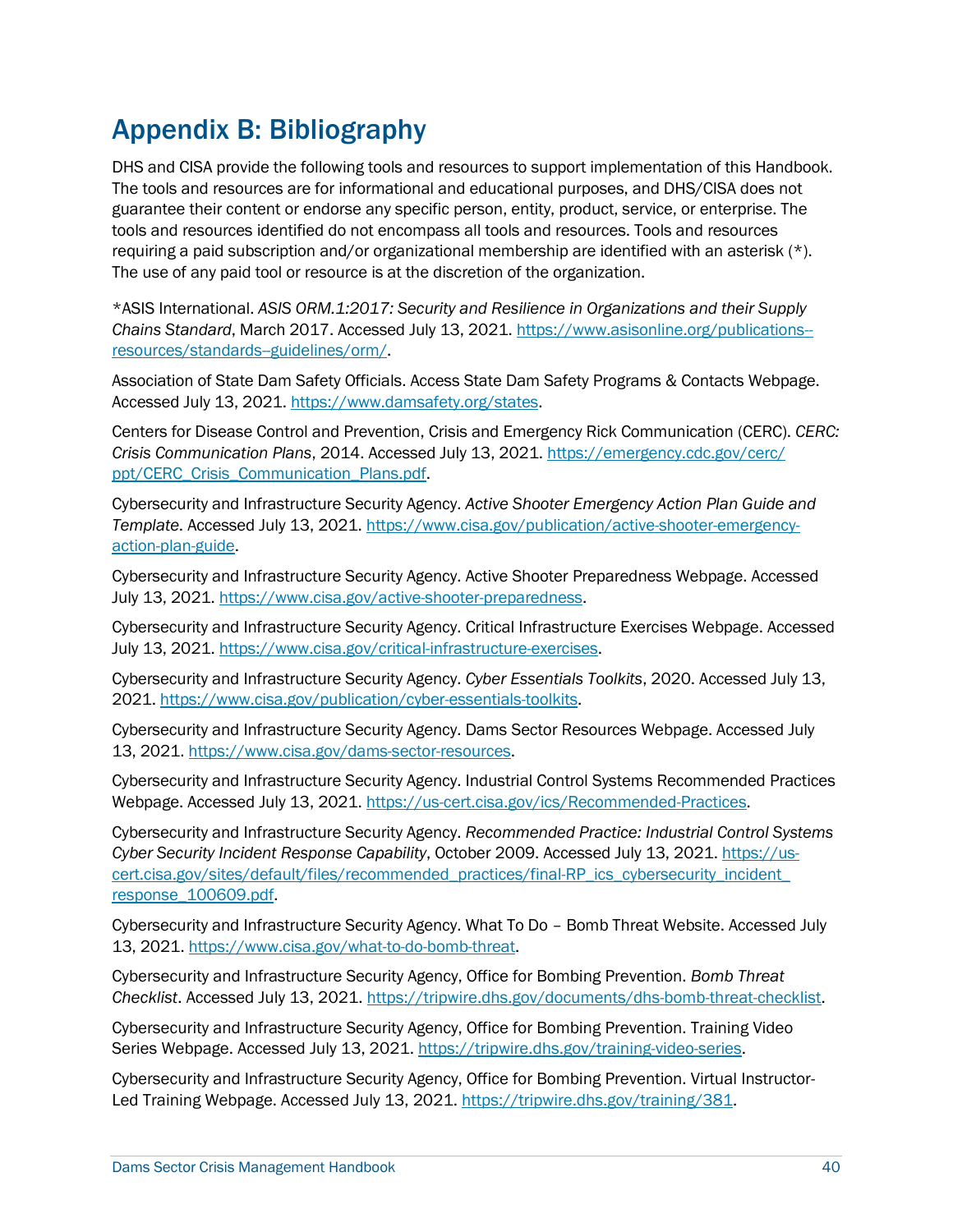Cybersecurity and Infrastructure Security Agency, Office for Bombing Prevention. Web-Based Independent Study Training Webpage. Accessed July 13, 2021. [https://tripwire.dhs.gov/](https://tripwire.dhs.gov/training/376)  [training/376.](https://tripwire.dhs.gov/training/376)

Cybersecurity and Infrastructure Security Agency, Office for Bombing Prevention. *VBIED Identification Card*. Accessed July 13, 2021. [https://tripwire.dhs.gov/documents/vbied-identification-card.](https://tripwire.dhs.gov/documents/vbied-identification-card)

Defense Security Cooperation Agency. *Incident Response Plan Template*, February 2020. Accessed July 13, 2021. [https://www.dcsa.mil/Portals/91/Documents/CTP/tools/Incident\\_Response](https://www.dcsa.mil/Portals/91/Documents/CTP/tools/Incident_Response_Plan_Template_(February2020).pdf)  [\\_Plan\\_Template\\_\(February2020\).pdf.](https://www.dcsa.mil/Portals/91/Documents/CTP/tools/Incident_Response_Plan_Template_(February2020).pdf)

Environmental Protection Agency. Develop and Conduct a Water Resilience Tabletop Exercise with Water Utilities Webpage. Accessed July 13, 2021. [https://www.epa.gov/waterresiliencetraining/](https://www.epa.gov/waterresiliencetraining/develop-and-conduct-water-resilience-tabletop-exercise-water-utilities)  [develop-and-conduct-water-resilience-tabletop-exercise-water-utilities.](https://www.epa.gov/waterresiliencetraining/develop-and-conduct-water-resilience-tabletop-exercise-water-utilities)

Environmental Protection Agency, Water Resilience. America's Water Infrastructure Act: Risk Assessments and Emergency Response Plans Webpage. Accessed July 13, 2021. https://www.epa. [gov/waterresilience/awia-section-2013#ERP.](https://www.epa.gov/waterresilience/awia-section-2013#ERP)

Federal Bureau of Investigation. Crisis Communications Quick Reference Guide. Accessed July 13, 2021. [https://www.dhs.gov/sites/default/files/publications/fbi-crisis-communications-trifold](https://www.dhs.gov/sites/default/files/publications/fbi-crisis-communications-trifold-reference-guide.pdf)[reference-guide.pdf.](https://www.dhs.gov/sites/default/files/publications/fbi-crisis-communications-trifold-reference-guide.pdf)

2018. Accessed July 13, 2021. <u>https://www.fbi.gov/file-repository/active-shooter-guide-for-</u> Federal Bureau of Investigation. *Developing Emergency Operations Plans: A Guide for Businesses*, [businesses-march-2018.pdf.](https://www.fbi.gov/file-repository/active-shooter-guide-for-businesses-march-2018.pdf)

 *Maintaining Emergency Operations Plans*, November 2010. Accessed July 13, 2021. Federal Emergency Management Agency. *Comprehensive Preparedness Guide 101: Developing and*  [https://www.fema.gov/sites/default/files/2020-07/developing-maintaining-emergency-operations](https://www.fema.gov/sites/default/files/2020-07/developing-maintaining-emergency-operations-plans.pdf)[plans.pdf.](https://www.fema.gov/sites/default/files/2020-07/developing-maintaining-emergency-operations-plans.pdf)

Federal Emergency Management Agency. *Comprehensive Preparedness Guide 201: Threat and Hazard Identification and Risk Assessment and Stakeholder Preparedness Review Guide, 3rd Edition*, May 2018. Accessed July 13, 2021[. https://www.fema.gov/sites/default/files/2020-07/threat](https://www.fema.gov/sites/default/files/2020-07/threat-hazard-identification-risk-assessment-stakeholder-preparedness-review-guide.pdf)[hazard-identification-risk-assessment-stakeholder-preparedness-review-guide.pdf.](https://www.fema.gov/sites/default/files/2020-07/threat-hazard-identification-risk-assessment-stakeholder-preparedness-review-guide.pdf)

Federal Emergency Management Agency. *Continuity of Operations: An Overview*. Accessed July 13, 2021. [https://www.fema.gov/pdf/about/org/ncp/coop\\_brochure.pdf.](https://www.fema.gov/pdf/about/org/ncp/coop_brochure.pdf)

Federal Emergency Management Agency. *Emergency Action Plans for Dam Owners Fact Sheet.*  Accessed July 13, 2021. [https://damsafety.org/sites/default/files/FactSheet\\_EAP\\_0.pdf.](https://damsafety.org/sites/default/files/FactSheet_EAP_0.pdf)

Federal Emergency Management Agency. *Emergency Action Planning for State Regulated High Hazard Potential Dams (FEMA 608)*, August 2007. Accessed July 13, 2021. [https://www.fema.gov/](https://www.fema.gov/sites/default/files/2020-08/fema608.pdf)  [sites/default/files/2020-08/fema608.pdf.](https://www.fema.gov/sites/default/files/2020-08/fema608.pdf)

https://www.gpo.gov/docs/default-source/accessibility-privacy-coop-files/January2017FCD1-2.pdf. Federal Emergency Management Agency. *Federal Continuity Directive 1: Federal Executive Branch National Continuity Program and Requirements*, January 2017. Accessed July 13, 2021.

[https://www.gpo.gov/docs/default-source/accessibility-privacy-coop-files/January2017FCD1-2.pdf.](https://www.gpo.gov/docs/default-source/accessibility-privacy-coop-files/January2017FCD1-2.pdf) Federal Emergency Management Agency. *Federal Continuity: National Continuity Programs Brochure*, July 2018. July 13, 2021[. https://www.fema.gov/sites/default/files/2020-07/fema\\_brochure](https://www.fema.gov/sites/default/files/2020-07/fema_brochure-continuity-ncp_082318_0.pdf)[continuity-ncp\\_082318\\_0.pdf.](https://www.fema.gov/sites/default/files/2020-07/fema_brochure-continuity-ncp_082318_0.pdf)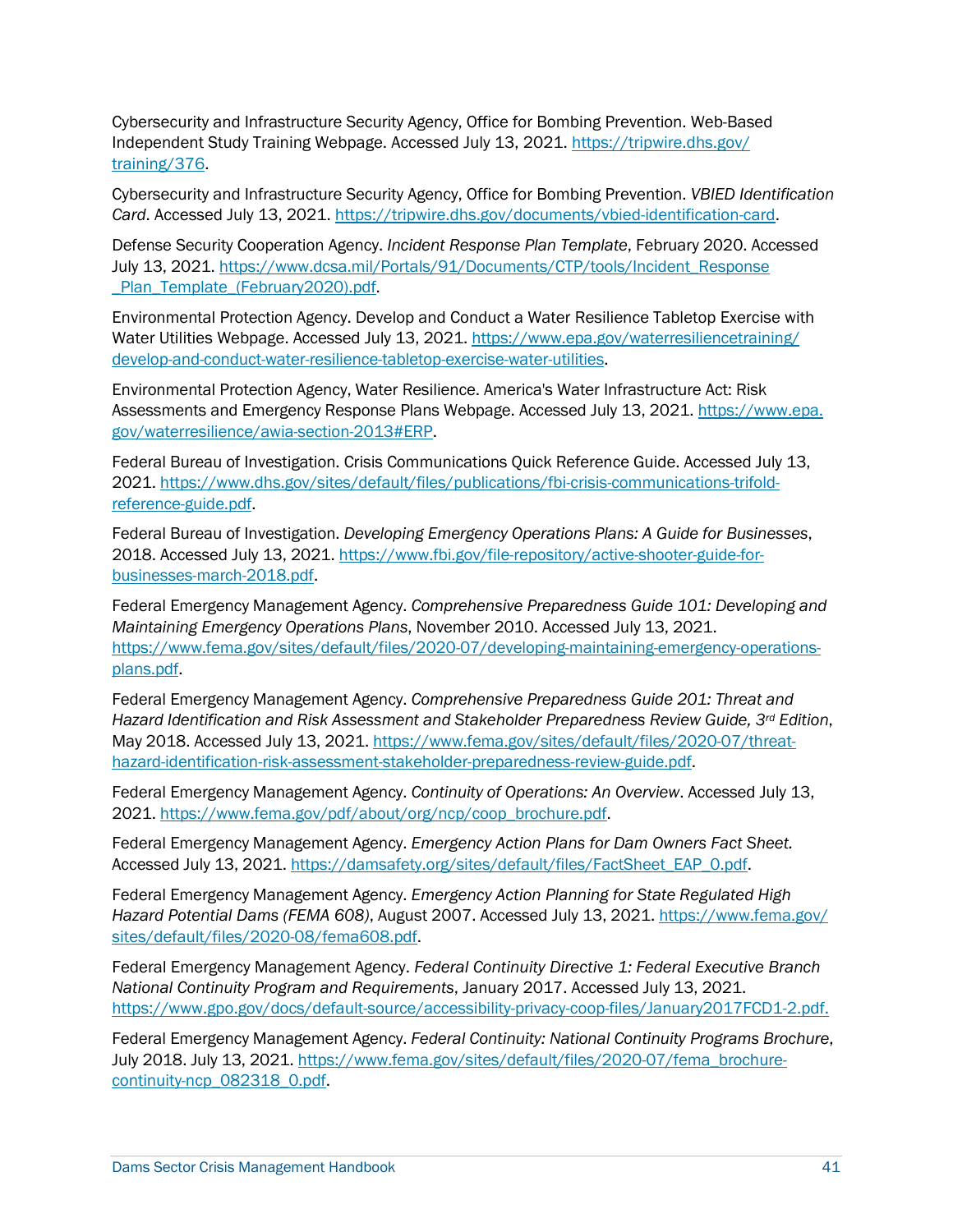Federal Emergency Management Agency. *Federal Guidelines for Dam Safety (FEMA P-93)*, April 2004. Accessed July 13, 2021. [https://www.fema.gov/sites/default/files/2020-08/fema\\_dam](https://www.fema.gov/sites/default/files/2020-08/fema_dam-safety_P-93.pdf)[safety\\_P-93.pdf.](https://www.fema.gov/sites/default/files/2020-08/fema_dam-safety_P-93.pdf)

Federal Emergency Management Agency. *Federal Guidelines for Dam Safety: Emergency Action Planning for Dam Owners (FEMA 64)*, July 2013. Accessed July 13, 2021. [https://www.fema.gov/](https://www.fema.gov/sites/default/files/2020-08/eap_federal_guidelines_fema_p-64.pdf)  [sites/default/files/2020-08/eap\\_federal\\_guidelines\\_fema\\_p-64.pdf.](https://www.fema.gov/sites/default/files/2020-08/eap_federal_guidelines_fema_p-64.pdf)

Federal Emergency Management Agency. *Federal Guidelines for Dam Safety Risk Management (FEMA P-1025)*, January 2015. Accessed July 13, 2021. [https://www.fema.gov/sites/default/](https://www.fema.gov/sites/default/files/2020-08/fema_dam-safety_risk-management_P-1025.pdf)  [files/2020-08/fema\\_dam-safety\\_risk-management\\_P-1025.pdf.](https://www.fema.gov/sites/default/files/2020-08/fema_dam-safety_risk-management_P-1025.pdf)

Federal Emergency Management Agency. *Federal Guidelines for Inundation Mapping of Flood Risks Associated with Dam Incidents and Failures (FEMA P-946)*, July 2013. Accessed July 13, 2021. [https://www.fema.gov/sites/default/files/2020-08/fema\\_p-946\\_dam\\_guidance.pdf.](https://www.fema.gov/sites/default/files/2020-08/fema_p-946_dam_guidance.pdf)

Federal Emergency Management Agency. Homeland Security Exercise and Evaluation Program (HSEEP) Webpage. Accessed July 13, 2021. [https://www.fema.gov/emergency-managers/national](https://www.fema.gov/emergency-managers/national-preparedness/exercises/hseep)[preparedness/exercises/hseep#.](https://www.fema.gov/emergency-managers/national-preparedness/exercises/hseep)

Federal Emergency Management Agency. ICS Resource Center Webpage. Accessed July 13, 2021. [https://training.fema.gov/emiweb/is/icsresource/icsforms/.](https://training.fema.gov/emiweb/is/icsresource/icsforms/)

 Federal Emergency Management Agency. National Dam Safety Program Publications Webpage. Accessed July 13, 2021. [https://www.fema.gov/emergency-managers/risk-management/dam](https://www.fema.gov/emergency-managers/risk-management/dam-safety/publications)[safety/publications.](https://www.fema.gov/emergency-managers/risk-management/dam-safety/publications)

Federal Emergency Management Agency. National Incident Management System (NIMS) Webpage. Accessed July 13, 2021. [https://www.fema.gov/emergency-managers/nims.](https://www.fema.gov/emergency-managers/nims)

Federal Emergency Management Agency. *National Response Framework, 4th Edition*, October 2019. Accessed July 13, 2021. [https://www.fema.gov/sites/default/files/2020-04/NRF\\_FINALApproved](https://www.fema.gov/sites/default/files/2020-04/NRF_FINALApproved_2011028.pdf)  [\\_2011028.pdf.](https://www.fema.gov/sites/default/files/2020-04/NRF_FINALApproved_2011028.pdf)

Federal Emergency Management Agency. *Risk Communication for Dams Fact Sheet*. Accessed July 13, 2021. [https://damsafety.org/sites/default/files/FactSheets\\_RiskComm\\_v2\\_0.pdf.](https://damsafety.org/sites/default/files/FactSheets_RiskComm_v2_0.pdf)

Federal Energy Regulatory Commission. Emergency Action Plan (EAP) Program Webpage, June 2020. Accessed July 13, 2021. [https://www.ferc.gov/emergency-action-plan-eap-program.](https://www.ferc.gov/emergency-action-plan-eap-program)

Federal Energy Regulatory Commission. *Engineering Guidelines for the Evaluation of Hydropower Projects, Chapter 6 Emergency Action Plans,* July 2015. Accessed July 13, 2021[. https://www.ferc.](https://www.ferc.gov/sites/default/files/2020-04/chap6.pdf)  [gov/sites/default/files/2020-04/chap6.pdf.](https://www.ferc.gov/sites/default/files/2020-04/chap6.pdf)

Federal Energy Regulatory Commission. Potential Failure Mode Analysis Webpage, July 2020. Accessed July 13, 2021. [https://www.ferc.gov/industries-data/hydropower/dam-safety-and](https://www.ferc.gov/industries-data/hydropower/dam-safety-and-inspections/dspmppfma-potential-failure-mode-analysis)[inspections/dspmppfma-potential-failure-mode-analysis.](https://www.ferc.gov/industries-data/hydropower/dam-safety-and-inspections/dspmppfma-potential-failure-mode-analysis)

 *Emergencies at Projects*, May 2005. Accessed July 13, 2021. [https://www.ferc.gov/sites/](https://www.ferc.gov/sites/default/files/2020-04/prep.pdf)  Federal Energy Regulatory Commission. *Preparations for Handling Emergencies and Potential*  [default/files/2020-04/prep.pdf.](https://www.ferc.gov/sites/default/files/2020-04/prep.pdf)

 *Safety*, March 2016. Accessed July 13, 2021. [https://www.ferc.gov/industries-data/hydropower/](https://www.ferc.gov/industries-data/hydropower/dam-safety-and-inspections/risk-informed-decision-making-ridm-3)  dam-safety-and-inspections/risk-informed-decision-making-ridm-3. Federal Energy Regulatory Commission. *Risk-Informed Decision-Making Risk Guidelines for Dam*  [dam-safety-and-inspections/risk-informed-decision-making-ridm-3.](https://www.ferc.gov/industries-data/hydropower/dam-safety-and-inspections/risk-informed-decision-making-ridm-3)<br>Dams Sector Crisis Management Handbook 42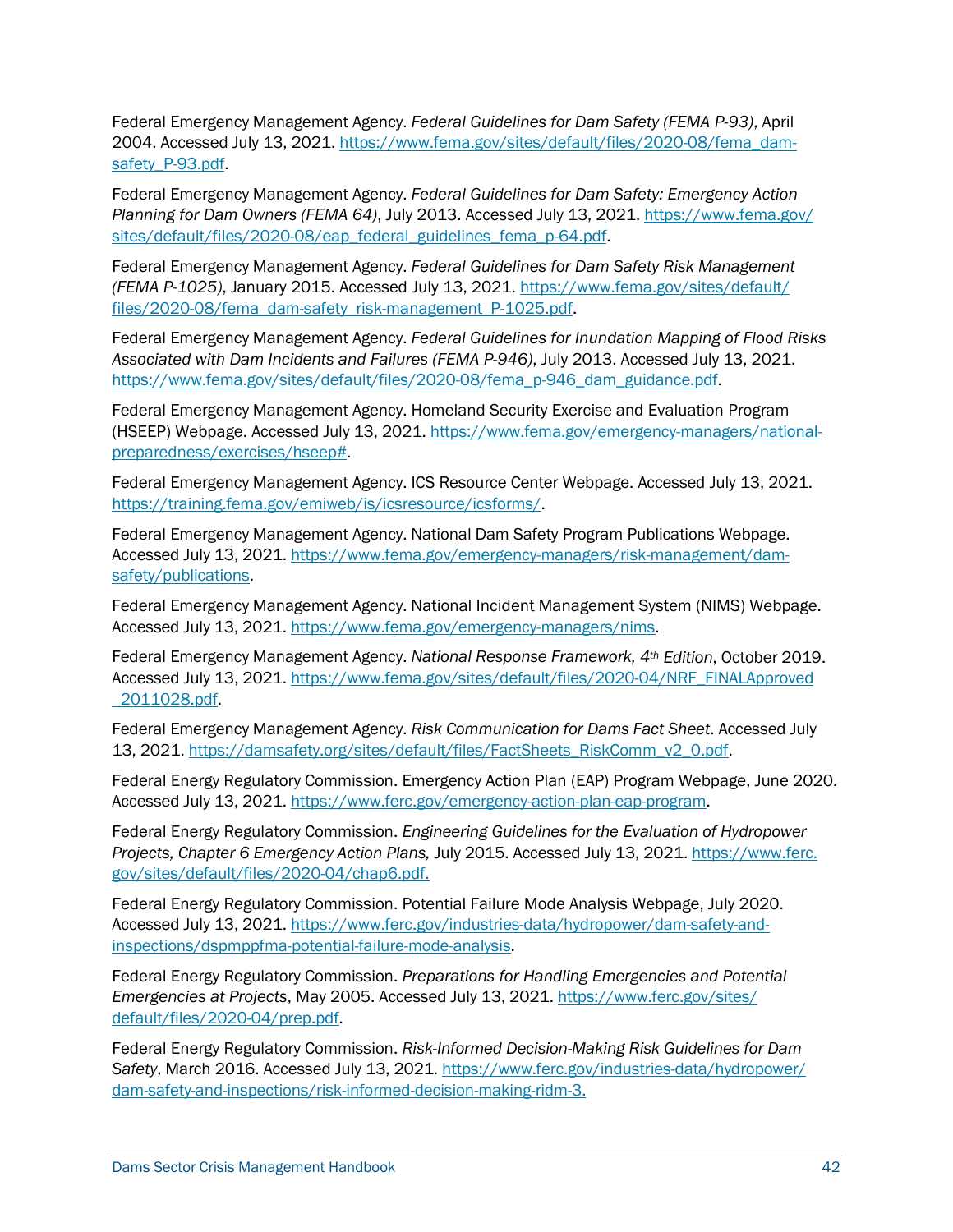Federal Energy Regulatory Commission. *Security Program for Hydropower Projects Revision 3—Dam Assessment Matrix for Security and Vulnerability Risk (DAMSVR)*, June 2009. Accessed July 13, 2021. [https://www.ferc.gov/industries-data/hydropower/dam-safety-and-inspections/security-program](https://www.ferc.gov/industries-data/hydropower/dam-safety-and-inspections/security-program-hydropower-projects-0)[hydropower-projects-0.](https://www.ferc.gov/industries-data/hydropower/dam-safety-and-inspections/security-program-hydropower-projects-0)

https://www.ferc.gov/sites/default/files/2020-04/security.pdf. Federal Energy Regulatory Commission, Division of Dam Safety and Inspections. *FERC Security Program for Hydropower Projects Revision 3A*, March 2016. Accessed July 13, 2021.

Federal Energy Regulatory Commission, North American Electric Reliability Corporation, and Regional Entities. *Cyber Planning for Response and Recovery Study (CYPRES),* September 2020. Accessed July 13, 2021. [https://cms.ferc.gov/sites/default/files/2020-09/FERC%26NERC\\_CYPRES](https://cms.ferc.gov/sites/default/files/2020-09/FERC%26NERC_CYPRES_Report.pdf)  [\\_Report.pdf.](https://cms.ferc.gov/sites/default/files/2020-09/FERC%26NERC_CYPRES_Report.pdf)

 Interagency Security Committee. *Planning and Response to an Active Shooter: An Interagency Security Committee Policy and Best Practices Guide*, 2021. Accessed July 13, 2021. [www.cisa.gov/publication/planning-and-response-active-shooter-interagency-security-committee](http://www.cisa.gov/publication/planning-and-response-active-shooter-interagency-security-committee-policy-and-best)[policy-and-best.](http://www.cisa.gov/publication/planning-and-response-active-shooter-interagency-security-committee-policy-and-best)

\*International Standards Organization (ISO). *ISO 2301: Security and Resilience—Business Continuity Management Systems*, October 2019. Accessed July 13, 2021. [https://www.iso.org/standard](https://www.iso.org/standard/75106.html)  [/75106.html.](https://www.iso.org/standard/75106.html)

MITRE Corporation. ATT&CK® for Industrial Control Systems Webpage, March 2020. Accessed July 13, 2021. [https://collaborate.mitre.org/attackics/index.php/Main\\_Page.](https://collaborate.mitre.org/attackics/index.php/Main_Page)

 National Academies and the U.S. Department of Homeland Security. *IED Attack: Improvised Explosive Devices Fact Sheet*. Accessed July 13, 2021. [https://www.dhs.gov/xlibrary/assets/prep\\_ied\\_](https://www.dhs.gov/xlibrary/assets/prep_ied_fact_sheet.pdf)  [fact\\_sheet.pdf.](https://www.dhs.gov/xlibrary/assets/prep_ied_fact_sheet.pdf)

 National Association of Secretaries of State. *Issue Briefing: Planning for Cyber Incident Response*, February 2020. Accessed July 13, 2021. [https://www.nass.org/sites/default/files/Cybersecurity/](https://www.nass.org/sites/default/files/Cybersecurity/IRP_Issue_Briefing_02.11.20.pdf)  [IRP\\_Issue\\_Briefing\\_02.11.20.pdf.](https://www.nass.org/sites/default/files/Cybersecurity/IRP_Issue_Briefing_02.11.20.pdf)

 \*National Fire Protection Association. *[NFPA 1600:](http://www.nfpa.org/aboutthecodes/AboutTheCodes.asp?DocNum=1600&cookie%5Ftest=1) Standard on Continuity, Emergency, and Crisis Management*, 2019. Accessed July 13, 2021. [https://www.nfpa.org/codes-and-standards/all-codes](https://www.nfpa.org/codes-and-standards/all-codes-and-standards/list-of-codes-and-standards/detail?code=1600)[and-standards/list-of-codes-and-standards/detail?code=1600.](https://www.nfpa.org/codes-and-standards/all-codes-and-standards/list-of-codes-and-standards/detail?code=1600)

 National Institute of Standards and Technology (NIST) *Special Publication 800-61 Revision 2, Computer Security Incident Handling Guide Recommendations*, August 2012. Accessed July 13, 2021. [https://nvlpubs.nist.gov/nistpubs/SpecialPublications/NIST.SP.800-61r2.pdf.](https://nvlpubs.nist.gov/nistpubs/SpecialPublications/NIST.SP.800-61r2.pdf)

National Institutes of Science and Technology, Information Technology Laboratory. Small Business Cybersecurity Corner Webpage. Accessed July 13, 2021. https://www.nist.gov/itl/smallbusiness [cyber.](https://www.nist.gov/itl/smallbusinesscyber)

 New Jersey Department of Environmental Protection, Bureau of Dam Safety and Flood Control. *Guidelines for Developing and Emergency Action Plan*, March 2011. Accessed July 13, 2021. [www.nj.gov/dep/damsafety/docs/eapform.pdf.](http://www.nj.gov/dep/damsafety/docs/eapform.pdf)

North American Electric Reliability Corporation. CIP Reliability Standards Webpage. Accessed July 13, 2021. [https://www.nerc.com/pa/Stand/Pages/CIPStandards.aspx.](https://www.nerc.com/pa/Stand/Pages/CIPStandards.aspx)